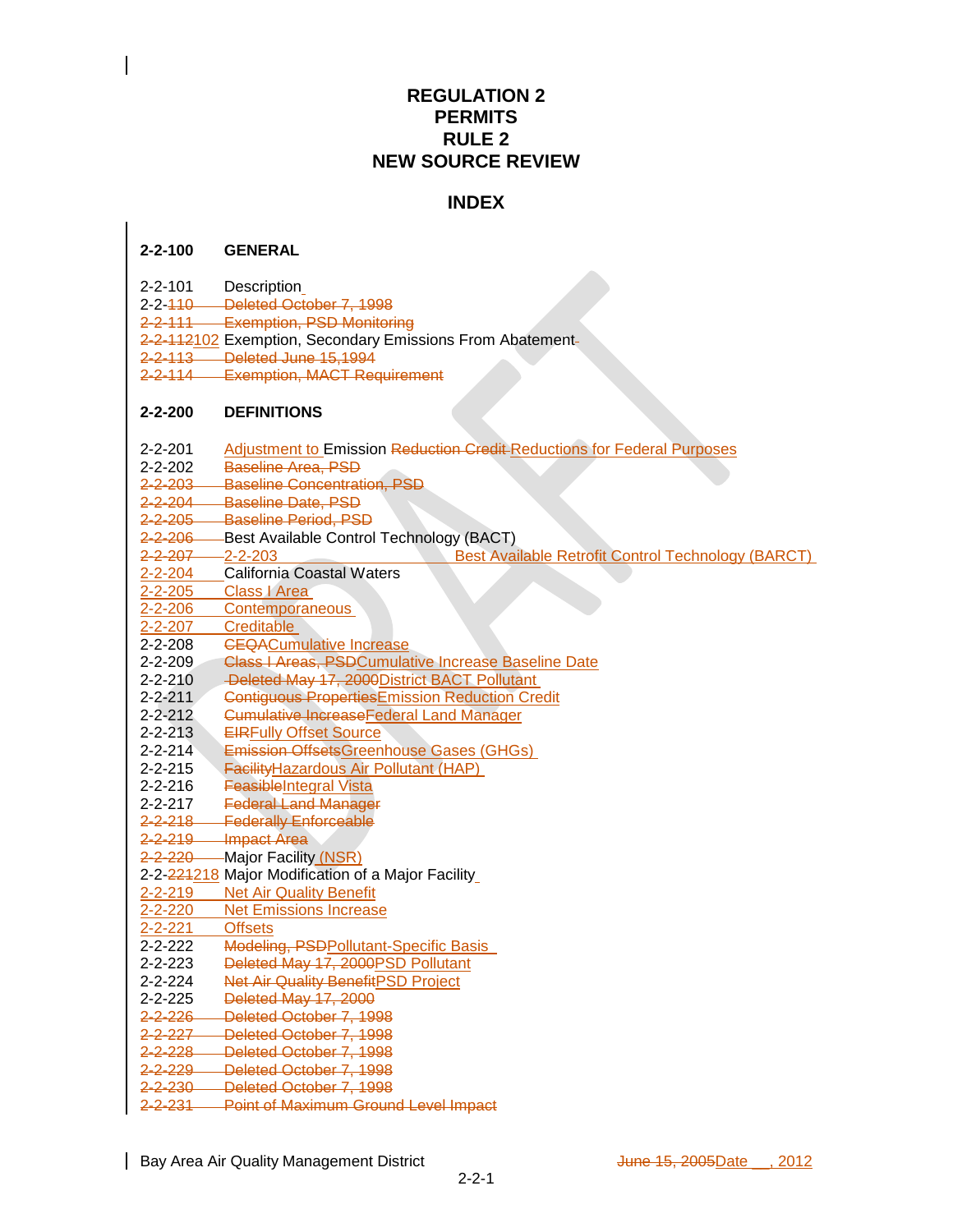- 2-2-232 Prevention of Significant Deterioration (PSD) Increments
- 2-2-233 Significant Air Quality Impacts, PSD
- 2-2-234 Source
- 2-2-235 Year, Month, and Day<br>2-2-236 Hazardous Air Pollutar
- 2-2-236 Hazardous Air Pollutant (HAP)<br>2-2-237 Maior Facility Review (MFR)
- **Major Facility Review (MFR)**
- 2-2-238 Deleted May 17, 2000
- 2-2-239 Deleted May 17, 2000
- 2-2-240 Best Available Retrofit Control Technology (BARCT)
- 2-2-241 Deleted May 17, 2000
- 2-2-242 Contemporaneous
- 2-2-243 Reasonably Available Control Technology (RACT)
- 2-2-244 Best Available Control Technology for Toxics (TBACT)<br>2-2-226 Related Sources
- **Related Sources**
- 2-2-245 Fully Offset227 Significant
- 2-2-246 Adjustment to Emission Reductions for Federal Purposes

# **2-2-300 STANDARDS**

- 2-2-301 Best Available Control Technology Requirement
- 2-2-302 Offset Requirements, Precursor Organic Compounds and Nitrogen Oxides, NSR
- 2-2-303 Offset RequirementRequirements, PM<sub>2.5</sub>, PM<sub>10</sub> and Sulfur Dioxide, NSR
- 2-2-304 PSD BACT Requirement
- 2-2-305 Carbon Monoxide Modeling Requirement, PSD
- 2-2-306 Non-Criteria Pollutant Source Impact Analysis, PSD Requirement
- 2-2-306 PSD Additional Impacts Analysis Requirements
- 2-2-307 Denial, FailureConsideration of all Facilities to be in Compliance
- 2-2-308 Class I Area Requirements, PSDImpacts
- 2-2-308 Non-PSD Significant Source Impact Analysis Requirement
- 2-2-309 Denial for Air Quality Related Values, PSDCompliance Certification
- 2-2-310 Denial, Failure to Use BACT
- 2-2-311 Denial, Failure to Provide Offsets
- 2-2-312 Denial, Failure to Meet Permit Conditions
- 2-2-313 Deleted May 17, 2000
- 2-2-314 Federal New Source Review Applicability
- 2-2-315 Federal Prevention of Significant Deterioration Applicability
- 2-2-316 No Net Increase Status Report
- 2-2-317 Maximum Achievable Control Technology (MACT) Requirement

## **2-2-400 ADMINISTRATIVE REQUIREMENTS**

- 2-2-401 Application
- 2-2-402 Deleted December 21, 2004
- 2-2-402 Notice to EPA and Federal Land Manager of PSD Applications
- 2-2-403 Authority to Construct
- 2-2-404 Authority to Construct, Preliminary Decision
- 2-2-405404 Publication andof Notice and Opportunity for Public Comment
- 2-2-406405 Public Inspection
- 2-2-407406 Authority to Construct, Final Action
- 2-2-408 Appeal
- 2-2-409 Requirements, Permit to Operate
- 2-2-410407 Issuance, Permit to Operate
- 2-2-411408 Permit to Operate, Final Action
- 2-2-412409 Source Obligation, Relaxation of Enforceable Conditions
- 2-2-413 Deleted May 17, 2000
- 2-2-414 PSD Air Quality Analysis
- 2-2-415 Notice to EPA and Federal Land Managers
- 2-2-416 Report, PSD Increment Consumption
- 2-2-417 Visibility, Soils, and Vegetation Analysis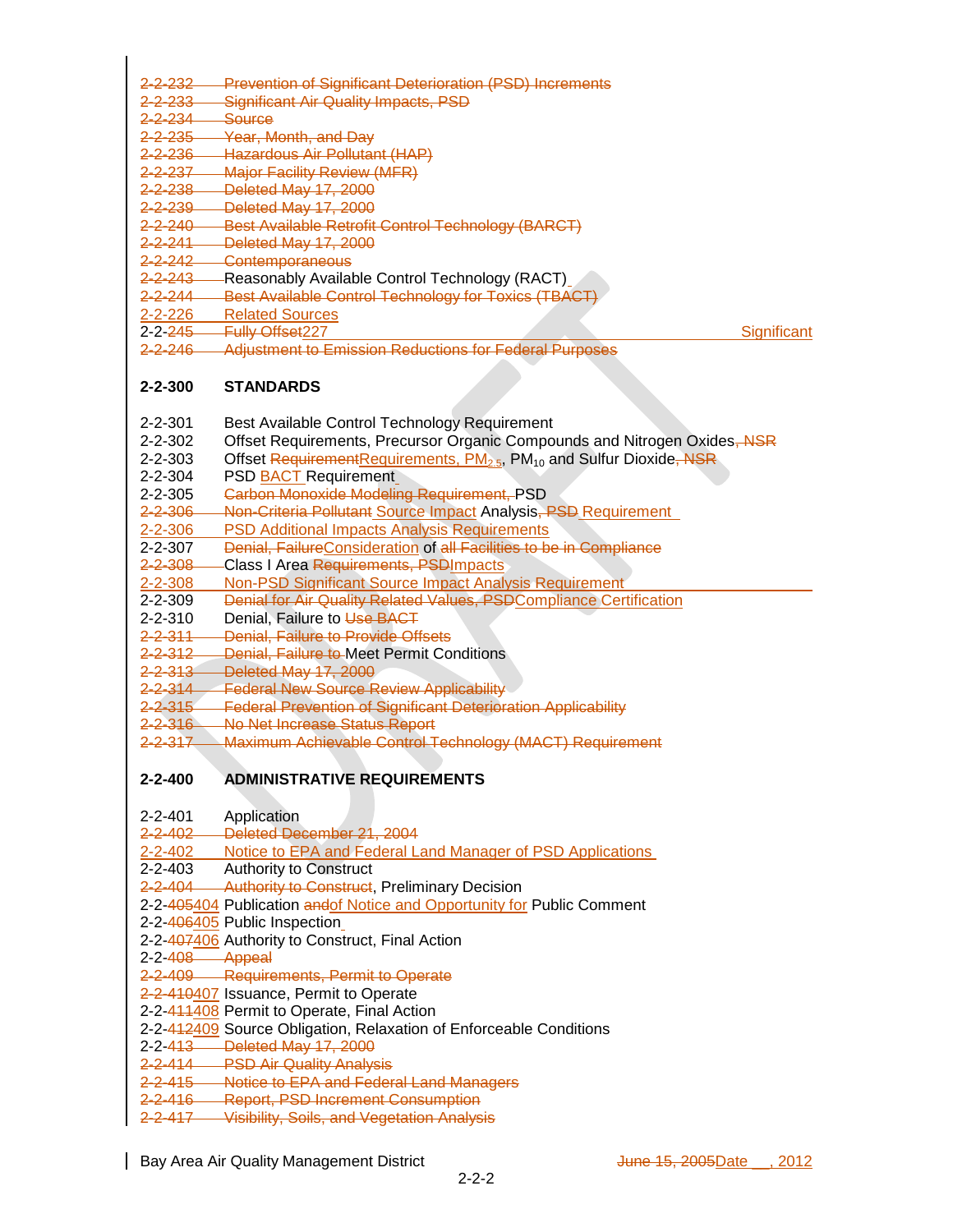2-2-418 PSD Analysis Stack Heights

2-2-419410 Permit Conditions

2-2-420 Deleted March 1, 2000

- 2-2-421 Offset Deferral, Annual Permit Renewal
- 2-2-422411 Offset Refunds
- 2-2-423412 Demonstration of NO<sub>x</sub> and POC Offset Program Equivalence-

2-2-413 No Net Increase Status Report

2-2-414 BACT Workbook

## **2-2-500 MONITORING AND RECORDS**

2-2-501 PSD Pre-Construction Ambient Air Monitoring

2-2-502 PSD-Post-Construction Monitoring

## **2-2-600 MANUAL OF PROCEDURES**

- 2-2-601 Ambient Air Quality Monitoring
- 2-2-602 Good Engineering Practice (GEP) Stack Height
- 2-2-603 PSD Air Quality Evaluation Procedure Baseline Emissions Calculation Procedures
- 2-2-604 Emission Increase/Decrease Calculation Procedures, New or Modified Sources and Changes at Existing Sources

2-2-605 Emission Calculation Procedures, Emission Reduction Credits

- 2-2-606 Emission 2-2-605 Potential to Emit (PTE) Increase Calculation Procedures, Offsets
- 2-2-607606 Emission Reduction Credit Calculation Procedures, Emission Reduction Credits for Mobile Sources
- 2-2-608 Deleted May 17, 2000
- 2-2-607 Cumulative Increase Calculation Procedures
- 2-2-608 Facility Un-Offset Cumulative Increase Calculation Procedures
- 2-2-609 Official Record of Cumulative Increases and Offsets
- **Facility Emissions Calculation Procedures, Cargo Carriers**
- 2-2-611 Emission Calculation Procedures, Fugitive Emissions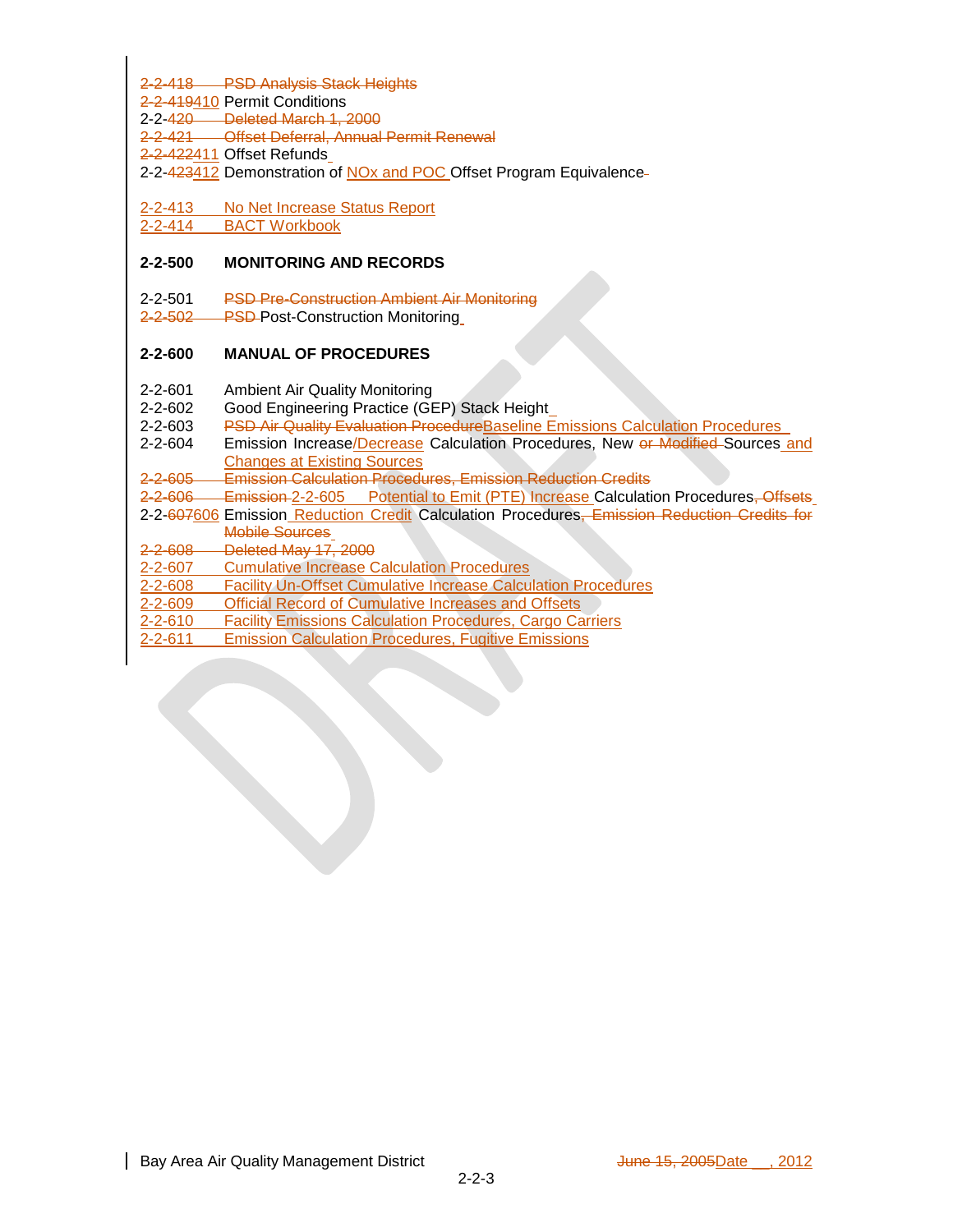# **REGULATION 2 PERMITS RULE 2 NEW SOURCE REVIEW**

#### (Readopted and Renumbered July 17, 1991) (Adopted \_\_\_\_\_, 2012)

## **2-2-100 GENERAL**

- 2-2-101 **Description:** This Rule shall applyapplies to all new and modified sources whichthat are subject to the requirements of RegulationSection 2-1-301. and/or 2-1-302. The purpose of this Rule is to provide for implement the review of new and modified sourcesNew Source Review provisions of the federal and provide mechanisms, California Clean Air Acts (including the use of Best Available Control Technology (BACT), Best Available Control Technology for Toxics (TBACT), federal nonattainment New Source Review, Prevention of Significant Deterioration, and emission offsets, by which authorities to construct such sources may be granted. This rule implements Minor New Source Review provisions) and the no-net--increase requirements of Section 40919 (a)(2) of the the California Health and Safety Code-as demonstrated by the , among other requirements of Section.
- **2-2-**316. The New Source Review provisions of 40 CFR 51.165 and the Prevention of Significant Deterioration provisions of 40 CFR 51.166 are hereby incorporated by reference. *(Amended 6/15/94; 10/7/98; 5/17/00)*

**2-2-110 Deleted October 7, 1998**

**2-2-111 Exemption, PSD Monitoring:** The APCO may exempt an applicant from the requirements of subsection 2-2-414.3 provided that the applicant demonstrates by modeling to the satisfaction of the APCO that the cumulative emission increase minus the emission reduction credits from the new or modified facility would cause air quality impacts less than the following, or may exempt an applicant from the requirements of subsection 2-2-414.3 if the existing ambient air quality concentrations in the impact area are no greater than the following:

|                                           | . <del>.</del><br><b>PY</b>  |
|-------------------------------------------|------------------------------|
|                                           | <del>µg/m<sup>3</sup>)</del> |
| Carbon monoxide: 8-hr average             | 575                          |
| PM <sub>40</sub> : 24-hr average          | 40                           |
| Sulfur dioxide: 24-hr average             | 43                           |
| Lead: 3-month average                     | <del>0.1</del>               |
| Mercury: 24-hr average                    | <u>0.25</u>                  |
| Beryllium: 24-hr average                  | 0.0001                       |
| Fluorides: 24-hr average                  | 0.25                         |
| Vinyl chlorides: 24-hr average            | 45                           |
| Total reduced sulfur: 1-hr average        | 40                           |
| Hydrogen sulfide: 1-hr average            | <del>0.2</del>               |
| Reduced sulfur compounds: 1-hr<br>average | 40                           |
| Nitrogen dioxide: annual average          | 44                           |
|                                           | (Amended June 15, 1994)      |

**2-2-112102 Exemption, Secondary Emissions From Abatement:** The BACT requirements of Section 2-2-301 shall not apply to emissions of secondary pollutants whichthat are the direct result of the use of an abatement device or emission reduction technique which compliesimplemented to comply with the BACT or BARCT requirements for control of another pollutant. However, the APCO shall require the use of Reasonably Available Control Technology (RACT) for control of these secondary pollutants. The Air **Pollution Control OfficerAPCO** shall determine which pollutants are primary and which are secondary for the equipment being evaluated.

**2-2-113 Deleted June 15, 1994**

*(Amended 6/15/94; 10/7/98)*

(micrograms per cubic meter,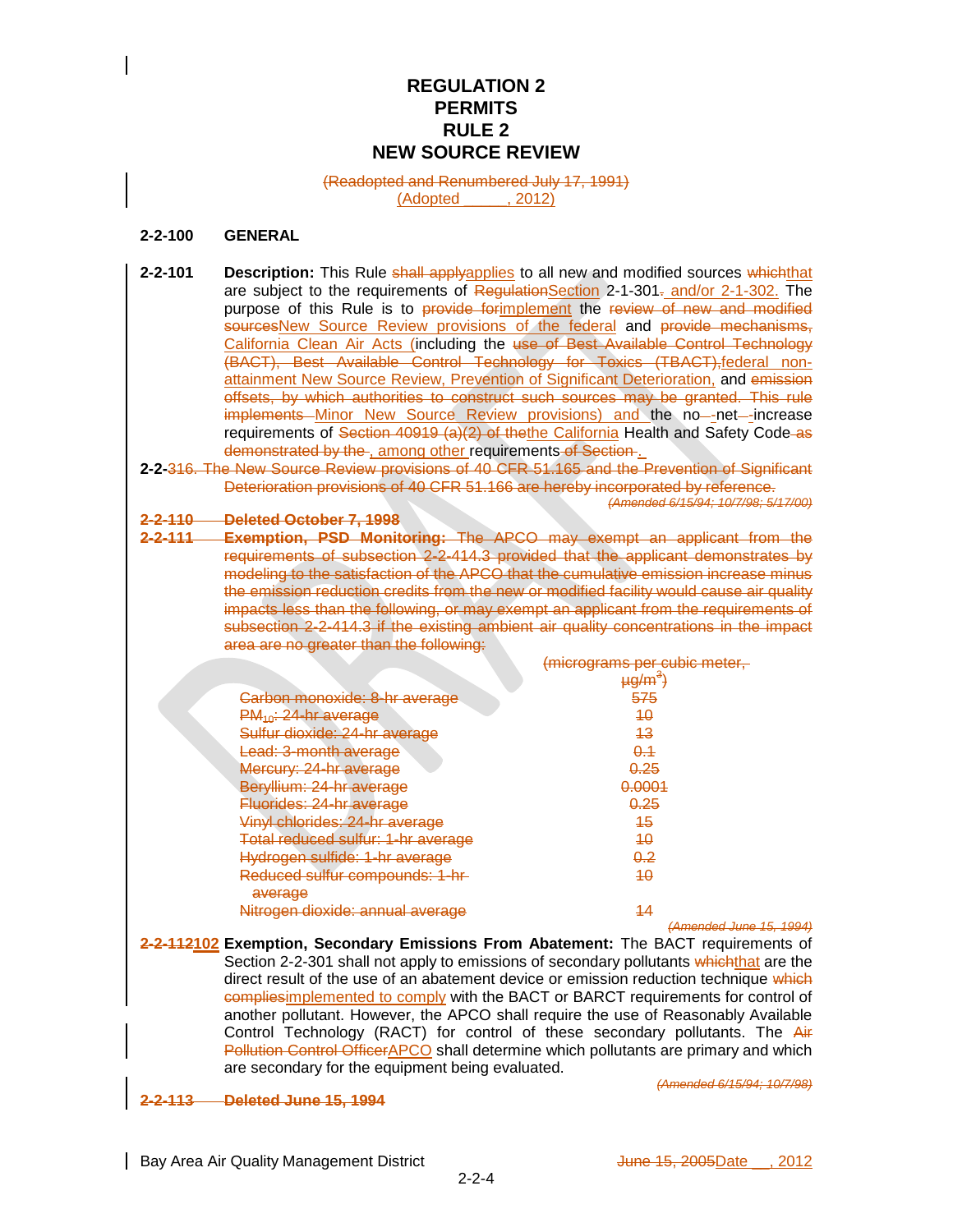- **2-2-114 Exemption, MACT Requirement:** The MACT requirement of Section 2-2-317 shall not apply to the following:
	- 114.1 Any source, where the combined increase in potential to emit from all related sources in a proposed construction or modification is less than 10 tons per year of any HAP and less than 25 tons per year of any combination of HAPs.
	- 114.2 Any source that has been specifically regulated under a standard promulgated pursuant to Sections 112(d), 112(h), or 112(j) of the federal Clean Air Act prior to the date that the APCO has issued an Authority to Construct.
	- 114.3 Any source that has been specifically exempted from regulation under a standard issued pursuant to Sections 112(d), 112(h), or 112(j) of the federal Clean Air Act.
	- 114.4 Any Electric Utility Steam Generating Unit as defined in 40 CFR 63.41, unless and until such time as these units are added to the source category list pursuant to Section 112(c)(5) of the federal Clean Air Act.
	- 114.5 Any Research and Development Activities as defined in 40 CFR 63.41.
	- 114.6 Any source that is within a source category that has been deleted from the source category list pursuant to Section 112(c)(9) of the federal Clean Air Act. *(Adopted May 17, 2000)*

## **2-2-200 DEFINITIONS**

- **2-2-201 Adjustment to Emission Reductions for Federal Purposes**: An adjustment made, for purposes of the equivalence demonstration in 2-2-412, to an emission reduction due to changes in federal requirements between issuance of a banking certificate and its use. The adjustment is made as if the source providing the offsets were in operation, at the original baseline levels, on the date of credit use.
- **2-2-201 Emission Reduction Credit:** Except as provided by subsection 2-2-201.3 an emission reduction, calculated in accordance with Section 2-2-605, which exceeds the emission reductions required by measures in the current Clean Air Plan approved by the BAAQMD or required by federal, state, or District laws, rules, and regulations. To qualify as an emission reduction credit, the emission reduction must be in excess of the reductions achieved by, or achievable by, the source using Reasonably Available Control Technology (RACT), and must also be real, permanent, quantifiable, and enforceable.
	- 201.1 Unless calculated in accordance with the procedures of Section 2-2-605, that portion of an NSR emission cap, which was part of an APCO approved alternative baseline, shall not qualify as an emission reduction credit.
	- 201.2 All emission reduction credits shall be enforceable by permit conditions in the authority to construct and permit to operate, except that, in the case of source closures where no permit is required for the source being shut down, the emission reduction credit shall be enforceable through appropriate contractual provisions in a legally binding and irrevocable written agreement in which provisions will be made expressly for the benefit of the District.
	- 201.3 For the purpose of complying with the PSD requirements of Sections 2-2-111, 304, 305, 306, 308 of this Rule and 40 CFR 51.166, emission reduction credits shall not be adjusted for reductions required by measures in the current Clean Air Plan approved by the BAAQMD which exceed the reductions required by use of Reasonably Available Control Technology (RACT).
	- The permanence of a closure shall be identified in a letter from the source and/or in a Banking Certificate.

*(Amended June 15, 1994)*

**2-2-202 Baseline Area, PSD:** All intrastate Air Quality Control Regions, as defined in 40 CFR 52.21, and every part thereof, designated as attainment or unclassifiable under 107(d)(1)(D) or (E) of the Clean Air Act in which a source establishing a baseline date would construct or would have an air quality impact equal to or greater than 1 µg/m3 (annual average) of the pollutant for which the baseline date is established.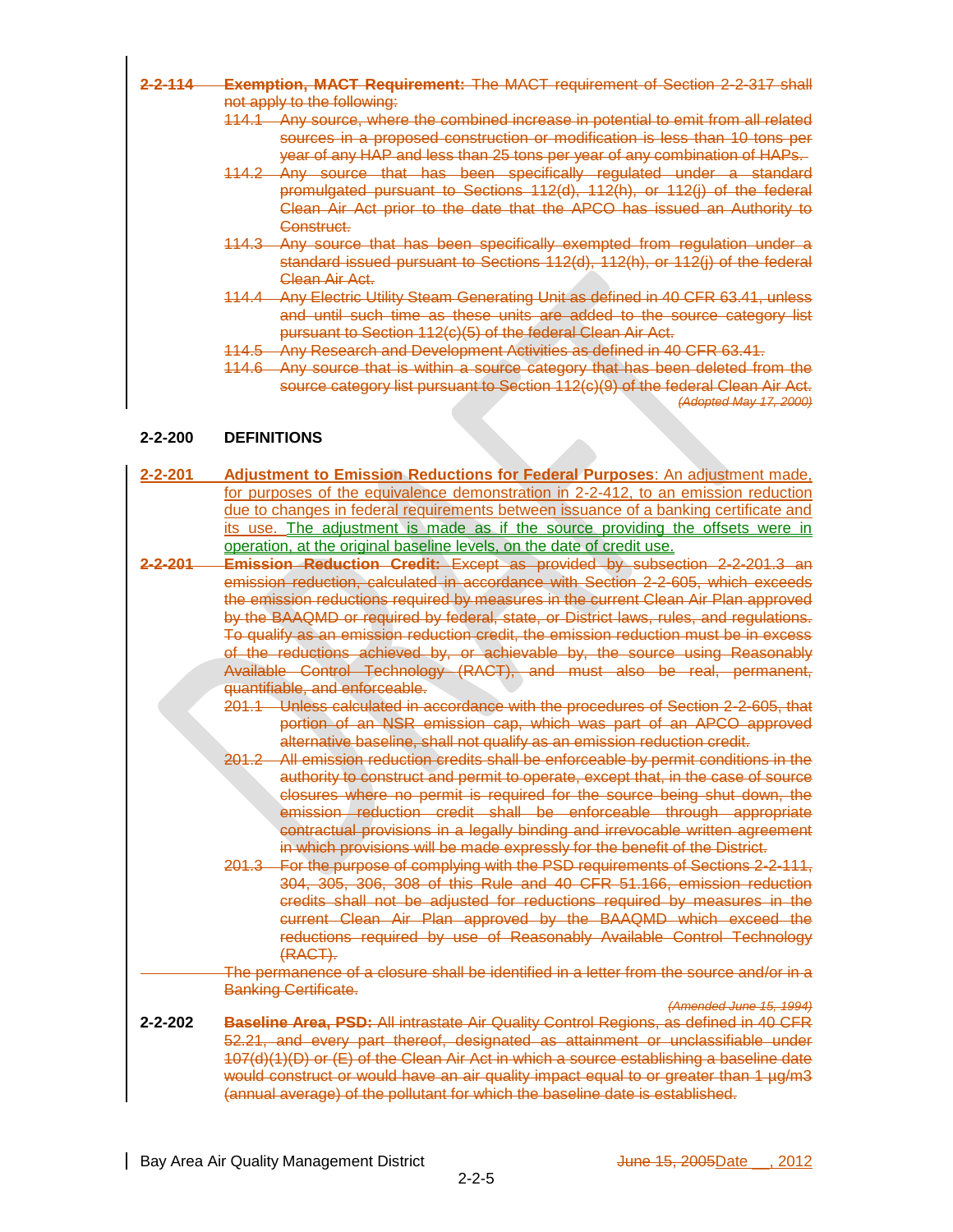| 2-2-203       |                                                                                                                                                                                     |  |
|---------------|-------------------------------------------------------------------------------------------------------------------------------------------------------------------------------------|--|
|               | <b>Baseline Concentration, PSD:</b> The ambient concentration level which exists in the                                                                                             |  |
|               | baseline area on the applicable baseline date. A baseline concentration is determined                                                                                               |  |
|               | for each pollutant for which a baseline date is established. The baseline concentration                                                                                             |  |
|               | shall include the actual emissions representative of sources in existence on the                                                                                                    |  |
|               | applicable baseline date.                                                                                                                                                           |  |
|               | (Amended October 7, 1998)                                                                                                                                                           |  |
| $2 - 2 - 204$ | -Baseline Date, PSD: The earliest date after December 20, 1977, for sulfur dioxide                                                                                                  |  |
|               |                                                                                                                                                                                     |  |
|               | and PM <sub>10</sub> , or after February 8, 1988, for nitrogen dioxide, for each baseline area on<br>which the first complete application under Section 2-2-304 is submitted or was |  |
|               |                                                                                                                                                                                     |  |
|               | submitted to EPA under 40 CFR 52.21. The baseline date is established for each                                                                                                      |  |
|               | pollutant for which PSD increments have been established.                                                                                                                           |  |
| 2-2-205       | Baseline Period, PSD: The period against which a change in emissions is to be                                                                                                       |  |
|               | measured.                                                                                                                                                                           |  |
| $2 - 2 - 206$ | -Best Available Control Technology (BACT): For any new An emission limitation,                                                                                                      |  |
|               | control device, or modifiedcontrol technique applied at a source, except cargo                                                                                                      |  |
|               | earriers, that is the moremost stringent of:                                                                                                                                        |  |
|               |                                                                                                                                                                                     |  |
|               | 206202.1 The most effective emission control device or technique whichthat has been successfully utilized                                                                           |  |
|               | 206202.2The most stringent emission limitation achieved by an emission control device or technique for the                                                                          |  |
|               | 206202.3Any emission The most effective control device or technique or most stringent emission limitation                                                                           |  |
|               | 206202.4The most effective emission control limitation for the type of equipment comprising such a source                                                                           |  |
|               | achievable.                                                                                                                                                                         |  |
|               | Under no circumstances shall the emission control required BACT be less stringent                                                                                                   |  |
|               | than theany emission control required by any applicable provision of federal, state or                                                                                              |  |
|               | District laws, rules or regulations.                                                                                                                                                |  |
|               | The APCO shall publish and periodically update a BACT/TBACT Workbook                                                                                                                |  |
|               | specifying the requirements for commonly permitted sources. BACT will be                                                                                                            |  |
|               | determined for a source by using the workbook as a guidance document or, on a                                                                                                       |  |
|               | case-by-case basis, using the most stringent definition of this Section 2-2-206.                                                                                                    |  |
|               |                                                                                                                                                                                     |  |
|               | (Amended October 7, 1998)                                                                                                                                                           |  |
| $2 - 2 - 203$ | Best Available Retrofit Control Technology (BARCT): An emission limitation that                                                                                                     |  |
|               | has been adopted or proposed to be adopted as part of the current Clean Air Plan                                                                                                    |  |
|               | approved by the District pursuant to the California Clean Air Act of 1988 as                                                                                                        |  |
|               | implementing the maximum degree of emissions reduction achievable by a class or                                                                                                     |  |
|               | category of source, taking into account environmental, energy and economic impacts.                                                                                                 |  |
|               | 2-2-207204 California Coastal Waters: ThatThe area betweenbounded by (i) the coast of the                                                                                           |  |
|               | State of California-Oregon border and (ii) the line established by starting at the Pacific                                                                                          |  |
|               |                                                                                                                                                                                     |  |
|               |                                                                                                                                                                                     |  |
|               | Ocean and endingpoint on the California coast at the California-MexicoOregon border                                                                                                 |  |
|               | at the Pacific Ocean, and proceeding:                                                                                                                                               |  |
|               | thence to 42.0 <sup>°</sup> N<br>125.5°W                                                                                                                                            |  |
|               | thence to 41.0°N<br>125.5°W                                                                                                                                                         |  |
|               | 125.5°W<br>thence to 40.0°N, 125.5°W                                                                                                                                                |  |
|               | 125.5°W<br>thence to 39.0°N, 125.5°W;                                                                                                                                               |  |
|               | 124.0°N<br>thence to 38.0°N, 124.0°W;                                                                                                                                               |  |
|               |                                                                                                                                                                                     |  |
|               | thence to 37.0°N, 123.5°W;<br>123.5°W                                                                                                                                               |  |
|               | 122.5°W<br>thence to $36.0^\circ N$ , $122.5^\circ W$ ;                                                                                                                             |  |
|               | 121.5°W<br>thence to 35.0°N, 121.5°W;                                                                                                                                               |  |
|               | thence to 34.0°N, 120.5°W;<br>120.5°W                                                                                                                                               |  |
|               | 119.5°W<br>thence to 33.0°N, 119.5°W;                                                                                                                                               |  |
|               | thence to 32.5°N, 118.5°W;<br>118.5°W                                                                                                                                               |  |
| $2 - 2 - 208$ | <b>CEQA:</b> The California Environmental Quality Act. Public Resources Code, Section                                                                                               |  |
|               |                                                                                                                                                                                     |  |
|               | 21000, et seq., and the CEQA guidelines, Title 14, California Code of Regulations.                                                                                                  |  |
|               | Section 15000, et seq.                                                                                                                                                              |  |
|               | (Amended May 17, 2000)                                                                                                                                                              |  |
| $2 - 2 - 209$ | and thence to an ending point on the California coast at the California-Mexico border.                                                                                              |  |
| $2 - 2 - 205$ | Class I Areas, PSDArea: Point Reyes National Seashore and any other area                                                                                                            |  |
|               | designated as a Class I Area under Part C of the Clean Air Act. All other areas in the                                                                                              |  |
|               | District are Class II Areas.<br>2-2-210 Deleted May 17, 2000                                                                                                                        |  |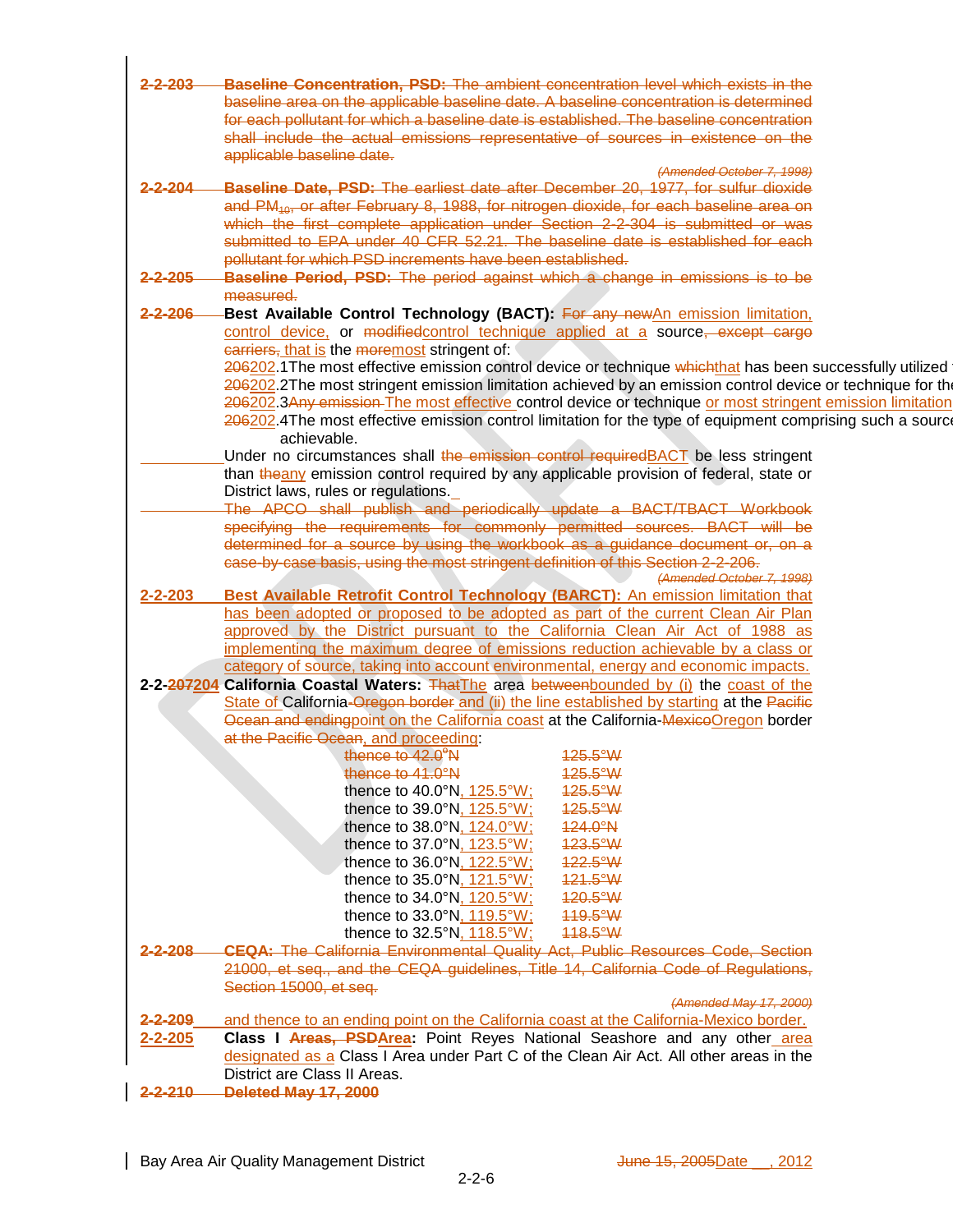- **2-2-211 Contiguous Properties:** Two or more parcels of land with a common boundary or separated solely by a public roadway or other public right-of-way.
- **2-2-212 Cumulative Increase:** The aggregate sum of all increases in emissions of any given pollutant from a facility pursuant to authorities to construct or permits to operate issued after April 5, 1991 (unless a PSD Baseline Date is applicable), excluding emissions from a source which has lost its permit exemption per Regulation 2-1-424. *(Amended 6/15/94; 10/7/98)*
- **2-2-213 EIR:** Environmental Impact Report, as defined in Section 21061 of the Public Resources Code.
- **2-2-214 Emission Offsets:** Emission reduction credits which are used to mitigate cumulative increases of emissions. Emission offsets are emission reduction credits, from the District Emissions Bank, approved in accordance with Regulation 2, Rule 4; emission reduction credits from adjacent Districts, provided the applicant demonstrates that the requirements of Clean Air Act Section 173(c)(1) (42 U.S.C. Section 7503(c)(1)) and Health and Safety Code Section 40709.6 have been met or do not apply, or onsite contemporaneous emission reduction credits occurring after the submittal of an application for a new or modified source but prior to the issuance of the permit to operate any such source**,** calculated in accordance with Section 2-2-605. Notwithstanding any existing permit conditions, that portion of an NSR emission cap, which was based on an APCO approved alternative baseline, may not be used as a source of offsets unless the proposed reduction is calculated in accordance with procedures specified in Section 2-2-605.
- *(Amended 6/15/94; 5/17/00)* **2-2-215 Facility:** Any property, building, structure or installation (or any aggregation of facilities) located on one or more contiguous or adjacent properties and under common ownership or control of the same person that emits or may emit any air pollutant and is considered a single major industrial grouping (identified by the first two-digits of the applicable code in The Standard Industrial Classification Manual). In addition, facilities which include cargo loading or unloading from cargo carriers other than motor vehicles shall include the cargo carriers as part of the source which receives or loads the cargo. Accordingly, all emissions from such carriers while operating in the District, or within California Coastal Waters adjacent to the District, shall be included as part of the source emissions.
	- 215.1 For determining the cumulative increase at a facility subject to the offset requirements of Sections 2-2-302 and 303, related sources on a single property or contiguous properties, even though under different ownership, or related sources on non-contiguous properties under the same ownership shall be considered one facility. Related sources are those sources where the operation of one is dependent upon or affects the operation of the other.
	- 215.2 Notwithstanding the definition in Section 2-2-215 above, the emissions related to cargo carriers shall not be included when determining applicability of the requirements of Sections 2-2-304, 2-2-308, 2-6-301, and 2-6-310.
	- 215.3 For determining the cumulative increase at a facility subject to the offset requirements of Sections 2-2-302 and 303, facilities under the same ownership or entitlement to use that are located within a distance of three miles, property line to property line, shall be considered one facility if the facilities have the same first two digits in their Standard Industrial Classification codes, as determined from The Standard Industrial Classification Manual.

#### *(Amended November 3, 1993)*

- **2-2-216 Feasible:** Capable of being accomplished in a successful manner within a reasonable period of time, taking into account economic, environmental, legal, social and technological factors, not in conflict with the mandated responsibilities and duties of the District.
- 2-2-2172-2-206Contemporaneous: Occurring (i) within a five year period of time immediately prior to the date of a co is a replacement, in whole or in part, for an existing source, with respect to emission reduction credits being generated by the shutdown of the existing source being replaced, 90 days after initial operation of the replacement source).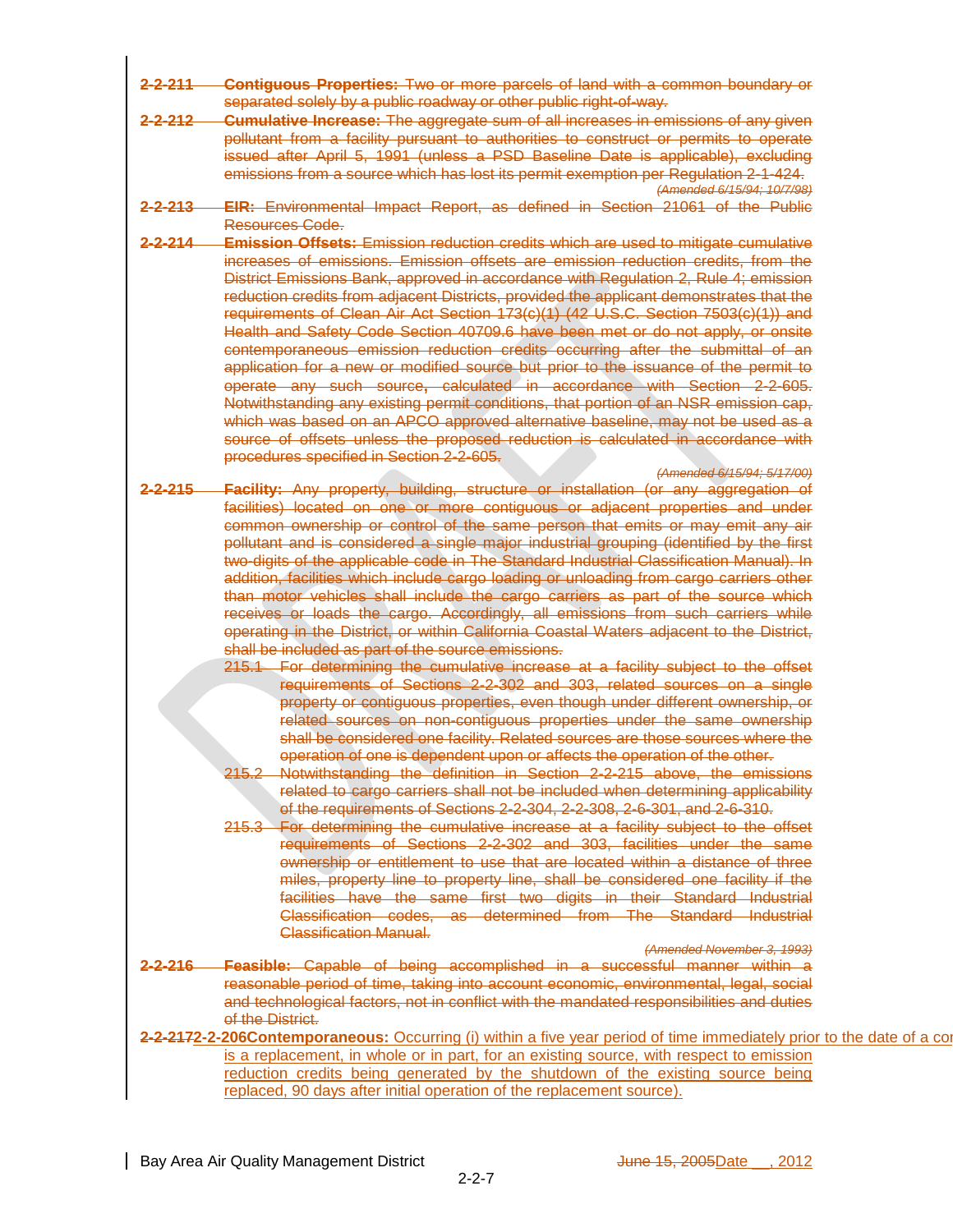| $2 - 2 - 207$      | <b>Creditable:</b> An emission increase or decrease that has not been relied on by a                                                                                                                                                 |
|--------------------|--------------------------------------------------------------------------------------------------------------------------------------------------------------------------------------------------------------------------------------|
|                    | permitting agency in issuing a PSD permit, including a federal PSD permit or an                                                                                                                                                      |
|                    | authority to construct applying the PSD provisions of Sections 2-2-304 through 2-2-                                                                                                                                                  |
|                    | 307, which permit is still in effect.                                                                                                                                                                                                |
| $2 - 2 - 208$      | <b>Cumulative Increase:</b> The increase in the potential to emit a pollutant authorized by                                                                                                                                          |
|                    | an authority to construct or permit to operate measured against prior actual or                                                                                                                                                      |
|                    | potential emissions, less any contemporaneous onsite emission reduction credits                                                                                                                                                      |
|                    | credited to the authority to construct or permit to operate, calculated in accordance                                                                                                                                                |
|                    | with the procedures set forth in Section 2-2-607.                                                                                                                                                                                    |
|                    | 2-2-209 Cumulative Increase Baseline Date: April 5, 1991, for all pollutants except PM <sub>2.51</sub>                                                                                                                               |
|                    | and [effective date of revised regulation] for PM <sub>2.5</sub> .                                                                                                                                                                   |
| $2 - 2 - 210$      | District BACT Pollutant: Precursor organic compounds (POC), non-precursor                                                                                                                                                            |
|                    | organic compounds (NPOC), oxides of nitrogen (NOx), sulfur dioxide (SO <sub>2</sub> ), PM <sub>10</sub> ,                                                                                                                            |
|                    | $PM_{2.5}$ , and carbon monoxide (CO).                                                                                                                                                                                               |
| $2 - 2 - 211$      | <b>Emission Reduction Credit:</b> Emission reductions associated with a physical                                                                                                                                                     |
|                    |                                                                                                                                                                                                                                      |
|                    | change, change in method of operation, change in throughput or production, or other                                                                                                                                                  |
|                    | similar change at a source that are in excess of the reductions required by applicable                                                                                                                                               |
|                    | regulatory requirements, and that are real, permanent, quantifiable, and enforceable,                                                                                                                                                |
|                    | as calculated in accordance with Section 2-2-606.                                                                                                                                                                                    |
| 2-2-212            | Federal Land Manager: With respect to any lands in the United States, the Secretary                                                                                                                                                  |
|                    | of the department with authority over such lands, or a subordinate acting under the                                                                                                                                                  |
|                    | authority of such Secretary.                                                                                                                                                                                                         |
| <del>2-2-218</del> | Federally Enforceable: All limitations and conditions that are enforceable by the                                                                                                                                                    |
|                    | Administrator of the U.S. EPA, including requirements developed pursuant to 40 CFR                                                                                                                                                   |
|                    | Parts 60 (NSPS), 61 (NESHAPS), 63 (HAP), 70 (State Operating Permit Programs)<br>and 72 (Permits Regulation, Acid Rain), requirements contained in the State<br>Implementation Plan (SIP) that are applicable to the District, any D |
|                    |                                                                                                                                                                                                                                      |
|                    |                                                                                                                                                                                                                                      |
|                    |                                                                                                                                                                                                                                      |
|                    | approved pursuant to 40 CFR Part 51, Subpart I (NSR), and any operating permits                                                                                                                                                      |
|                    | issued under an EPA-approved program that is a part of the SIP and expressly                                                                                                                                                         |
|                    | requires adherence to any permit issued under such program.                                                                                                                                                                          |
|                    | (Amended November 3, 1993).                                                                                                                                                                                                          |
| $2 - 2 - 219$      | Impact Area: The area in which a new or modified facility would have a significant air                                                                                                                                               |
|                    | quality impact.                                                                                                                                                                                                                      |
|                    | 2-2-220 Deleted May 17, 2000                                                                                                                                                                                                         |
| $2 - 2 - 221$      | <b>Major-2-2-213Fully Offset Source:</b> A source with an emission cap or emission rate contained in a permit                                                                                                                        |
|                    | Facility Banking Account is not a fully offset source (except where the District has                                                                                                                                                 |
|                    | been fully reimbursed for any offsets from the Small Facility Banking Account).                                                                                                                                                      |
|                    | 2-2-214 Greenhouse Gases (GHGs): The air pollutant that is defined in 40 C.F.R. Section                                                                                                                                              |
|                    | 86.1818-12(a), which is a single air pollutant made up of a combination of the                                                                                                                                                       |
|                    | following six constituents: carbon dioxide, nitrous oxide, methane,                                                                                                                                                                  |
|                    | hydrofluorocarbons, perfluorocarbons, and sulfur hexafluoride. GHG emissions shall                                                                                                                                                   |
|                    | be measured (i) based on total mass for purposes of determining whether a facility                                                                                                                                                   |
|                    | exceeds the 100/250 ton major PSD facility thresholds under Section 2-2-224.1; and                                                                                                                                                   |
|                    |                                                                                                                                                                                                                                      |
|                    | (ii) as $CO2$ equivalent emissions (CO <sub>2</sub> e) according to the methodology set forth in 40                                                                                                                                  |
|                    | C.F.R. Section 52.21(b)(49)(ii) for determining whether the emissions constitute a                                                                                                                                                   |
|                    | PSD pollutant as defined in Section 2-2-223, are regulated NSR pollutants as defined                                                                                                                                                 |
|                    | in 40 C.F.R. Section 52.21(b)(50) (incorporating terms defined in 40 C.F.R. Section                                                                                                                                                  |
|                    | 52.21(b)(49)), or constitute significant emissions as defined in Section 2-2-227.1.                                                                                                                                                  |
| $2 - 2 - 215$      | Hazardous Air Pollutant (HAP): Any pollutant that is listed pursuant to Section                                                                                                                                                      |
|                    | 112(b) of the federal Clean Air Act.                                                                                                                                                                                                 |
| $2 - 2 - 216$      | Integral Vista: Any vista that has been designated as an integral vista in a Class                                                                                                                                                   |
|                    | Area by the Federal Land Manager for the Class I Area in accordance with 40 C.F.R.                                                                                                                                                   |
|                    | Section 51.304 at least 12 months before submission of a complete permit application                                                                                                                                                 |
|                    | (or, where the Federal Land Manager has provided notice and opportunity for                                                                                                                                                          |
|                    | comment on the integral vista, at least 6 months prior to submission of a complete                                                                                                                                                   |
|                    | permit application), unless the identification is determined not to be in accordance                                                                                                                                                 |
|                    | with any applicable requirements for such identification.                                                                                                                                                                            |
|                    |                                                                                                                                                                                                                                      |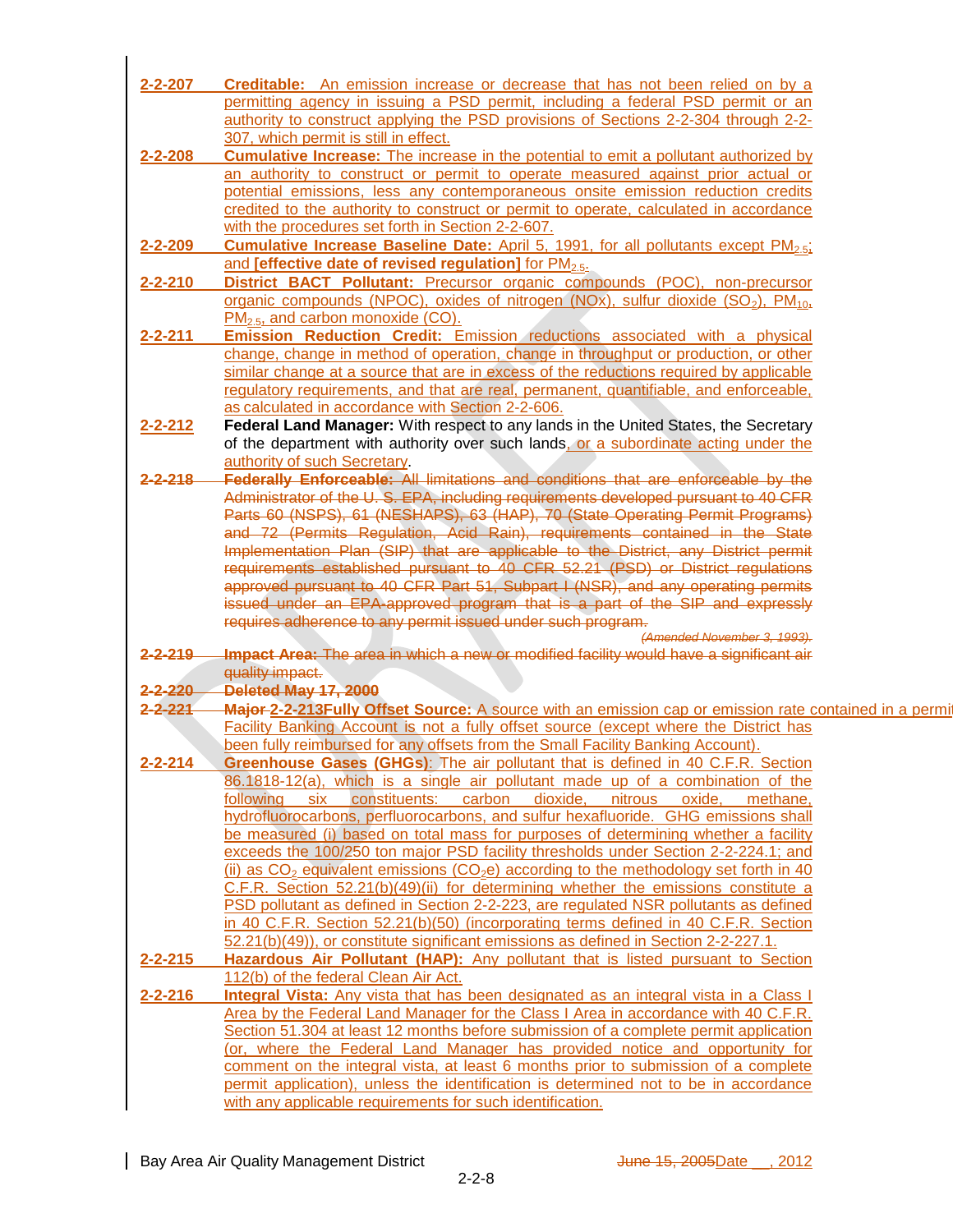| $2 - 2 - 217$                  | <b>Major Facility (NSR):</b> For purposes of the New Source Review requirements of                                                                                                                         |
|--------------------------------|------------------------------------------------------------------------------------------------------------------------------------------------------------------------------------------------------------|
|                                | Regulation 2, Rule 2, a major facility is a facility that has the potential to emit 100 tons                                                                                                               |
|                                | per year or more of POC, NOx, SO <sub>2</sub> , PM <sub>10</sub> , PM <sub>2.5</sub> , and/or CO. Fugitive emissions                                                                                       |
|                                | shall be included in calculating the facility's potential to emit if and only if the facility is                                                                                                           |
|                                | in one of the 28 categories listed in Section 169(1) of the Clean Air Act.                                                                                                                                 |
| $2 - 2 - 218$                  | Major Modification of a Major Facility: Any modification, as defined in Regulation                                                                                                                         |
|                                | 2-1-234, *: A new source as defined in Section 2-1-232, or a modified source as                                                                                                                            |
|                                | defined in Section 2-1-234, or any combination of such new and modified sources at                                                                                                                         |
|                                | a facility that are part of a single common project, that (i) are or will be located at an                                                                                                                 |
|                                | existing major facility that the APCO determinesand (ii) will cause an increase of the                                                                                                                     |
|                                | facility'sin emissions-by, calculated according to Section 2-2-604, of the following                                                                                                                       |
|                                | amounts or more:                                                                                                                                                                                           |
|                                | POC:<br>40 tons per year                                                                                                                                                                                   |
|                                | NO <sub>x</sub> :<br>40 tons per year                                                                                                                                                                      |
|                                | $SO2$ :<br>40 tons per year                                                                                                                                                                                |
|                                | $PM_{10}$ :<br>15 tons per year<br>10 tons per year                                                                                                                                                        |
|                                | PM <sub>2.5</sub><br>CO:<br>100 tons per year                                                                                                                                                              |
|                                | (Amended June 15, 1994)                                                                                                                                                                                    |
| <u>.2.222</u>                  | Modeling, PSD: Estimates of ambient concentrations of pollutants based on                                                                                                                                  |
|                                | applicable air quality models, data bases and other requirements acceptable to the                                                                                                                         |
|                                | APCO. For modeling required by Sections 2-2-304 through 308 and 414, the air                                                                                                                               |
|                                | quality models, data bases and other requirements shall also be in accordance with                                                                                                                         |
|                                | the "Guideline on Air Quality Models", EPA-450/2-78-027R, July 1986 or as revised).                                                                                                                        |
|                                | Where an air quality impact model specified in the "Guideline on Air Quality Models"                                                                                                                       |
|                                | is inappropriate, the model may be modified or another model substituted provided                                                                                                                          |
|                                | that written approval from the Administrator of the EPA is obtained and the application<br>is submitted for public comment in accordance with Section 2-2-405. Methods such                                |
|                                | as those outlined in the "Workbook for the Comparison of Air Quality Models", April                                                                                                                        |
|                                | 1977 (or as revised) shall be used to determine the comparability of air quality                                                                                                                           |
|                                | models. For modeling compliance with air quality standards, other than federal                                                                                                                             |
|                                | ambient air quality standards or federal PSD increments, applicable models must be                                                                                                                         |
|                                | approved by the APCO.                                                                                                                                                                                      |
| 2-2-223                        | <b>Deleted May 17, 2000</b>                                                                                                                                                                                |
| $2 - 2 - 224$                  | *Note that the term "Major Modification" is not used in Regulation 2, Rule 2 for purposes of applying the                                                                                                  |
|                                | Rule's PSD requirements. The term "PSD Project" is used instead to define new facilities and<br>modifications to existing facilities that are subject to the Rule's PSD requirements. See Section 2-2-224. |
| $2 - 2 - 219$                  | Net Air Quality Benefit: A net improvement of air quality as determined by the APCO                                                                                                                        |
|                                | resulting from emission reduction credits impacting the same general area affected by                                                                                                                      |
|                                | the new or modified source and which will be consistent with reasonable further                                                                                                                            |
|                                | progress towards the attainment of the applicable air quality standard.                                                                                                                                    |
|                                | (Amended June 15, 1994)                                                                                                                                                                                    |
| 2-2-225                        | Deleted May 17, 2000                                                                                                                                                                                       |
| $2 - 2 - 226$                  | <b>Deleted October 7, 1998</b>                                                                                                                                                                             |
| $2 - 2 - 227$                  | Deleted October 7, 1998                                                                                                                                                                                    |
| $2 - 2 - 228$                  | Deleted October 7, 1998                                                                                                                                                                                    |
| $2 - 2 - 229$                  | <b>Deleted October 7, 1998</b>                                                                                                                                                                             |
| $2 - 2 - 230$<br>$2 - 2 - 231$ | Deleted October 7, 1998                                                                                                                                                                                    |
|                                | Point of Maximum Ground Level Impact: The ground level geographic location<br>where the projected air pollution concentrations for a given pollutant resulting from the                                    |
|                                | new or modified facility emissions together with the background pollutant                                                                                                                                  |
|                                | concentration for that given pollutant results in the maximum ground level pollutant                                                                                                                       |
|                                | concentration. The background pollutant concentration means the ambient                                                                                                                                    |
|                                | concentration level resulting from the actual emissions of sources in existence and                                                                                                                        |
|                                | the projected ambient concentration levels for sources already permitted but not yet in                                                                                                                    |
|                                | operation. If the general public is effectively excluded from the property on which the                                                                                                                    |
|                                | point of maximum ground level impact is located, and the property is owned or                                                                                                                              |
|                                | controlled by the owner of the new or modified facility, such property shall not be                                                                                                                        |
|                                | considered as the point of maximum ground level impact.                                                                                                                                                    |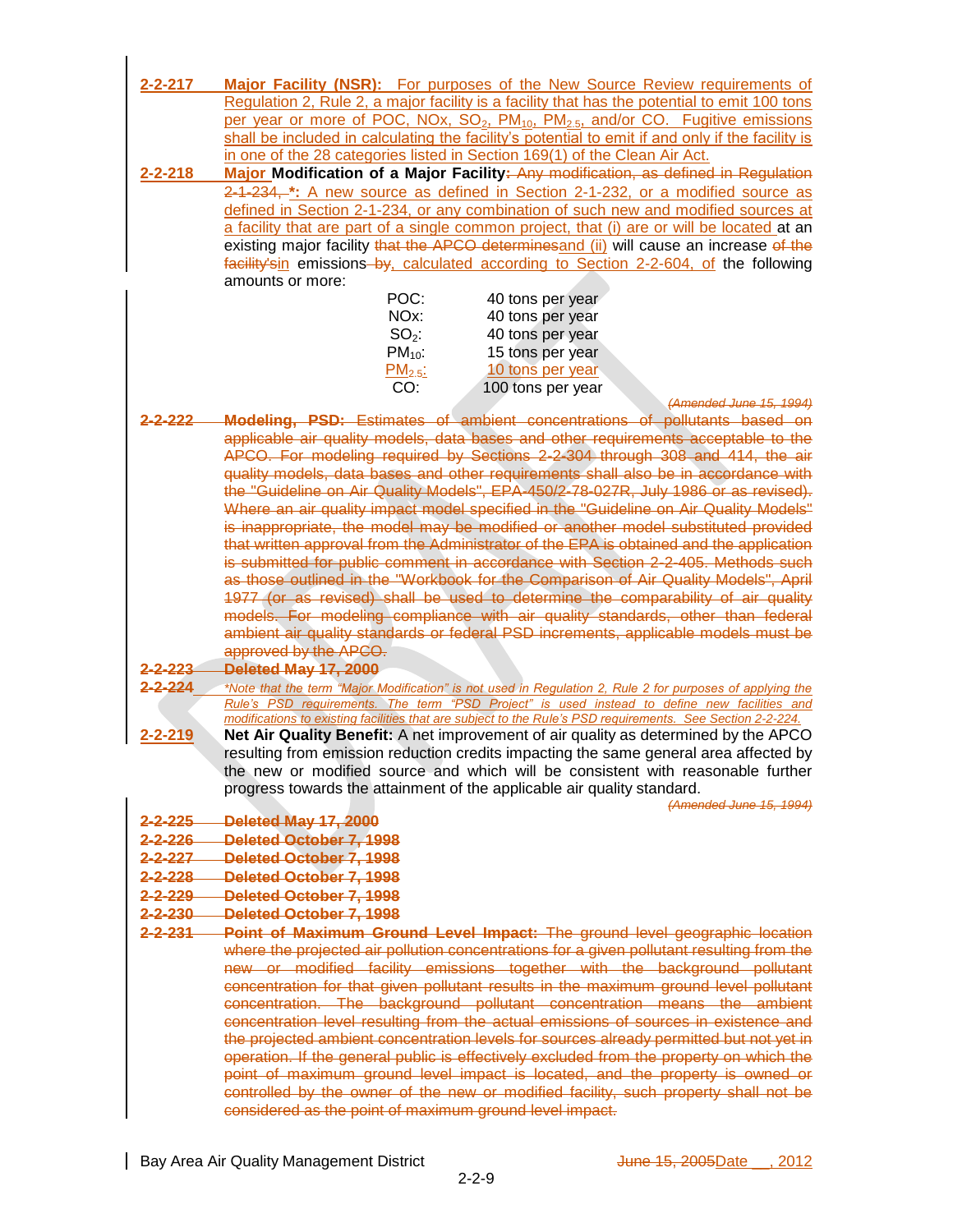| <u>2-2-232—</u>  | <b>Prevention of Significant Deterioration (PSD) Increments: In areas designated as</b><br>Class I, II or III, increases in pollutant concentration over the baseline concentration<br>shall be limited to the following: |                         |
|------------------|---------------------------------------------------------------------------------------------------------------------------------------------------------------------------------------------------------------------------|-------------------------|
|                  | <b>MAXIMUM ALLOWABLE INCREASE</b>                                                                                                                                                                                         |                         |
|                  | $(micrograms per cubic meter, \mu g/m^3)$                                                                                                                                                                                 |                         |
|                  | <b>CLASS-I</b>                                                                                                                                                                                                            |                         |
|                  | <b>POLLUTANT</b>                                                                                                                                                                                                          |                         |
|                  | Particulate Matter:                                                                                                                                                                                                       |                         |
|                  | PM <sub>10</sub> Annual arithmetic mean                                                                                                                                                                                   | 4                       |
|                  | $PM_{40}$ 24-hr maximum                                                                                                                                                                                                   | 8                       |
|                  | Sulfur Dioxide:                                                                                                                                                                                                           |                         |
|                  | Annual arithmetic mean                                                                                                                                                                                                    | $\overline{2}$          |
|                  | 24-hr maximum                                                                                                                                                                                                             | 5                       |
|                  | 3-hr maximum                                                                                                                                                                                                              | 25                      |
|                  | Nitrogen Dioxide:                                                                                                                                                                                                         |                         |
|                  | Annual arithmetic mean                                                                                                                                                                                                    | 2.5                     |
|                  | <b>CLASS II</b>                                                                                                                                                                                                           |                         |
|                  | Particulate Matter:                                                                                                                                                                                                       |                         |
|                  | $PM_{40}$ -Annual arithmetic mean                                                                                                                                                                                         | 47                      |
|                  | $PM_{40}$ -24-hr maximum                                                                                                                                                                                                  | $\overline{30}$         |
|                  | Sulfur Dioxide:                                                                                                                                                                                                           |                         |
|                  | Annual arithmetic mean                                                                                                                                                                                                    | 20                      |
|                  | 24-hr maximum                                                                                                                                                                                                             | 91                      |
|                  | 3-hr maximum                                                                                                                                                                                                              | 512                     |
|                  | Nitrogen Dioxide:                                                                                                                                                                                                         |                         |
|                  | Annual arithmetic mean                                                                                                                                                                                                    | 25                      |
|                  | <b>CLASS III</b>                                                                                                                                                                                                          |                         |
|                  | <b>Particulate Matter:</b>                                                                                                                                                                                                |                         |
|                  | PM <sub>10</sub> Annual arithmetic mean                                                                                                                                                                                   | 34                      |
|                  | $PM_{10}$ 24-hr maximum                                                                                                                                                                                                   | 60                      |
|                  | Sulfur Dioxide:                                                                                                                                                                                                           |                         |
|                  | Annual arithmetic mean                                                                                                                                                                                                    | 40                      |
|                  | <del>24 hr maximum</del>                                                                                                                                                                                                  | 482                     |
|                  | 3-hr maximum                                                                                                                                                                                                              | 700                     |
|                  | Nitrogen Dioxide:                                                                                                                                                                                                         |                         |
|                  | Annual arithmetic mean                                                                                                                                                                                                    | 50                      |
|                  | For any period other than an annual period, the applicable increase may be exceeded                                                                                                                                       |                         |
|                  | during one such period per year at any one location.                                                                                                                                                                      | (Amended June 15, 1994) |
| <u>2-2-233 —</u> | Significant Air Quality Impacts, PSD: Ambient air concentrations, resulting from                                                                                                                                          |                         |
|                  | new or modified facility emissions, that exceed any of the following levels:                                                                                                                                              |                         |
|                  | <b>SIGNIFICANT AIR QUALITY IMPACTS</b>                                                                                                                                                                                    |                         |
|                  | (MICROGRAMS PER CUBIC METER, µG/M <sup>3</sup> )                                                                                                                                                                          |                         |
|                  | <b>POLLUTANT</b>                                                                                                                                                                                                          |                         |
|                  | <b>Particulate Matter:</b>                                                                                                                                                                                                |                         |
|                  | PM <sub>40</sub> , Annual arithmetic mean                                                                                                                                                                                 | $+.\theta$              |
|                  | $PM_{10}$ , 24-hr maximum                                                                                                                                                                                                 | 5.                      |
|                  | Sulfur Dioxide:                                                                                                                                                                                                           |                         |
|                  | Annual arithmetic mean                                                                                                                                                                                                    | 4.0                     |
|                  | <del>24-hr maximum</del>                                                                                                                                                                                                  | 5.                      |
|                  | 3-hr maximum                                                                                                                                                                                                              | 25                      |
|                  | Nitrogen Dioxide:                                                                                                                                                                                                         |                         |
|                  | Annual arithmetic mean                                                                                                                                                                                                    | 4.0                     |
|                  | <del>1-hr maximum</del>                                                                                                                                                                                                   | 49                      |

Bay Area Air Quality Management District density of the State 15, 2005Date 2012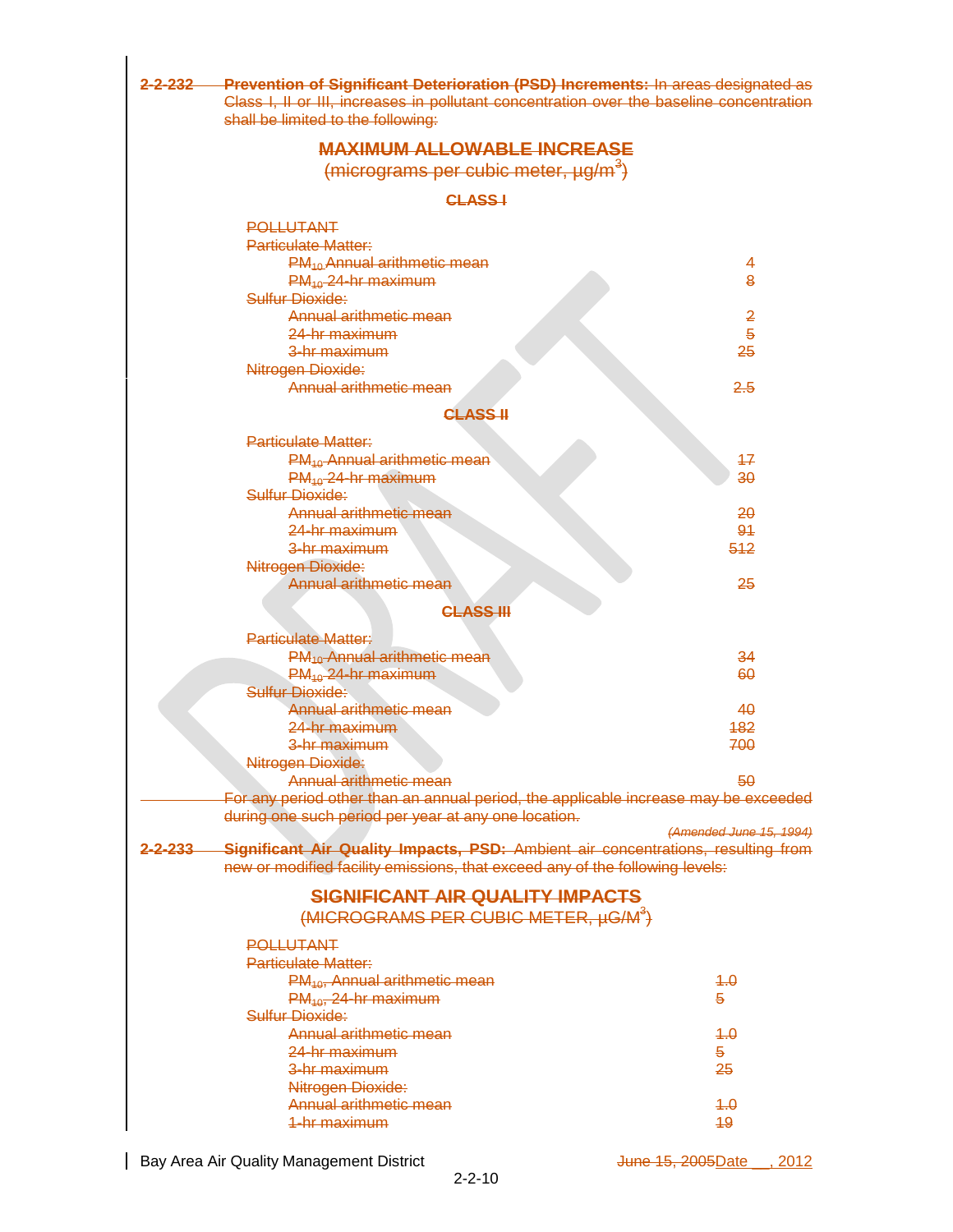|                      | Carbon Monoxide:                                                                                                                                              |                                                                            |
|----------------------|---------------------------------------------------------------------------------------------------------------------------------------------------------------|----------------------------------------------------------------------------|
|                      | 8-hr maximum                                                                                                                                                  | 500                                                                        |
|                      | 1-hr maximum                                                                                                                                                  | 2000                                                                       |
|                      |                                                                                                                                                               | (Amended June 15, 1994)                                                    |
| <del>2-2-23</del> 4— | Source: Any article, machine, equipment, operation, contrivance or related groupings                                                                          |                                                                            |
|                      | of such which may produce and/or emit air pollutants.                                                                                                         |                                                                            |
| <del>2-2-235</del>   | Year, Month, and Day: Unless otherwise defined, a year shall be any rolling 365                                                                               |                                                                            |
|                      |                                                                                                                                                               |                                                                            |
|                      | consecutive day period, a month shall be any rolling 31 consecutive day period and a                                                                          |                                                                            |
|                      | day shall be any rolling 24 consecutive hour period.                                                                                                          |                                                                            |
| <del>2-2-236</del> — | Hazardous Air Pollutant (HAP): Any pollutant that is listed pursuant to Section                                                                               |                                                                            |
|                      | 112(b) of the federal Clean Air Act.                                                                                                                          |                                                                            |
|                      |                                                                                                                                                               | (Adopted 11/3/93; Amended 5/17/00)                                         |
| <del>2-2-237</del>   | <b>Major Facility Review (MFR): Plantwide review of sources, emissions and regulatory</b>                                                                     |                                                                            |
|                      | requirements at facilities including, but not limited to, major facilities, phase II acid rain                                                                |                                                                            |
|                      | facilities, subject solid waste incinerator facilities, designated facilities, and synthetic                                                                  |                                                                            |
|                      |                                                                                                                                                               |                                                                            |
|                      | minor facility candidates, which are potentially subject to the permitting requirements<br>of Regulation 2, Rule 6, and Title V of the federal Clean Air Act. |                                                                            |
|                      |                                                                                                                                                               | (Adopted November 3, 1993)                                                 |
| <del>2-2-238</del> — | Deleted May 17, 2000                                                                                                                                          |                                                                            |
|                      |                                                                                                                                                               |                                                                            |
| <del>2-2-239</del>   | Deleted May 17, 2000                                                                                                                                          |                                                                            |
| $2 - 2 - 240$        | Best Available Retrofit Control Technology (BARCT): An emission limitation that                                                                               |                                                                            |
|                      | is based on the maximum degree of reduction achievable, taking into account                                                                                   |                                                                            |
|                      | environmental, energy and economic impacts by each class or category of source                                                                                |                                                                            |
|                      | and has been adopted or proposed to be adopted as part of the current Clean Air                                                                               |                                                                            |
|                      | Plan required by the California Clean Air Act of 1988.                                                                                                        |                                                                            |
|                      |                                                                                                                                                               | (Adopted June 15, 1994)                                                    |
| <del>2-2-241</del> — | Deleted May 17, 2000                                                                                                                                          |                                                                            |
| <del>2-2-242</del>   | <b>Contemporaneous:</b> The five year period of time immediately prior to the date of                                                                         |                                                                            |
|                      | application for an authority to construct or permit to operate.                                                                                               |                                                                            |
|                      |                                                                                                                                                               | <i>(Adopted June 15, 1994)</i>                                             |
|                      | 2-2-243 - 2-2-220Net Emissions Increase: For purposes of applying the PSD provisions and Non-PSD Significant                                                  |                                                                            |
|                      | modified source(s), plus any other creditable contemporaneous emissions increases                                                                             |                                                                            |
|                      | at the facility calculated according to Section 2-2-604, less any other creditable                                                                            |                                                                            |
|                      |                                                                                                                                                               |                                                                            |
|                      | contemporaneous emissions decreases at the facility calculated according to Section                                                                           |                                                                            |
|                      | $2 - 2 - 604$ .                                                                                                                                               |                                                                            |
| $2 - 2 - 221$        | <b>Offsets: Offsets are any of the following:</b>                                                                                                             |                                                                            |
|                      | 221.1 banked emission reduction credits approved in accordance with District                                                                                  |                                                                            |
|                      | Regulation 2, Rule 4; or                                                                                                                                      |                                                                            |
|                      | 221.2 banked emission reduction credits from adjacent Districts if the applicant                                                                              |                                                                            |
|                      |                                                                                                                                                               | demonstrates that the requirements of Clean Air Act Section 173(c)(1) (42) |
|                      | U.S.C. Section 7503(c)(1)) and Health and Safety Code Section 40709.6                                                                                         |                                                                            |
|                      | have been met or do not apply;                                                                                                                                |                                                                            |
|                      |                                                                                                                                                               |                                                                            |
|                      | that are provided to compensate for cumulative increases in emissions pursuant to                                                                             |                                                                            |
|                      | Section 2-2-302 or 2-2-303.                                                                                                                                   |                                                                            |
| 2-2-222              | Pollutant-Specific Basis: A term used to describe a regulatory requirement                                                                                    |                                                                            |
|                      | governing multiple pollutants. If a regulatory requirement applies on a pollutant-                                                                            |                                                                            |
|                      | specific basis, the requirement applies only for the individual pollutant(s) for which a                                                                      |                                                                            |
|                      | source or facility meets the relevant applicability criteria, and does not apply for                                                                          |                                                                            |
|                      | pollutant(s) for which the source or facility does not meet the relevant applicability                                                                        |                                                                            |
|                      | criteria.                                                                                                                                                     |                                                                            |
| $2 - 2 - 223$        | <b>PSD Pollutant:</b> Any Regulated NSR Pollutant as defined in 40 C.F.R. Section                                                                             |                                                                            |
|                      | 51.166(b)(49), except pollutants for which the San Francisco Bay Area has been                                                                                |                                                                            |
|                      |                                                                                                                                                               |                                                                            |
|                      | designated as non-attainment of a California or National Ambient Air Quality                                                                                  |                                                                            |
|                      | Standard. If a pollutant is subject to both federal and California ambient air quality                                                                        |                                                                            |
|                      | standards, the pollutant shall be treated as a PSD Pollutant only for the ambient air                                                                         |                                                                            |
|                      | guality standard(s) for which the San Francisco Bay Area has not been designated as                                                                           |                                                                            |
|                      | non-attainment.                                                                                                                                               |                                                                            |
|                      |                                                                                                                                                               |                                                                            |

 $\overline{1}$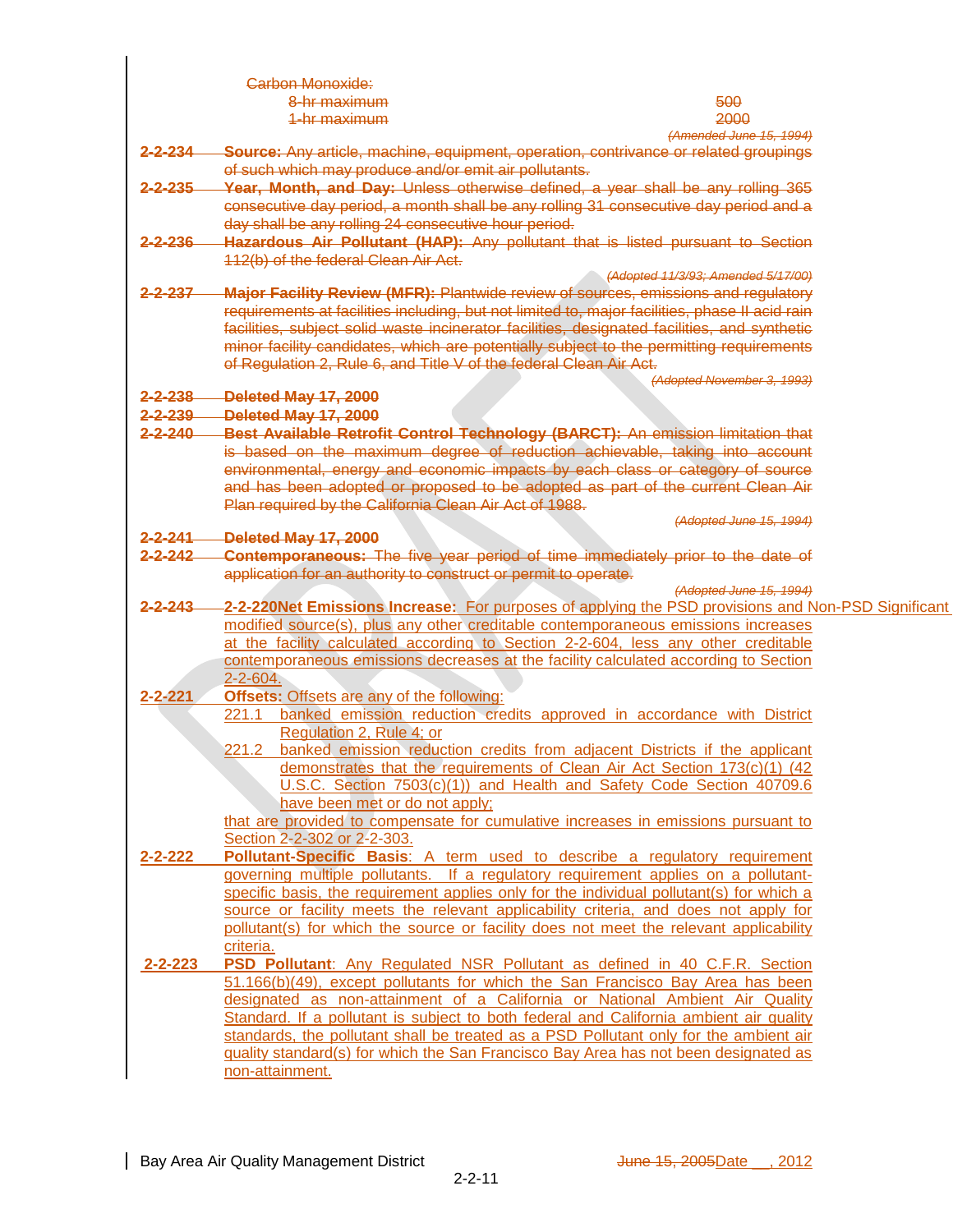| 2-2-224            | <b>PSD Project:</b> A new source as defined in Section 2-1-232, or a modified source as                                                                                               |
|--------------------|---------------------------------------------------------------------------------------------------------------------------------------------------------------------------------------|
|                    | defined in Section 2-1-234, or a combination of such new or modified sources that are                                                                                                 |
|                    | part of a single common project, that meets all of the following criteria:                                                                                                            |
|                    | Major PSD Facility: The source(s) are or will be located at a facility that has<br>224.1                                                                                              |
|                    | the potential to emit 100 tons or more per year of any PSD pollutant*                                                                                                                 |
|                    | (including fugitive emissions) if it is in one of the 28 categories listed in                                                                                                         |
|                    | Section 169(1) of the Clean Air Act, or 250 tons or more of any PSD                                                                                                                   |
|                    | Pollutant* (not including fugitive emissions) if it is not in a listed category; and                                                                                                  |
|                    | Significant Increase in Emissions of PSD Pollutant: The new emissions from<br>224.2                                                                                                   |
|                    | the new source(s) and/or the increase in emissions from the modified                                                                                                                  |
|                    | source(s) calculated according to Section 2-2-604 constitute significant                                                                                                              |
|                    | emissions of any PSD pollutant as defined in Section 2-2-227.1; and                                                                                                                   |
|                    | Significant Net Increase in Emissions of PSD Pollutant: The net emissions<br>224.3                                                                                                    |
|                    | increase associated with the new or modified source(s), as defined in Section                                                                                                         |
|                    | 2-2-220, constitute significant emissions of any PSD pollutant as defined in                                                                                                          |
|                    | Section 2-2-227.1.                                                                                                                                                                    |
|                    | Any physical change or change in method of operation that takes place at a facility                                                                                                   |
|                    | that does not meet the Major PSD Facility criteria specified in subsection 224.1, but                                                                                                 |
|                    | which change would constitute a PSD Project by itself, is a PSD Project.<br>*Note that for purposes of applying the 100/250 ton-per-year major PSD facility threshold in Section 2-2- |
|                    | 224.1, the term PSD pollutant is defined to exclude GHGs where they are emitted in an amount of less                                                                                  |
|                    | than 100,000 tons CO <sub>2</sub> e per year. Thus, for a facility to satisfy the major PSD facility test in Section 2-2-                                                             |
|                    | 224.1 based on its GHG emissions, the GHG emissions (i) must be over 100,000 tons per year CO <sub>2</sub> e for                                                                      |
|                    | the emissions to constitute a PSD pollutant, and (ii) must be over the 100/250 ton absolute mass                                                                                      |
|                    | threshold for the facility to constitute a major emitter of that pollutant. See Section 2-2-223; see also 40<br>C.F.R. § 52.21(b)(50)(iv) and 40 C.F.R. § 52.21(b)(49)(iv)&(v).       |
| 2-2-225            | Reasonably Available Control Technology (RACT): For sources whichthat are to                                                                                                          |
|                    | continue operating, RACT is the lowest emission limit that can be achieved by the                                                                                                     |
|                    | specific source by the application of control technology taking into account                                                                                                          |
|                    | technological feasibility and cost-effectiveness, and the specific design features or                                                                                                 |
|                    | extent of necessary modifications to the source. For sources which are or will be shut-                                                                                               |
|                    | down, RACT is the lowest emission limit that can be achieved by the application of                                                                                                    |
|                    | control technology to similar, but not necessarily identical categories of sources,                                                                                                   |
|                    | taking into account technological feasibility and cost-effectiveness of the application                                                                                               |
|                    | of the control technology to the category of sources only and not to the shut-down                                                                                                    |
|                    | source.                                                                                                                                                                               |
|                    | (Adopted June 15, 1994)                                                                                                                                                               |
|                    | Best Available Control Technology for Toxics (TBACT): For any new or modified                                                                                                         |
|                    | source, except cargo carriers, the most stringent of the following emission controls,                                                                                                 |
|                    | provided that under no circumstances shall the controls be less stringent than the                                                                                                    |
|                    | emission control required by any applicable provision of federal, state or District laws,                                                                                             |
|                    | rules, regulations or requirements:                                                                                                                                                   |
|                    | 244.1 The most effective emission control device or technique which has been                                                                                                          |
|                    | successfully utilized for the type of equipment comprising such a source; or                                                                                                          |
|                    | 244.2 The most stringent emission limitation achieved by an emission control                                                                                                          |
|                    | device or technique for the type of equipment comprising such a source; or                                                                                                            |
|                    | 244.3 Any control device or technique or any emission limitation that the APCO has                                                                                                    |
|                    | determined to be technologically feasible for the type of equipment                                                                                                                   |
|                    | comprising such a source, while taking into consideration the cost of                                                                                                                 |
|                    | achieving emission reductions, any non-air quality health and environmental                                                                                                           |
|                    | impacts, and energy requirements; or                                                                                                                                                  |
|                    | 244.4 The most stringent emission control for a source type or category for which a                                                                                                   |
|                    | Maximum Achievable Control Technology (MACT) standard has been                                                                                                                        |
|                    | proposed, or for which the CARB has developed an Airborne Toxic Control                                                                                                               |
|                    | Measure (ATCM).                                                                                                                                                                       |
|                    | (Adopted 5/17/00; Amended 6/15/05)                                                                                                                                                    |
| <del>2-2-245</del> | Fully Offset: An emission cap or emission rate contained in a permit condition is fully                                                                                               |
|                    | offset if offsets were provided for the entire amount of the emission cap or emission                                                                                                 |
|                    | rate, and the entire amount of offsets is composed of contemporaneous emission                                                                                                        |
|                    | reductions or banked emission reduction credits.                                                                                                                                      |
|                    | (Adopted May 17, 2000)                                                                                                                                                                |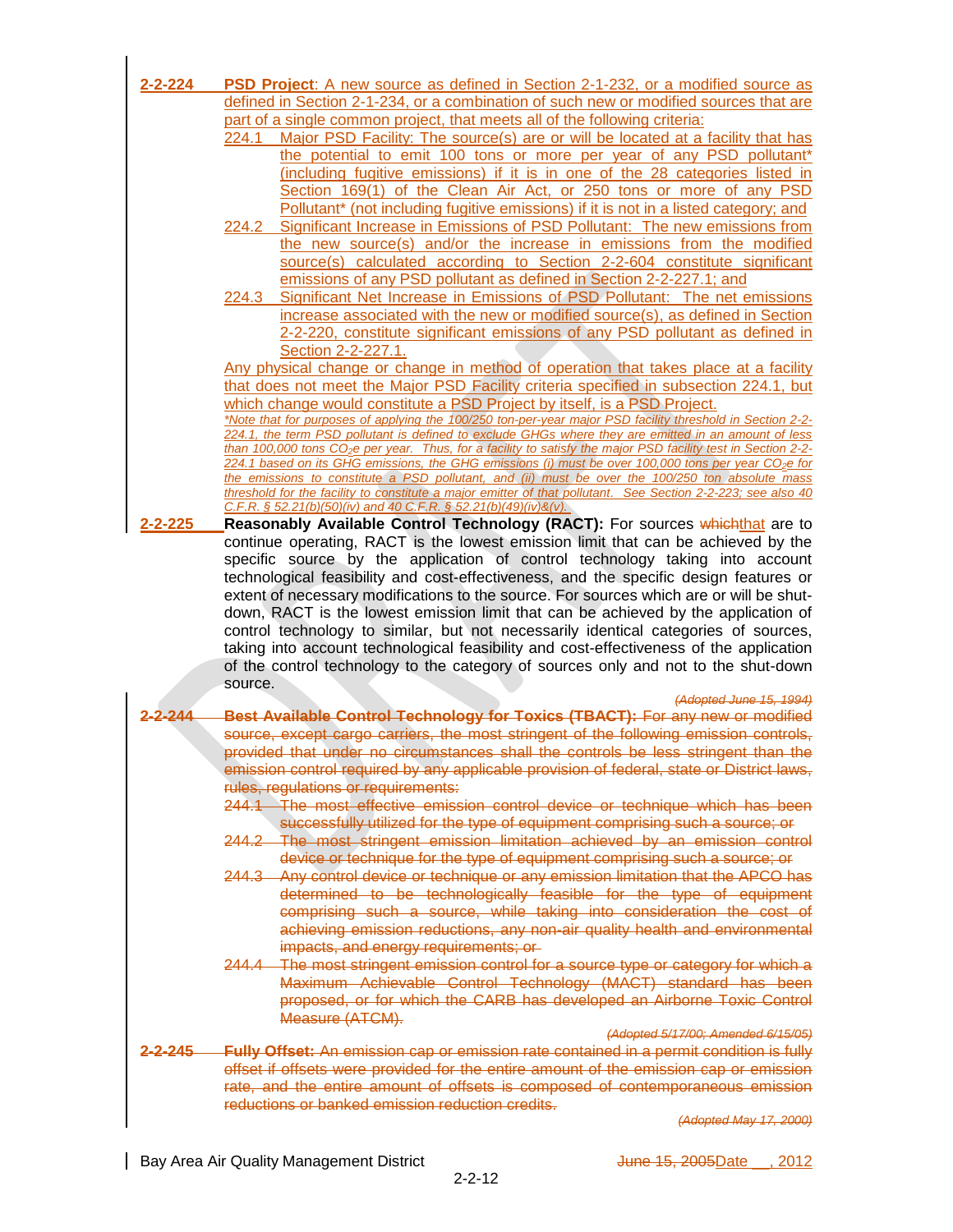- **2-2-246 Adjustment to Emission Reductions for Federal Purposes**: An adjustment made, for purposes of the equivalence demonstration in 2-2-423, to an emission reduction, due to changes in federal requirements between issuance of a banking certificate and its use. **2-2-226Related Sources**: Two or more sources where the operation of one is dependent upon, su **2-2-227 Significant**: The term "significant" has the following meanings when used in the following contexts: 227.1 For determining whether an increase in emissions of a PSD pollutant is "significant" for purposes of the PSD provisions of this Rule, the increase is significant: 1.1 if it exceeds the values specified in the following table, or for a PSD pollutant that is not listed in the following table, if it is greater than zero; or 1.2 if it is from a source that is or would be located within 10 kilometers of a Class I area, and it would have an impact in such Class I area equal to or greater than 1  $\mu$ g/m<sup>3</sup> (24-hour average). 227.2 For determining whether an increase in emissions "significant" for purposes
	- of the Non-PSD Significant Source Impact Analysis requirement in Section 2- 2-2308 and the public notice requirement in Section 2-2-404, the increase is significant if it exceeds the values specified in the table.

|                                                    | <b>Significant Emissions Rate</b> |                        |  |
|----------------------------------------------------|-----------------------------------|------------------------|--|
| <b>Pollutant</b>                                   | kg/yr                             | (ton/yr)               |  |
| <b>Carbon monoxide</b>                             | 90,500                            | (100)                  |  |
| Nitrogen oxides                                    | 36,200                            | (40)                   |  |
| <b>Sulfur dioxide</b>                              | 36,200                            | (40)                   |  |
| <b>Total particulate matter</b>                    | 22,680                            | (25)                   |  |
| $PM_{10}$                                          | 13,575                            | (15)                   |  |
| $PM_{2.5}^{\ast}$                                  | 9050                              | (10)                   |  |
| VOC*                                               | 36,200                            | (40)                   |  |
| GHGs**                                             | 67,875,000**                      | $(75,000**)$           |  |
| Lead                                               | 530                               | (0.6)                  |  |
| <b>Fluorides</b>                                   | 2720                              | (3)                    |  |
| <b>Sulfuric Acid Mist</b>                          | 6350                              | (7)                    |  |
| <b>Hydrogen Sulfide</b>                            | 9050                              | (10)                   |  |
| <b>Total Reduced Sulfur</b>                        | 9050                              | (10)                   |  |
| <b>Reduced Sulfur</b><br><b>Compounds</b>          | 9050                              | (10)                   |  |
| <b>Municipal waste combustor</b><br>organics       | $3.2 \times 10^{-3}$              | $(3.5 \times 10^{-6})$ |  |
| <b>Municipal waste combustor</b><br>metals         | 13,575                            | (15)                   |  |
| <b>Municipal waste combustor</b><br>acid gases     | 36,200                            | (40)                   |  |
| <b>Municipal solid waste</b><br>landfill emissions | 45,250                            | (50)                   |  |

*\*Pollutants for which the Bay Area is designated as non-attainment of a NAAQS are not subject to the PSD requirements in Sections 2-2-304 through 2-2-307 by operation of 40 C.F.R. Section 52.21(i)(2). PM2.5 and VOC (as an ozone precursor) are therefore not subject to these PSD requirements as long as the Bay Area remains non-attainment for any PM2.5 or ozone NAAQS, respectively.*

*\*\*Per Section 2-2-214, emissions of GHGs are measured as CO2e for purposes of determining whether an emissions increase exceeds this significance threshold. Per Section 2-2-223 and 40 C.F.R.*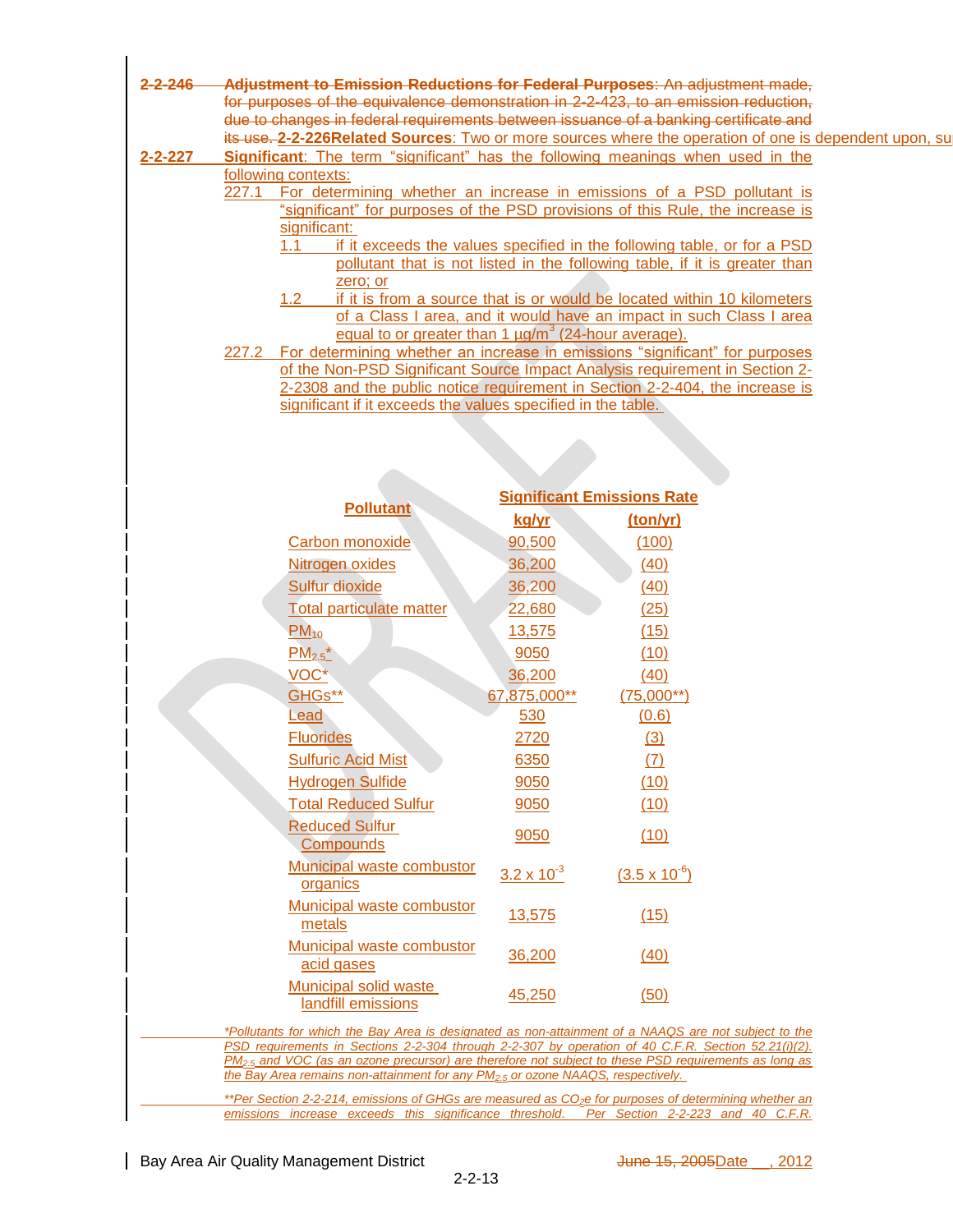*Sections 52.21(b)(50)(iv) and 52.21(b)(49)(iv)&(v), increases in GHG emissions of less than 75,000 tons per year CO2e are excluded from the definition of PSD pollutant and are not subject to the PSD requirements of Regulation 2, Rule 2.*

The adjustment is made as if the source providing the offsets were in operation, at the original baseline levels, on the date of credit use.

*(Adopted May 17, 2000)*

## **2-2-300 STANDARDS**

- **2-2-301 Best Available Control Technology Requirement:** An applicant for an authority to construct and/or a permit to operate shall apply BACT to any for a new or modified source shall require BACT to control emissions of District BACT pollutants under the following conditions:
	- 301.1 Which results in an emission from a new source or an increase in emissions from a modified source and which has the potential to emit 10.0 pounds or more per highest day of precursor organic compounds (POC), non-precursor organic compounds (NPOC), nitrogen oxides (NOx), sulfur dioxide (SO<sub>2</sub>),  $PM_{40}$  or carbon monoxide (CO). BACT shall be applied for any of the above pollutants which meets both criteria. *(Amended 6/15/94; 10/7/98; 5/17/00)*
	- **2-2-302 Offset Requirements, Precursor Organic Compounds and Nitrogen Oxides, NSR:** Except as provided by Sections 2-2-313 or 421, before the APCO may issue an New Source: An authority to construct and/or a permit to operate for a new or modified source at a facility which emits 35 tons per year or more or will be permitted to emit 35 tons per year or more, on asource shall require BACT to control emissions of a District BACT pollutant specific basis, of precursor organic compounds or nitrogen oxides, federally enforceable emission offsets shall be provided, for the emission from the new or modified source and any pre-existing cumulative increase, minus any onsite contemporaneous emission reduction credits determined in accordance with Section 2-2-605, at a 1.15 to 1.0 ratio; additionally, the applicant must reimburse the District Small Facility Banking Account for any unreimbursed offsets previously provided by the District, at a 1.0 to 1.0 ratio. Before the APCO may issue an authority to construct or a permit to operate for a new or modified source at a facility which emits or will be permitted to emit more than 10 tons per year but less than 35 tons per year, on a pollutant specific basis, of precursor organic compounds or nitrogen oxides, emission offsets shall be provided, by the District (or by the applicant, if the Small Facility Banking account has been exhausted) at a 1.0 to 1.0 ratio for the emission from the new or modified source and any pre-existing cumulative increase, minus any onsite contemporaneous emission reduction credits determined in accordance with Section 2-2-605, from the Small Facility Banking account in the District's Emissions Bank in accordance with the provisions of Regulations 2-4-414. The APCO shall determine the total facility emissions, on a pollutant specific basis, by adding the emissions from the proposed new or modified source(s) to the most recent District Emissions Inventory, adjusted for any errors and adjusted upward for any permitted levels of emissions not currently being emitted.if the source will have the potential to emit that pollutant in an amount of 10.0 or more pounds on any day as defined in Regulation 2-1-217;

302.1 Deleted May 17, 2000

- 302301.2Emission reduction credits of precursor organic compounds may be usedModified Source: An defined in Section 2-1-234 for which:
- 2-302, provided that .1 the PSD requirements of Section 2-2-304, if applicable, are met.
	- 302.3 Reimbursement of source, after the small facility bank may be provided by adjustingmodification, will have the cumulative increase potential to emit that pollutant in an amount of 10.0 or more pounds on any day as defined in Regulation 2-1-217; and
		- 2.2 the modification will result in an increase in emissions of that pollutant above baseline levels calculated for the application for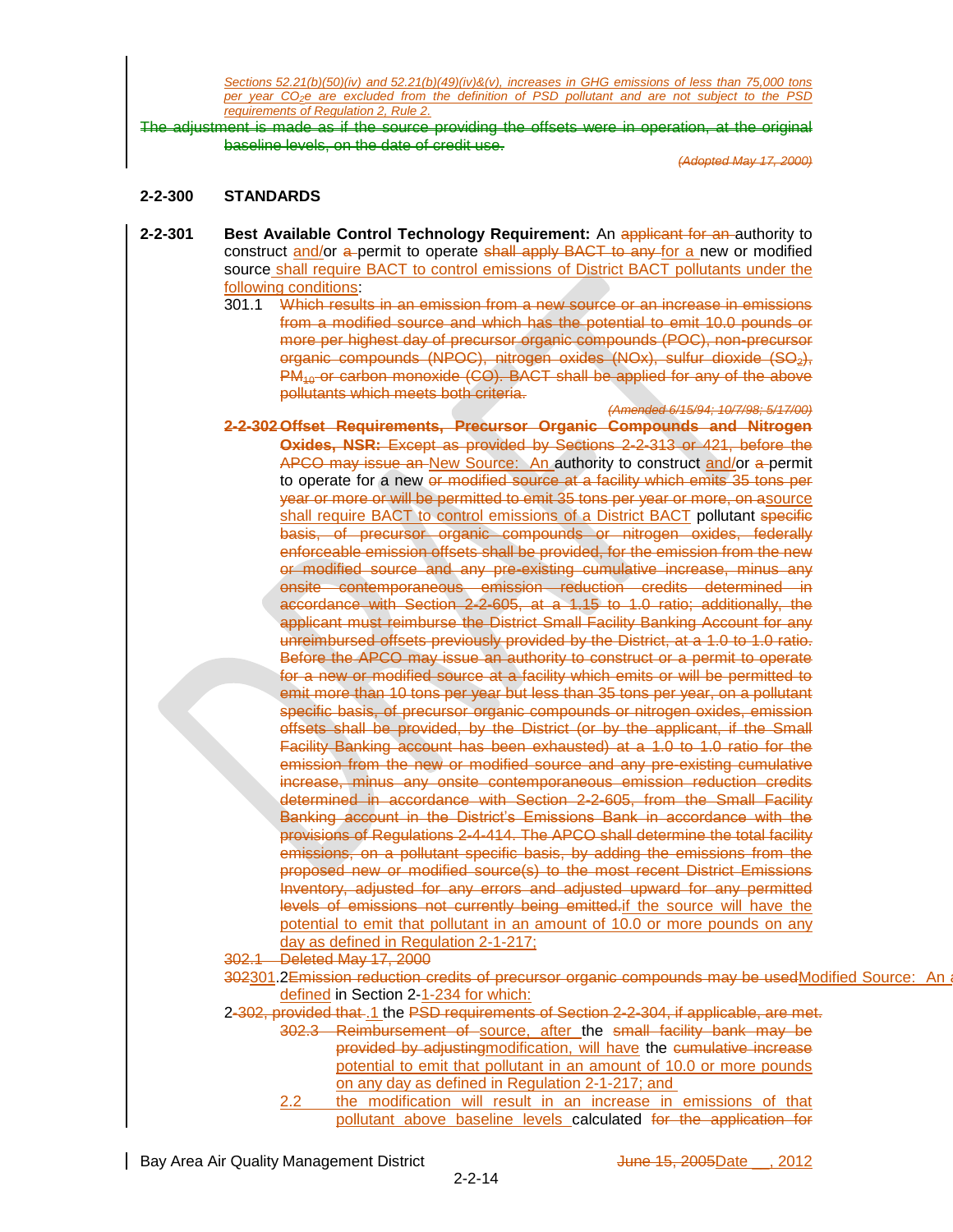|               |       | which small facility bank credits were originally provided. An                                                                                                             |
|---------------|-------|----------------------------------------------------------------------------------------------------------------------------------------------------------------------------|
|               |       | adjustment may be made under pursuant to Section 2-2-604.<br>The BACT requirements in this Section shall apply on a pollutant-specific basis.                              |
| $2 - 2 - 302$ |       | <b>Offset Requirements, Precursor Organic Compounds and Nitrogen Oxides:</b>                                                                                               |
|               |       | Before the APCO may issue an authority to construct or permit to operate for a new of                                                                                      |
|               |       | modified source at any facility that will have the potential to emit more than 10 tons                                                                                     |
|               |       | per year of NO <sub>x</sub> or POC after the new or modified source is constructed (including                                                                              |
|               |       | emissions from cargo carriers per Section 2-2-610), offsets must be provided                                                                                               |
|               |       | according to the following circumstances: requirements:                                                                                                                    |
|               | 302.1 | If the facility will have the potential to emit more than 10 tons per year but less<br>than 35 tons per year of NO <sub>x</sub> or POC after the new or modified source is |
|               |       | constructed, offsets must be provided at a 1:1 ratio for any un-offset                                                                                                     |
|               |       | cumulative increase in emissions at the facility and any related sources since                                                                                             |
|               |       | the baseline date determined in accordance with Section 2-2-608.                                                                                                           |
|               |       | The APCO shall provide any required offsets from the Small Facility<br>1.1                                                                                                 |
|               |       | Banking Account in the District's Emissions Bank in accordance with                                                                                                        |
|               |       | Section 2-4-414, unless the Small Facility Banking Account is                                                                                                              |
|               |       | exhausted or the applicant accepts an enforceable permit condition<br>limiting emissions to a lower level than approved in the permit in                                   |
|               |       | question, or (or any entity controlling, controlled by, or under common                                                                                                    |
|               |       | control with the applicant-surrenders the ) owns or controls offsets.                                                                                                      |
|               |       | 1.2<br>If the Small Facility Banking Account is exhausted, or if the applicant                                                                                             |
|               |       | owns or controls offsets, the applicant shall provide any required                                                                                                         |
|               |       | offsets.                                                                                                                                                                   |
|               |       | 1.3<br>A permit- limit for which offsets have been provided from the Small<br>Facility Banking account may not be higher than the source's                                 |
|               |       | maximum physical/design capacity to emit air pollutants, and may not                                                                                                       |
|               |       | be higher than is reasonably necessary to satisfy the applicant's                                                                                                          |
|               |       | operational requirements (including sufficient flexibility to allow for                                                                                                    |
|               |       | future changes in operational requirements).                                                                                                                               |
|               | 302.2 | (Amended 11/20/91; 6/15/94; 10/7/98; 5/17/00; 12/21/04)<br>If the facility will have the potential to emit 35 tons per year or more of NO <sub>x</sub> or                  |
|               |       | POC after the new or modified source is constructed, the applicant shall:                                                                                                  |
|               |       | 2.1<br>Reimburse the Small Facility Banking Account for any cumulative                                                                                                     |
|               |       | increase for which offsets were previously provided from the Small                                                                                                         |
|               |       | <b>Facility Banking Account; and</b>                                                                                                                                       |
|               |       | Provide federally-enforceable offsets at a 1.15:1 ratio for any un-<br>2.2<br>offset cumulative increase in emissions at the facility and any related                      |
|               |       | sources since the baseline date determined in accordance with                                                                                                              |
|               |       | Section 2-2-608.                                                                                                                                                           |
|               |       | 302.3 An applicant may reimburse the Small Facility Banking Account under                                                                                                  |
|               |       | subsection 302.2.1 by reducing the cumulative increase associated with the                                                                                                 |
|               |       | permitting action(s) for which the District provided the Small Facility Banking                                                                                            |
|               |       | Account credits. To do so, the applicant must request a lower emissions limit                                                                                              |
|               |       | in a permit for which the Small Facility Banking Account credits were<br>provided. Upon approval by the APCO, the amount by which the applicant                            |
|               |       | must reimburse the Small Facility Banking Account shall be reduced by the                                                                                                  |
|               |       | difference between the old permit limit and the new permit limit.                                                                                                          |
|               |       | 302.4 The offset requirements in this Section shall be applied on a pollutant-specific                                                                                     |
|               |       | basis.                                                                                                                                                                     |
| $2 - 2 - 303$ |       | Offset RequirementRequirements, PM <sub>2.5</sub> , PM <sub>10</sub> and Sulfur Dioxide, NSR: Except                                                                       |
|               |       | as provided by Section 2-2-421, before: Before the APCO may issue an authority to<br>construct or a permit to operate for a new erof modified source, of PM10 or sulfur    |
|               |       | dioxide located at a Major Facility, which will result in a cumulative increase minus                                                                                      |
|               |       | any contemporaneous emission reduction credits at the at a facility, for that pollutant,                                                                                   |
|               |       | in excess of 1.0 tonwill have the potential to emit 100 tons per year since April or                                                                                       |
|               |       | more of $PM_{2.5}$ , 1991, emission offsets shall be provided, for the emission from $PM_{10}$ or                                                                          |

sulfur dioxide after the new or modified source and any pre-existingis constructed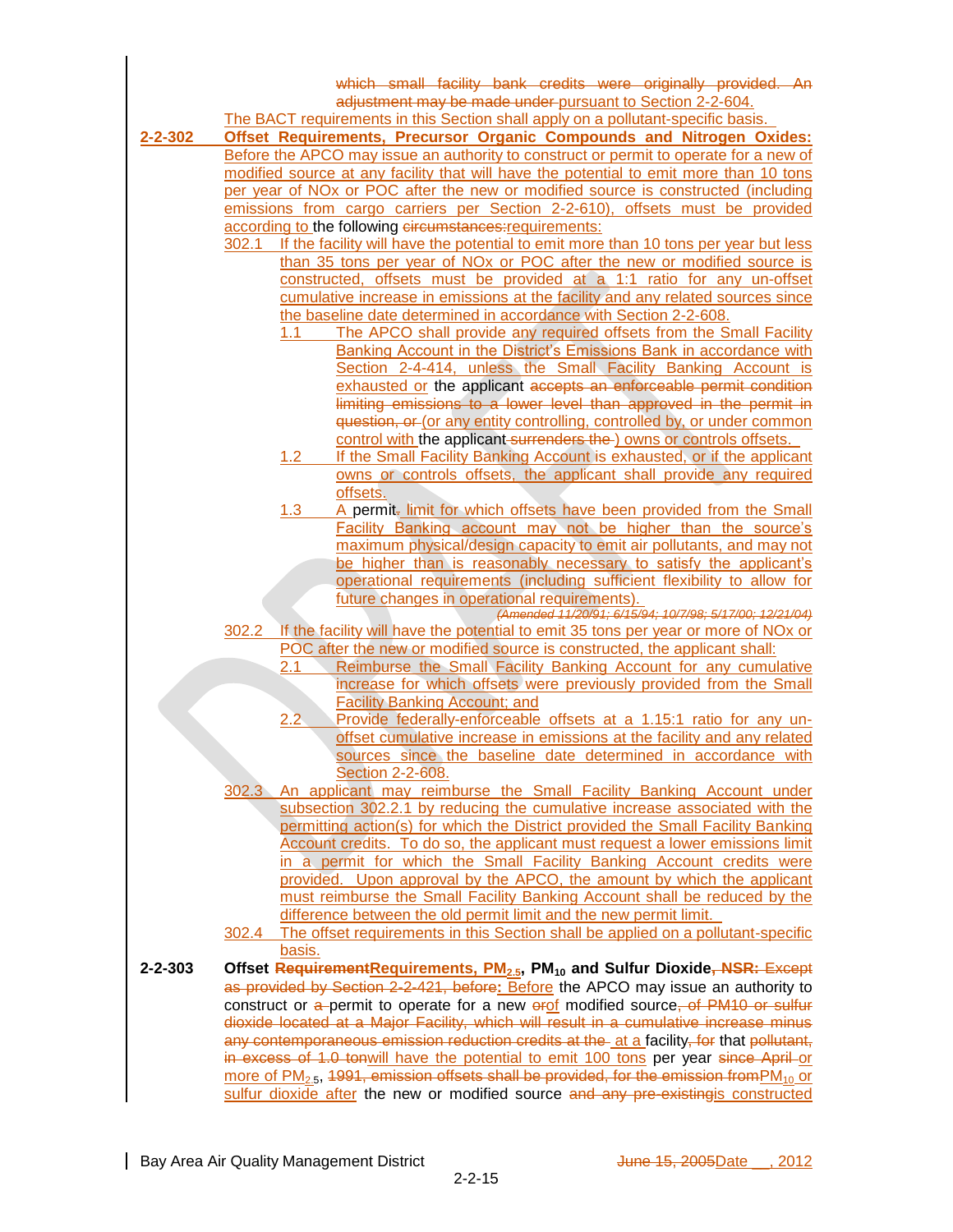(including emissions from cargo carriers per Section 2-2-610), the applicant shall provide offsets according to the following requirements:

- 303.1 If the un-offset cumulative increase, minus any onsite contemporaneous emission reduction credits in emissions of  $PM<sub>2.5</sub>$ ,  $PM<sub>10</sub>$  or sulfur dioxide at the facility and any related sources since the baseline date determined in accordance with Section 2-2-605, at a 1.0:1.0 ratio or at a ratio, approved by the APCO, in accordance with subsection 2-2-303.1608 exceeds 1 ton per year, the applicant shall provide offsets at a 1:1 ratio for the un-offset cumulative increase since the baseline date.
- 303.4 Emission reduction credits of nitrogen oxides 2NOx and/or sulfur dioxide offsets may be used to of offsets under this subsection shall be made after a case-by-casebased on an analysis that includesspecific to the individual facility for which the determination is made, which shall include adequate modeling,-; and any such approval shall be granted only after public notice and an opportunity for public comment, and with EPA concurrence.
- A facility which emits less than 100 tons of any pollutant, subject to this section, may voluntarily provide emission offsets for all, or any portion, of their cumulative increase, at the ratio required above.
- *(Amended 11/20/91; 6/15/94; 5/17/00)* **2-2-304 PSD Requirement:** In accordance with the Prevention of Significant Deterioration provisions of 40 CFR 51.166 of the Code of Federal Regulations, the APCO shall not issue an authority to construct or a permit to operate to:
	- 304.1 A new major facility which will emit 100 tons per year or more, if, it is one of the twenty eight (28) PSD source categories listed in Section 169(1) of the federal Clean Air Act, or 250 tons per year or more for an unlisted category, of any pollutant subject to regulation under the federal Clean Air Act unless the applicant demonstrates by modeling in accordance with Section 2-2-414 to the satisfaction of the APCO that such emissions will not interfere with the attainment or maintenance of the applicable sulfur dioxide or nitrogen dioxide NAAQS at the point of maximum ground level impact and will not cause an exceedance of a sulfur dioxide or a nitrogen dioxide PSD increment.
	- 304.2 A major modification of a major facility if the cumulative increase, from the PSD Baseline Date, minus the contemporaneous emission reduction credits at the facility are in excess of 40 tons per year of sulfur dioxide or nitrogen oxides unless the applicant demonstrates by modeling in accordance with Section 2-2-414 to the satisfaction of the APCO that such emissions will not interfere with the attainment or maintenance of the applicable sulfur dioxide or nitrogen dioxide NAAQS at the point of maximum ground level impact and will not cause an exceedance of a sulfur dioxide or a nitrogen dioxide PSD increment.
	- 304.3 A major modification of a major facility if the cumulative increase, from the PSD Baseline Date, minus the contemporaneous emission reduction credits at the facility are in excess of 15 tons per year of  $PM_{40}$  unless the applicant demonstrates by modeling in accordance with Section 2-2-414 to the satisfaction of the APCO that such emission will not interfere with the attainment or maintenance of the  $PM_{10}$  federal ambient air quality standard at the point of maximum ground level impact and will not cause an exceedance of a PM<sub>10</sub> PSD increment.
	- 304.4 A major modification of a major facility if the cumulative increase, from the PSD Baseline Date, minus the contemporaneous emission reduction credits at the facility are in excess of 0.6 tons per year of lead unless the applicant demonstrates by modeling in accordance with Section 2-2-414 to the satisfaction of the APCO that such emission will not interfere with the attainment or maintenance of the lead federal ambient air quality standard at the point of maximum ground level impact and will not cause an exceedance of a lead PSD increment.

*(Amended 6/15/94; 5/17/00)*

**2-2-305 Carbon Monoxide Modeling Requirement, PSD:** In accordance with the Prevention of Significant Deterioration provisions of 40 CFR 51.166 of the Code of Federal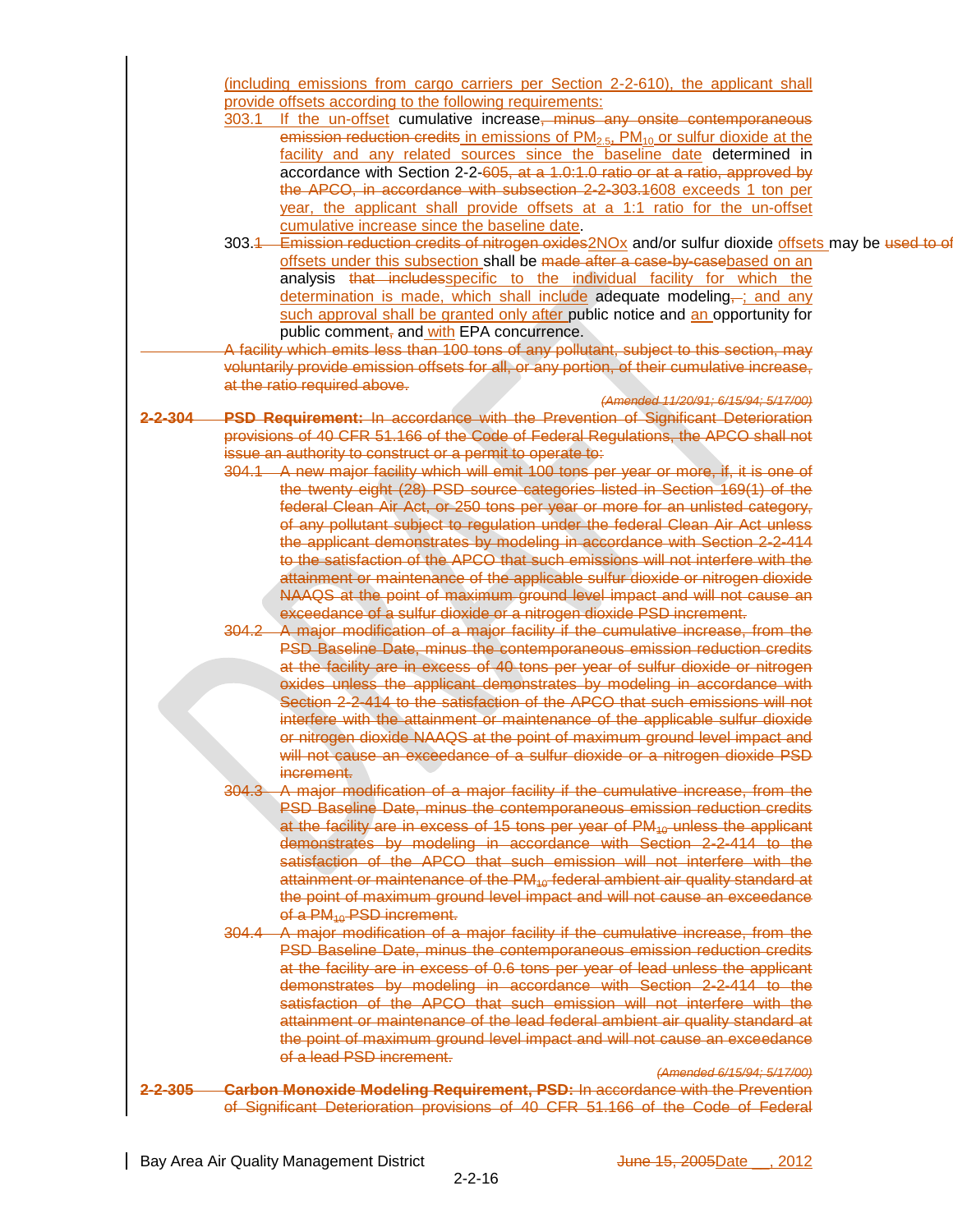Regulations, the APCO shall not issue an authority to construct or a permit to operate for:

305.1 A new major facility which will emit 100 tons per year or more, if it is one of the twenty eight (28) PSD source categories listed in Section 169(1) of the federal Clean Air Act, or 250 tons per year or more for an unlisted category, of any pollutant subject to regulation under the federal Clean Air Act, unless the applicant demonstrates by modeling in accordance with Section 2-2-414, to the satisfaction of the APCO, that the net air quality impact of the cumulative increase of emissions of CO from the new or modified facility and all contemporaneous emission reduction credits to be provided by the applicant will not interfere with the attainment or maintenance of the CO NAAQS in the District or any contiguous air basin, or

1.1 The cumulative increase minus the contemporaneous emission reduction credits from the facility are less than or equal to zero.

305.2 A major modification of a major facility with an increase of 100 tons per year or more of carbon monoxide, unless the applicant demonstrates by modeling in accordance with Section 2-2-414, to the satisfaction of the APCO, that the net air quality impact of the cumulative increase of emissions of CO from the new or modified facility and all contemporaneous emission reduction credits to be provided by the applicant will not interfere with the attainment or maintenance of the CO NAAQS in the District or any contiguous air basin, or 2.1 The cumulative increase minus the contemporaneous emission reduction credits from the facility are less than or equal to zero.

*(Amended 6/15/94; 5/17/00)*

**2-2-306 Non-Criteria Pollutant Analysis, PSD:** In accordance with the Prevention of Significant Deterioration provisions of 40 CFR 51.166 of the Code of Federal Regulations, unless the applicant has performed all analysis required by Sections 2-2- 414 and 417 for the applicable pollutants, the APCO shall not issue an authority to construct or a permit to operate to a new or modified facility if the new or modified facility will emit greater than 100 tons per year of carbon monoxide,  $PM_{10}$ , sulfur dioxide, precursor organic compounds or nitrogen oxides, and the increase in emissions due to the permit application, minus the onsite contemporaneous emission reduction credits associated with the permit application are in excess of the annual average amounts specified below:

|               |                                                       |                | ANNUAL AVERAGE                           | <b>DAILY</b>               |                                   |
|---------------|-------------------------------------------------------|----------------|------------------------------------------|----------------------------|-----------------------------------|
|               |                                                       | kg/yr          | (ton/yr)                                 | g/day                      | (Hb/day)                          |
|               | <del>Lead</del>                                       | 530            | ഥ ഭൂ<br><del>וט.טו</del>                 | 4450                       | יפ פ<br>ᢦ.౽                       |
|               | <b>Asbestos</b>                                       | 6              | <u> (MAN)</u><br><del>v.vu j</del>       | 47                         | (0.04)                            |
|               | Beryllium                                             | <del>0.3</del> | <u>(N NON) (N</u><br><del>,,,,,,,,</del> | <del>0.9</del>             | <u>(വസാ</u><br>ו⊭ <del>ט.טו</del> |
|               | <b>Mercury</b>                                        | 88             | <u>( 1 ^ </u><br><del>o.i</del>          | 240                        | ᡃᠣᠣ                               |
|               | <b>Fluorides</b>                                      | 2720           | (3)                                      | 7450                       | (16)                              |
|               | <b>Sulfuric Acid Mist</b>                             | 6350           | (7)                                      | 47400                      | (38)                              |
|               | <b>Hydrogen Sulfide</b>                               | 9050           | (10)                                     | 24800                      | (55)                              |
|               | <b>Total Reduced Sulfur</b>                           | 9050           | (1∩)<br>٣U                               | 24800                      | (55)                              |
|               | Reduced Sulfur                                        | 9050           | (10)                                     | 24800                      | (55)                              |
|               | <b>Compounds</b>                                      |                |                                          |                            |                                   |
|               |                                                       |                |                                          | (Amended 6/15/94; 5/17/00) |                                   |
| -2-307 Danial | <u>Eailure of all Eacilities to be in Compliance:</u> |                |                                          | Tha                        | <b>ADC</b><br>choll<br>णाणा       |

- deny303.3Any NOx and/or sulfur dioxide offsets provided in place of PM<sub>10</sub> offsets must be provide 303.4 The offset requirements in this Section shall be applied on a pollutant-specific basis.
- **2-2-304 PSD BACT Requirement:** An authority to construct for a PSD Project shall require federal PSD Best Available Control Technology as defined in Section 169(3) of the federal Clean Air Act ("federal PSD BACT") for each PSD pollutant for which the net increase in emissions from the PSD Project will be significant as defined in Section 2- 2-227.1. If federal PSD BACT is required for a pollutant under this Section, the authority to construct shall require federal PSD BACT for each new or modified source for which there will be an increase in emissions of that pollutant by any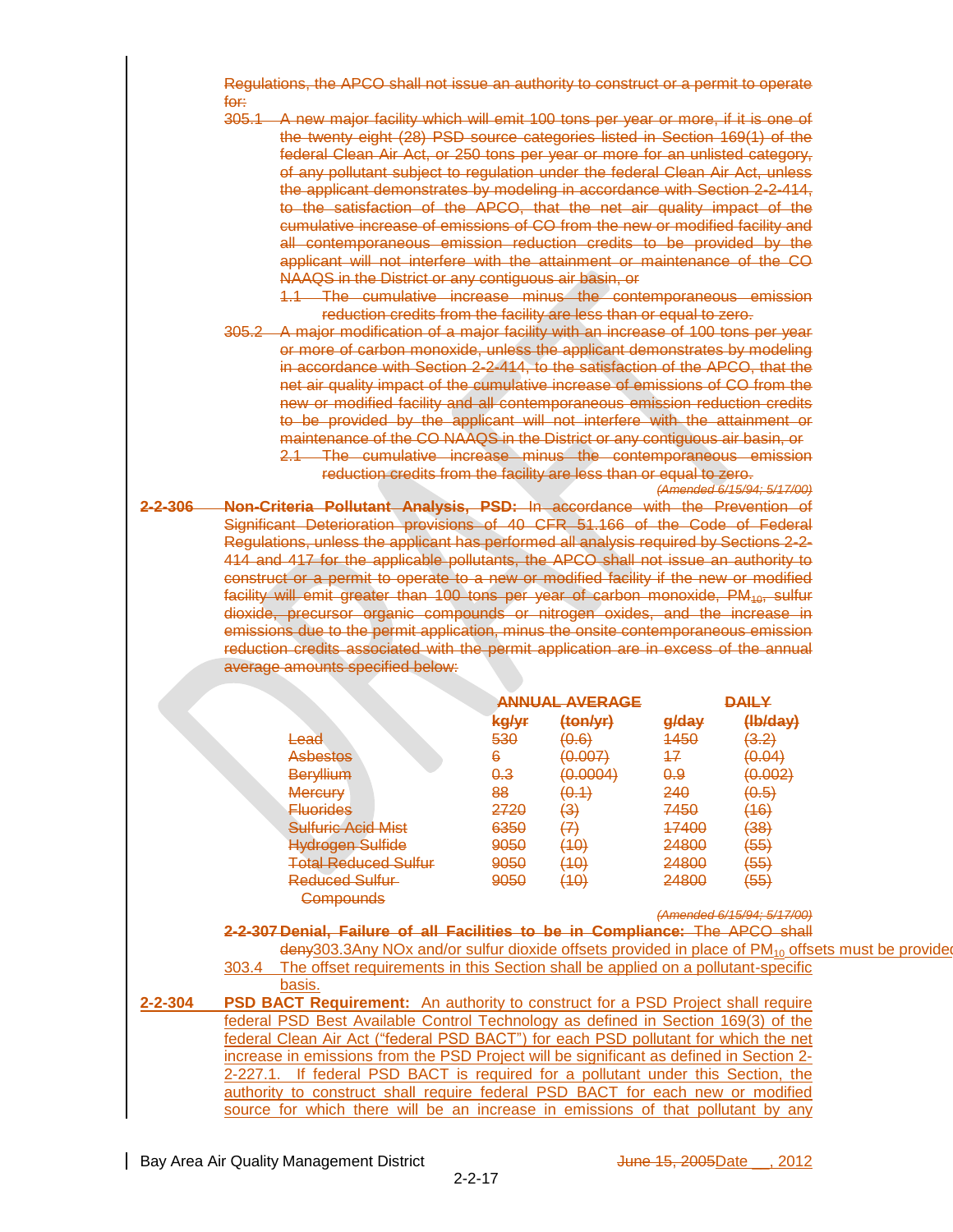|         |                                           | amount, calculated in accordance with Section 2-2-604. The APCO shall impose            |  |
|---------|-------------------------------------------|-----------------------------------------------------------------------------------------|--|
|         |                                           | federal PSD BACT in an authority to construct subject to this Section according to      |  |
|         |                                           | and in satisfaction of all of the requirements applicable to federal PSD BACT under     |  |
|         |                                           | 40 C.F.R. Section 52.21(j), including any applicable exemptions from that Section's     |  |
|         |                                           | requirements under 40 C.F.R. Section 52.21(i).                                          |  |
| 2-2-305 |                                           | <b>PSD Source Impact Analysis Requirement:</b> The APCO shall not issue an authority    |  |
|         |                                           | to construct for a PSD Project unless the APCO determines, for each PSD pollutant       |  |
|         |                                           | for which the net increase in emissions from the PSD Project will be significant as     |  |
|         |                                           | defined in Section 2-2-227.1, that the net increase in emissions from the PSD Project   |  |
|         |                                           | will not cause or contribute to a violation of (i) any applicable ambient air quality   |  |
|         |                                           | standard for such pollutant or (ii) any applicable PSD increment for such pollutant, as |  |
|         |                                           | set forth in 40 C.F.R. Section 52.21(c). The APCO shall make such determination in      |  |
|         | accordance with the following procedures: |                                                                                         |  |
|         | 305.1                                     |                                                                                         |  |
|         |                                           | Pre-application Air Quality Analysis: The applicant shall prepare and submit            |  |
|         |                                           | an analysis of ambient air quality in the area that the PSD Project would               |  |
|         |                                           | affect for each PSD pollutant for which the net increase in emissions allowed           |  |
|         |                                           | by the authority to construct will be significant. The applicant's analysis shall       |  |
|         |                                           | be prepared according to and shall satisfy all of the requirements applicable           |  |
|         |                                           | to air quality analyses for federal PSD permitting under 40 C.F.R. Section              |  |
|         |                                           | $52.21(m)(1)$ , including any applicable exemptions from that Section's                 |  |
|         |                                           | requirements under 40 C.F.R. Section 52.21(i).                                          |  |
|         | 305.2                                     | PSD Source Impact Analysis: The applicant shall demonstrate, for each PSD               |  |
|         |                                           | pollutant for which the net increase in emissions allowed by the authority to           |  |
|         |                                           | construct will be significant, that the net increase in emissions of such               |  |
|         |                                           | pollutant will not cause or contribute to a violation of (i) any applicable             |  |
|         |                                           | California or National Ambient Air Quality Standard for such pollutant or (ii)          |  |
|         |                                           | any applicable PSD increment for such pollutant, as set forth in 40 C.F.R.              |  |
|         |                                           | Section $52.21(c)$ . The applicant's analysis and demonstration shall be                |  |
|         |                                           | prepared according to and shall satisfy all of the requirements applicable to           |  |
|         |                                           | PSD source impact analyses for federal PSD permitting under 40 C.F.R.                   |  |
|         |                                           | Section 52.21(k), including any applicable exemptions from that Section's               |  |
|         |                                           | requirements under 40 C.F.R. Section 52.21(i).                                          |  |
|         | 305.3                                     | Air Quality Models: All estimates of ambient concentrations required under              |  |
|         |                                           | this Section shall be based on applicable air quality models, databases, and            |  |
|         |                                           | other requirements specified in Appendix W of Part 51 of Title 40 of the Code           |  |
|         |                                           | of Federal Regulations (Guideline on Air Quality Models). Where an air                  |  |
|         |                                           | quality model specified in Appendix W is inappropriate, the model may be                |  |
|         |                                           | modified or another model substituted upon written approval by the APCO                 |  |
|         |                                           | after public notice and opportunity for public comment under the procedures             |  |
|         |                                           |                                                                                         |  |
|         |                                           | set forth in Section 2-2-404. Where modeling is conducted solely to evaluate            |  |
|         |                                           | compliance with a California air quality standard, any APCO-approved model              |  |
|         |                                           | may be used.                                                                            |  |
|         | 305.4                                     | APCO Determination: The APCO shall determine, based on the applicant's                  |  |
|         |                                           | submissions and any other relevant information, whether any net emissions               |  |
|         |                                           | increases of PSD pollutants that the authority to construct will authorize in           |  |
|         |                                           | significant amounts would cause or contribute to a violation of (i) any                 |  |
|         |                                           | applicable California or National Ambient Air Quality Standard for such                 |  |
|         |                                           | pollutant or (ii) any applicable PSD increment for such pollutant, as set forth         |  |
|         |                                           | in 40 C.F.R. Section 52.21(c), for any PSD pollutant. In making this                    |  |
|         |                                           | determination, the APCO shall use the same procedures and be subject to                 |  |
|         |                                           | the same requirements as are applicable to the Administrator for issuing                |  |
|         |                                           | federal PSD permitting under 40 C.F.R. Section 52.21(k), including any                  |  |
|         |                                           | applicable exemptions that Section's requirements under 40 C.F.R. Section               |  |
|         |                                           | $52.21(i)$ .                                                                            |  |
| 2-2-306 |                                           | PSD Additional Impacts Analysis Requirements: Before issuing an authority to            |  |
|         |                                           | construct for a PSD Project, the APCO shall conduct the following additional impact     |  |
|         | analyses:                                 |                                                                                         |  |
|         |                                           | 306.1 Visibility, Soils & Vegetation Impact Analysis: The applicant shall prepare and   |  |
|         |                                           | submit an analysis of the impairment to visibility, soils and vegetation that           |  |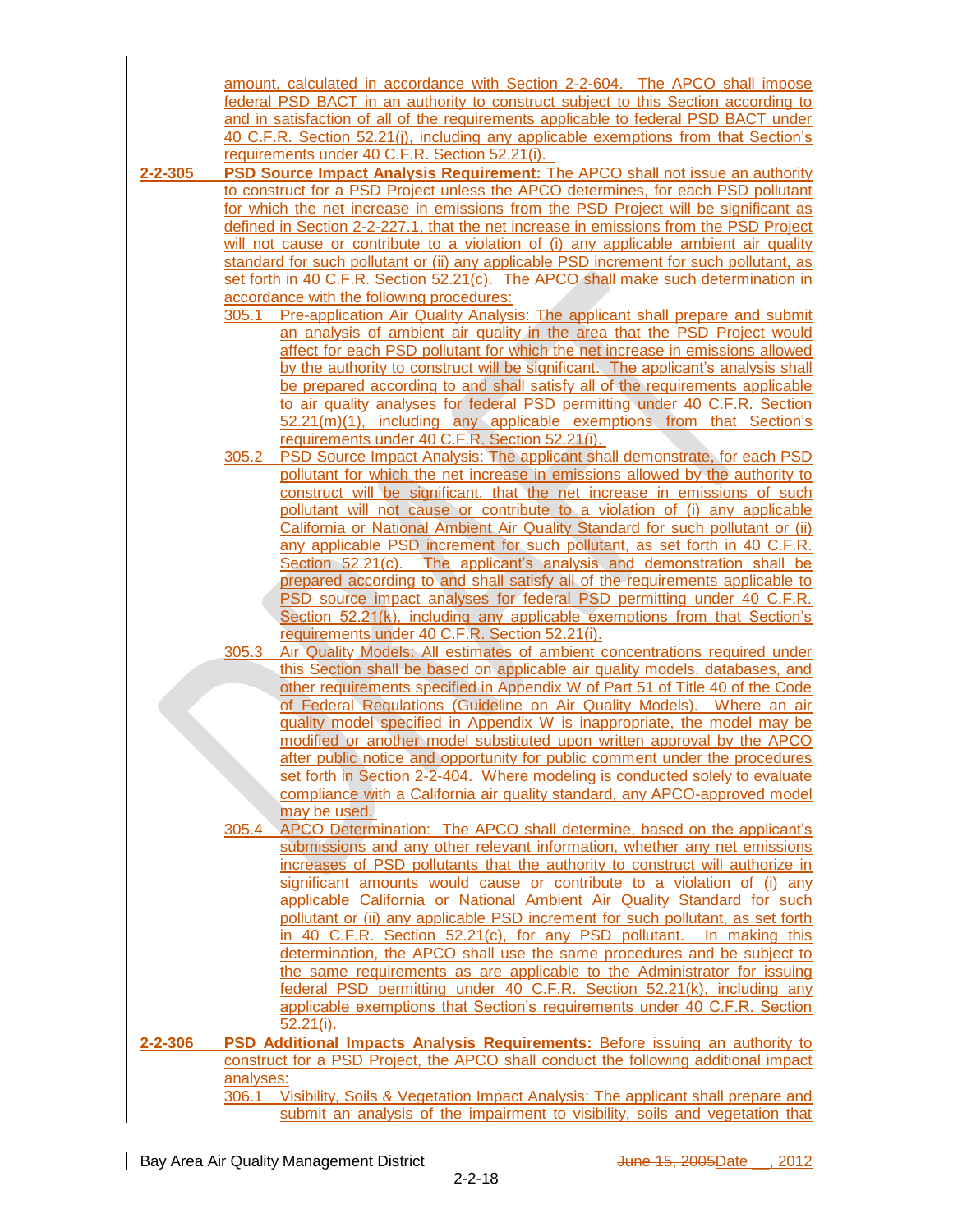|               |       | would occur as a result of the PSD Project and any commercial, residential,                             |
|---------------|-------|---------------------------------------------------------------------------------------------------------|
|               |       | industrial, and other growth associated with the PSD Project. The applicant's                           |
|               |       | analysis shall be prepared according to and shall satisfy all of the                                    |
|               |       | requirements applicable to air quality analyses for federal PSD permitting                              |
|               |       | under 40 C.F.R. Section $52.21(0)(1)$ , including any applicable exemptions                             |
|               |       | that Section's requirements under 40 C.F.R. Section 52.21(i). The analysis                              |
|               |       | need not address impacts on vegetation having no significant commercial or                              |
|               |       | recreational value.                                                                                     |
|               | 306.2 | Associated Growth Analysis: The applicant shall prepare and submit an                                   |
|               |       | analysis of the air quality impact projected for the area as a result of general                        |
|               |       | commercial, residential, industrial, and other growth associated with the PSD                           |
|               |       | Project. The applicant's analysis shall be prepared according to and shall                              |
|               |       | satisfy all of the requirements applicable to air quality analyses for federal                          |
|               |       | PSD permitting under 40 C.F.R. Section 52.21(o)(2), including any applicable                            |
|               |       | exemptions that Section's requirements under 40 C.F.R. Section 52.21(i).                                |
|               | 306.3 | APCO Review: The APCO shall review the applicant's additional impact                                    |
|               |       | analyses to ensure that they are complete and accurately reflect the                                    |
|               |       | circumstances associated with the PSD Project.                                                          |
| $2 - 2 - 307$ |       | <b>Consideration of Class I Area Impacts: If, within 30 days after receiving notice of a</b>            |
|               |       | complete application for an authority to construct for a major modification of a major                  |
|               |       | facility for NOx, VOC, SO <sub>2</sub> or PM <sub>2.5</sub> or a PSD Project under Section 2-2-402, the |
|               |       | <b>Federal Land Manager with responsibility for administering any Class I Area provides</b>             |
|               |       | the APCO with a demonstration that emissions from the project would have an                             |
|               |       | adverse impact on the air quality-related values of the Class I Area (including visibility              |
|               |       | and any integral vista), the APCO shall promptly review and consider such                               |
|               |       | demonstration. If the APCO concurs with such demonstration, or if the APCO                              |
|               |       | concludes based on an independent review of the analysis submitted under Section                        |
|               |       | 401.4 that the project will have such adverse impact, the APCO shall, after                             |
|               |       | consultation with the Federal Land Manager and the applicant, deny the application                      |
|               |       | for an authority to construct. If the APCO finds that such demonstration does not                       |
|               |       |                                                                                                         |
|               |       | establish to the APCO's satisfaction that the project would have such adverse impact,                   |
|               |       | the APCO shall explain its decision (or give notice of where such explanation can be                    |
|               |       | obtained) in any subsequent notice of public hearing held under Section 2-2-404.6.                      |
| $2 - 2 - 308$ |       | Non-PSD Significant Source Impact Analysis Requirement: The APCO shall not                              |
|               |       | issue an authority to construct for a new or modified source that will result in a                      |
|               |       | significant net increase in emissions of any pollutant for which a National Ambient Air                 |
|               |       | Quality Standard has been established unless the APCO determines, based upon a                          |
|               |       | demonstration submitted by the applicant, that such increase will not cause or                          |
|               |       | contribute to an exceedance of any National Ambient Air Quality Standard for that                       |
|               |       | pollutant. Such demonstration shall be made using the procedures for PSD Air                            |
|               |       | Quality Impact Analyses set forth in subsections 2-2-305.1 through 2-2-305.4. A PSD                     |
|               |       | Air Quality Impact Analysis and determination for a new or modified source that                         |
|               |       | satisfies the requirements of Section 2-2-305 shall satisfy the requirements of this                    |
|               |       | Section for all pollutants included in such analysis.                                                   |
| $2 - 2 - 309$ |       | <b>Compliance Certification:</b> The APCO shall not issue an authority to construct for a               |
|               |       | new major facility or a major modification of an existing major facility unless the                     |
|               |       | applicant provides a list, certified under penalty of perjury, of all major facilities within           |
|               |       | the state of California owned or operated by the applicant or by any entity controlling,                |
|               |       | controlled by, or under common control with the applicant and demonstrates by                           |
|               |       | certifying under penalty of perjury that they are either in compliance, or on a schedule                |
|               |       | of compliance, with all applicable state and federal emission limitations and                           |
|               |       | standards. The APCO may request the applicant to provide any technical information                      |
|               |       | used by the applicant to certify compliance.                                                            |
|               |       | (Amended June 15, 1994)                                                                                 |
| 308           |       | Class I Area Requirements, PSD: A facility for which the cumulative increases                           |
|               |       | minus the contemporaneous emission reduction credits occurring since the PSD                            |
|               |       | Baseline Date, are greater than zero, and which would construct in a Class I Area or                    |
|               |       | within 10 kilometers (6.2 miles) of a Class I Area, and would have an impact on such                    |
|               |       | area equal to or greater than 1 microgram per cubic meter, shall use BACT on the                        |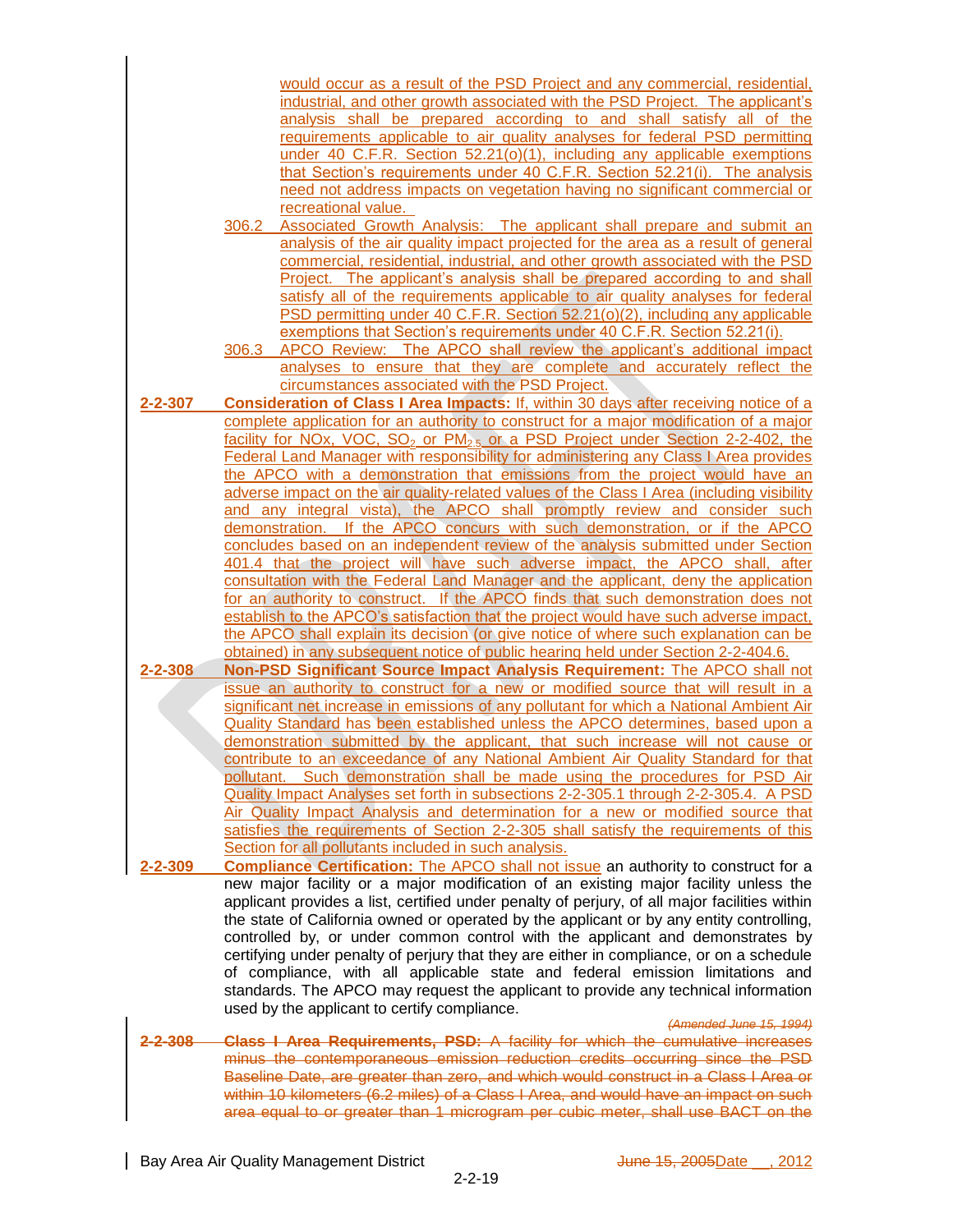new or modified facility and shall not cause or contribute to the exceedance of any NAAQS at the point of maximum ground level impact or any PSD increment set forth in Section 2-2-232, and shall perform all analyses required by Sections 2-2-414 and 417.

*(Amended June 15, 1994)*

- **2-2-309 Denial for Air Quality Related Values, PSD:** The APCO shall deny any permit application subject to the requirements of Section 2-2-308 where it has been demonstrated by the Federal Land Manager that the permit would authorize emissions which would have an adverse impact on the air-quality-related values (including visibility) of a Class I Area, provided that such demonstration is completed prior to the termination of the public comment period and that the APCO concurs with that demonstration.
- **2-2-310 Denial, Failure to Use BACT:** The APCO shall deny an authority to construct if the APCO finds that the application is subject to Section 2-2-301 and, after notification in writing, the applicant has not provided a control device or technique meeting the requirements defined in Section 2-2-206.
- **2-2-311 Denial, Failure to Provide Offsets:** The APCO shall deny an authority to construct if the APCO finds that the application is subject to Sections 2-2-302 or 303 and, after notification in writing, the applicant has not provided the required offsets to mitigate the emissions increase.
- **2-2-312 Denial, Failure to Meet Permit Conditions:** The APCO shall deny a permit to operate for a source if, after providing written notification to the applicant, if the equipment and an opportunity to remedy any violation, the source is operating in violation of any condition specified in the authority to construct, or if any other source used to provide *effsetsemission reduction credits* for the **projectsource** that is owned or operated by the applicant is operating in violation of any permit condition limiting emissions such that the required offsetsemission reduction credits are not actually being provided.
- **2-2-313 Deleted May 17, 2000**
- **2-2-314 Federal New Source Review Applicability:** The requirements of 40 CFR 51.165 are incorporated, by reference, as part of this rule.

*(Adopted June 15, 1994)*

- **2-2-315 Federal Prevention of Significant Deterioration Applicability:** The requirements of 40 CFR 51.166 are incorporated, by reference as part of this rule.
- *(Adopted June 15, 1994)* **2-2-316 No Net Increase Status Report:** The APCO shall publish in conjunction with the triennial update of the Clean Air Plan (CAP), a report demonstrating that the District's permitting program complies with the no net increase requirements of Section 40919 (b) of the Health and Safety Code. This report shall demonstrate that sufficient offsets have been provided, as required by Section 2-2-302, for all permits issued during the previous three year CAP period. This report shall be forwarded to the California Air Resources Board, Stationary Source Division for approval.
- *(Adopted June 15, 1994)* **2-2-317 Maximum Achievable Control Technology (MACT) Requirement:** The APCO shall not issue an Authority to Construct for a new or modified source at a Major Facility of Hazardous Air Pollutants unless the source will meet Best Available Control Technology for Toxics (TBACT), except as provided in Section 2-2-114.

*(Adopted May 17, 2000)*

## **2-2-400 ADMINISTRATIVE REQUIREMENTS**

**2-2-401 Application:** In additionAn application for an authority to construct under this Rule shall conform to the requirements of District Regulation 2-1-402, applications for authorities to construct facilities subject to Rule 2 and shall include all of the following:

401.1 ForA detailed description of the proposed new facilities, which will emit, and for a source(s) or modification which (s) for which the authority to construct is sought, including at a minimum (i) a description of the nature, location, design capacity, and typical operating schedule of the source(s) or modification(s),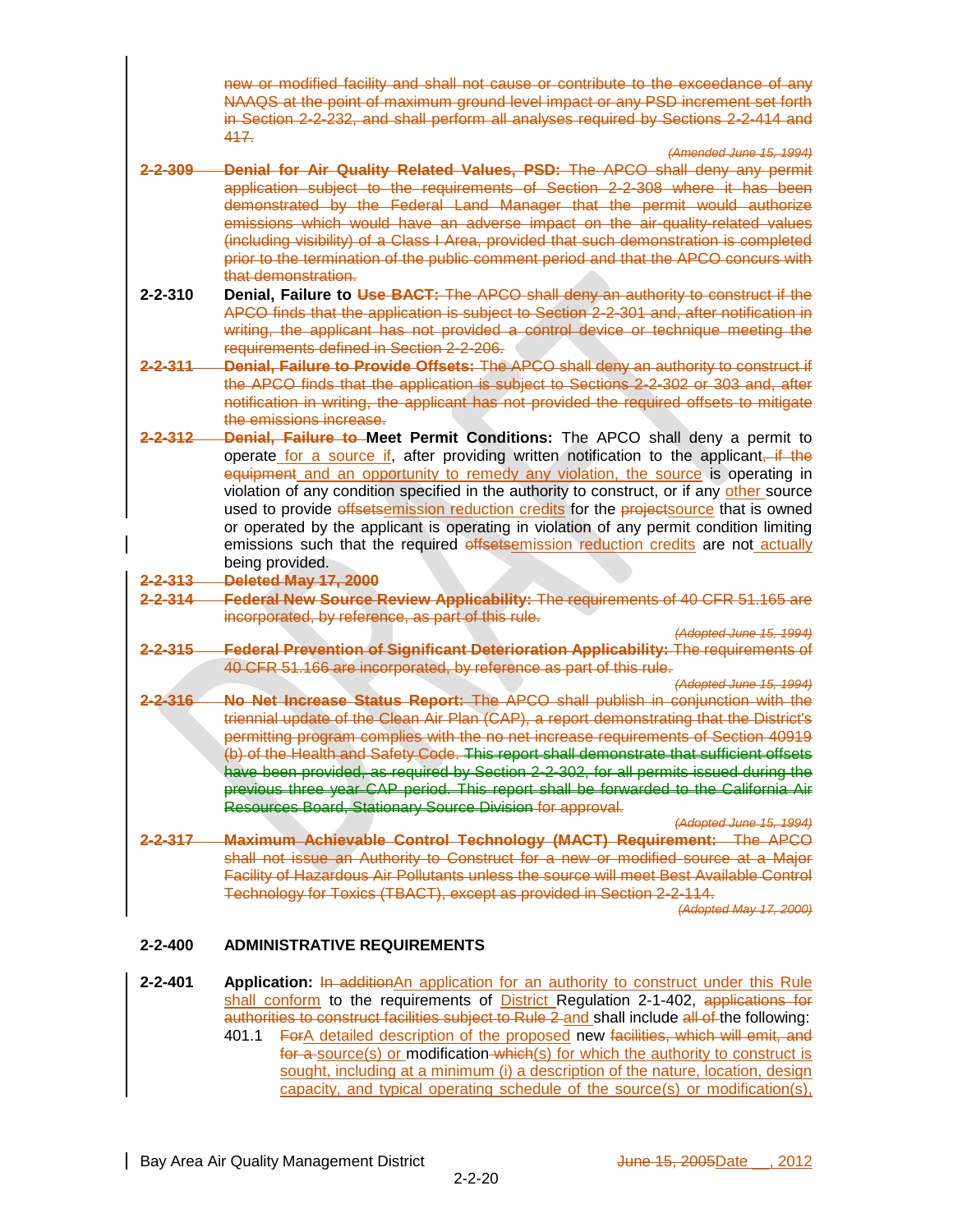|               |       | including specifications and drawings showing its design and plant layout, and                                                                                             |
|---------------|-------|----------------------------------------------------------------------------------------------------------------------------------------------------------------------------|
|               |       | (ii) a detailed schedule for construction of the source(s) or modification(s).                                                                                             |
|               | 401.2 | All information necessary for the APCO to determine whether the application                                                                                                |
|               |       | satisfies the requirements of this Rule, including but not limited to (i) a                                                                                                |
|               |       | demonstration of how the application satisfies applicable BACT standards                                                                                                   |
|               |       | under Sections 2-2-301 and 2-2-304, and (ii) the PSD analyses and                                                                                                          |
|               |       | demonstrations required under Sections 2-2-305 and 2-2-306, if applicable.                                                                                                 |
|               |       | 401.3 CEQA-related information required under Section 2-1-426; and for a new                                                                                               |
|               |       | major facility, and for a modification to a major facility that will increase                                                                                              |
|               |       | emissions by more than 100 tons per year of carbon monoxide-or, 40 tons                                                                                                    |
|               |       | per year of either-precursor organic compounds-or, nitrogen oxides, or sulfur                                                                                              |
|               |       | dioxide, or 10 tons per year of $PM2.5$ , an analysis of alternative sites, sizes,                                                                                         |
|               |       | production processes, and environmental control techniques for such                                                                                                        |
|               |       | proposed source which demonstratethat demonstrates that benefits of the                                                                                                    |
|               |       | proposed source significantly outweigh the environmental and social costs                                                                                                  |
|               |       | imposed as a result of its location, construction or modification.                                                                                                         |
|               |       | 401.2 The information required by the lists and criteria adopted pursuant to Section                                                                                       |
|               |       | 65940 of the California Government code that are in effect on the date the                                                                                                 |
|               |       | application is filed.                                                                                                                                                      |
|               |       | 401.3 CEQA-related information which satisfies the requirements of Regulation 2-1-                                                                                         |
|               |       | 426.                                                                                                                                                                       |
|               |       | 401.4 All information specified in 40 CFR 63.43(e), if the application is subject to the                                                                                   |
|               |       | MACT requirement of Section 2-2-317.                                                                                                                                       |
| 2-402         |       | (Amended 11/20/91: 6/15/94: 5/17/00)<br>Deleted December 21, 2004                                                                                                          |
|               |       | 401.4 If the application is for (i) a major modification of major facility for NOx, VOC,                                                                                   |
|               |       | SO <sub>2</sub> or PM <sub>2.5</sub> or (ii) a PSD Project, and the project will be located in or within                                                                   |
|               |       | 100 km of a Class I area, the application shall include an analysis of potential                                                                                           |
|               |       | impacts to air quality related values (including visibility and any integral vista)                                                                                        |
|               |       | in such Class I area for review and consideration by the Federal Land                                                                                                      |
|               |       | Manager of such Class I area.                                                                                                                                              |
|               | 401.5 | Any other information requested by the APCO.                                                                                                                               |
| $2 - 2 - 402$ |       | Notice to EPA and Federal Land Manager of Receipt of Permit Applications:                                                                                                  |
|               |       | When the APCO receives a complete application for an Authority to Construct for a                                                                                          |
|               |       |                                                                                                                                                                            |
|               |       | PSD Project, the APCO shall transmit a copy of the complete application to EPA                                                                                             |
|               |       | Region IX. If the APCO receives a complete application for (i) a major modification of                                                                                     |
|               |       | a major facility for NOx, VOC, SO <sub>2</sub> or PM <sub>2.5</sub> or (ii) a PSD Project, and the project is                                                              |
|               |       | located within 100 km of any Class I Area(s), the APCO shall transmit a copy of the                                                                                        |
|               |       | complete application to the Federal Land Manager(s) with responsibility for any such                                                                                       |
|               |       | Class I Area(s) within 30 days of receipt and at least 60 days prior to holding any                                                                                        |
|               |       | public hearing on such application, and shall include the applicant's analysis of the                                                                                      |
|               |       | anticipated impacts on visibility in such Class I area(s). In addition, the APCO shall                                                                                     |
|               |       | also notify such Federal Land Manager(s) if the APCO receives any advance                                                                                                  |
|               |       | notification of any such application.                                                                                                                                      |
| $2 - 2 - 403$ |       | <b>Deleted October 7, 1998</b>                                                                                                                                             |
| $2 - 2 - 404$ |       | Authority to Construct, Preliminary Decision: Within 90 days following the                                                                                                 |
|               |       | acceptance of If an application as complete, which for an Authority to Construct is                                                                                        |
|               |       | subject to the public notice and comment requirements of Section 2-2-405, or longer                                                                                        |
|               |       | period necessary to satisfy the requirements of Section 2-2-414, providing that any                                                                                        |
|               |       | fees required in accordance with Requlation 3 are paid, or with the consent of the                                                                                         |
|               |       | applicant, such longer period as may be agreed upon404, the APCO shall make a                                                                                              |
|               |       | preliminary decision as to whether an authority to construct shall be approved, or                                                                                         |
|               |       | denied. Final action on this application will be taken in accordance with the                                                                                              |
|               |       | requirements of Section 2-2-407 The APCO shall make such preliminary decision                                                                                              |
|               |       | within 90 days following the acceptance of the application as complete, provided that                                                                                      |
|               |       | any fees required in accordance with Regulation 3 are paid; or within a longer time                                                                                        |
|               |       | period if necessary to complete any PSD impact analyses required under Sections 2-<br>2-305 and 2-2-306, if necessary to complete any CEQA analyses if the District is the |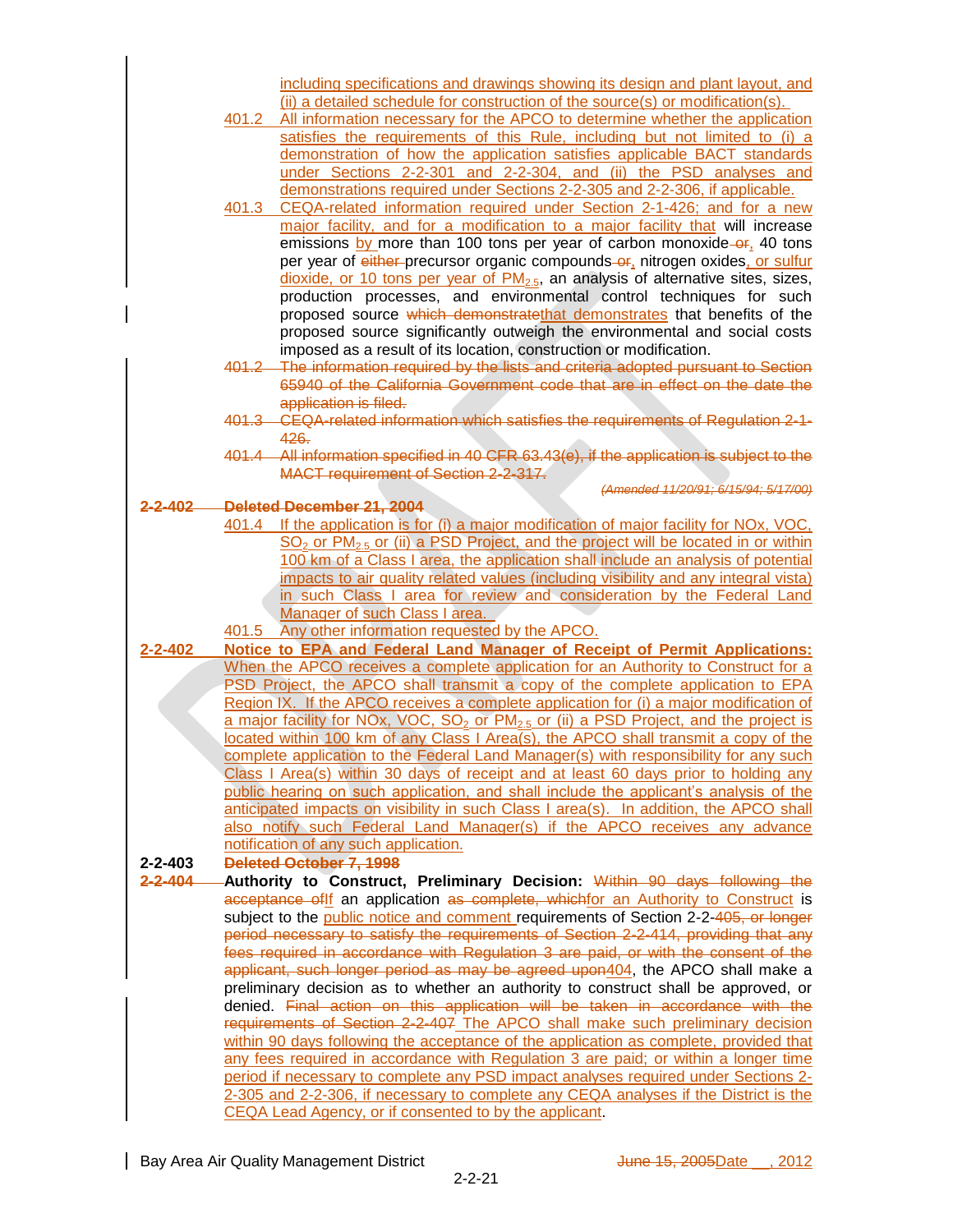404.1 When the District is the CEQA Lead Agency for a project, the 90-day limit for issuing a preliminary decision shall be suspended until the draft EIR or Negative Declaration is available for the APCO's consideration and public review.

#### *(Amended 11/20/91; 5/17/00)*

**2-2-405404 Publication of Notice and Opportunity for Public Comment:** If the application is for  $(i)$  a new major facility or a major modification of an existing major facility,  $\theta$ requires a PSD analysis, or is subject to the MACT requirement, the APCO shall within 10 days of the notification of the applicant, cause to have published (ii) any new facility, or a modification of any existing facility, that will involve an increase in emissions of CO, NOx,  $SO_2$ ,  $PM_{10}$ ,  $PM_{2.5}$ , VOC, or lead, calculated in accordance with Section 2-2-604, in an amount that is significant as defined in Section 2-2-227.2, or (iii) a PSD Project, the APCO shall provide notice of the preliminary decision made under Section 2-2-403 according to the following procedures: 404.1 The APCO shall publish a prominent notice in at least one newspaper of general circulation within the District, a prominent notice stating the preliminary decision of the  $APCO<sub>z</sub>$  and inviting written public comment on it. The notice shall state the location of the information available pursuant to Section 2-2-406, and inviting written public comment for a 30 day period following the date of publication. Written notice of the preliminary decision shall be sent to the ARB, the regional office of the EPA and adjacent districts. A copy of this notice shall be provided to any person who requests such specific notification in writing. During this period, which may be extended by the APCO, the APCO may elect to hold a public meeting to receive verbal comment from the public. The written 405, the procedures and deadlines for submitting written public comments, and the opportunity for requesting a public hearing pursuant to subsection 404.6. 404.2 If the application is for a PSD Project, the notice shall containalso state the degree of PSD increment consumed if a PSD increment consumption analysis has been conducted. 405.1 In addition 404.3The APCO shall transmit a copy of the notice to the above requirements, for ARB PSD Project located within 100 km of any Class I Area(s), the Federal Land Manager(s) with responsibility for whichany such Class I Area(s). 404.4 If the District is a Lead Agency under CEQA, the public the CEQA Lead Agency with respect to the application, the APCO shall also ensure that the applicable CEQA notice and comment requirements are followed with respect to any CEQA document. 404.5 The APCO shall provide a period of at least 30 days following publication of the notice required pursuant tounder this Section 2-2-405 shall provide for members of the public to submit written comments, and may extend the public notice of the availability of a Draft EIR, a Negative Declaration or a Notice of Exemption, as applicablecomment period for good cause. *(Amended May 17, 2000)* 2-2-406 Public Inspection: The APCO shall 404.6The APCO may elect to hold a public meeting to receive meeting, the public comment period under Section 2-2-404.5 shall be extended, at a minimum, until the end of the public meeting. **2-2-405 Public Inspection:** If an application for an Authority to Construct is subject to the public notice and comment requirements of Section 2-2-404, the APCO shall make available for public inspection, at District headquarters, the information submitted by the applicant, and if applicable the APCO's analysis, and thethe APCO's preliminary decision to grant or deny the authority to construct including any proposed conditions, including and the reasons therefore., and any other relevant information on which the APCO's preliminary decision is based. Any such information shall also be transmitted, upon request, to ARB and EPA Region IX. In making information available for public inspection, the APCO shall consider any claims by the applicant regarding the confidentiality of trade secrets, as designated by the applicant prior to completion of the application, shall be considered submission, in accordance with Section 6254.7 of the California Government Code. Furthermore, all such information shall be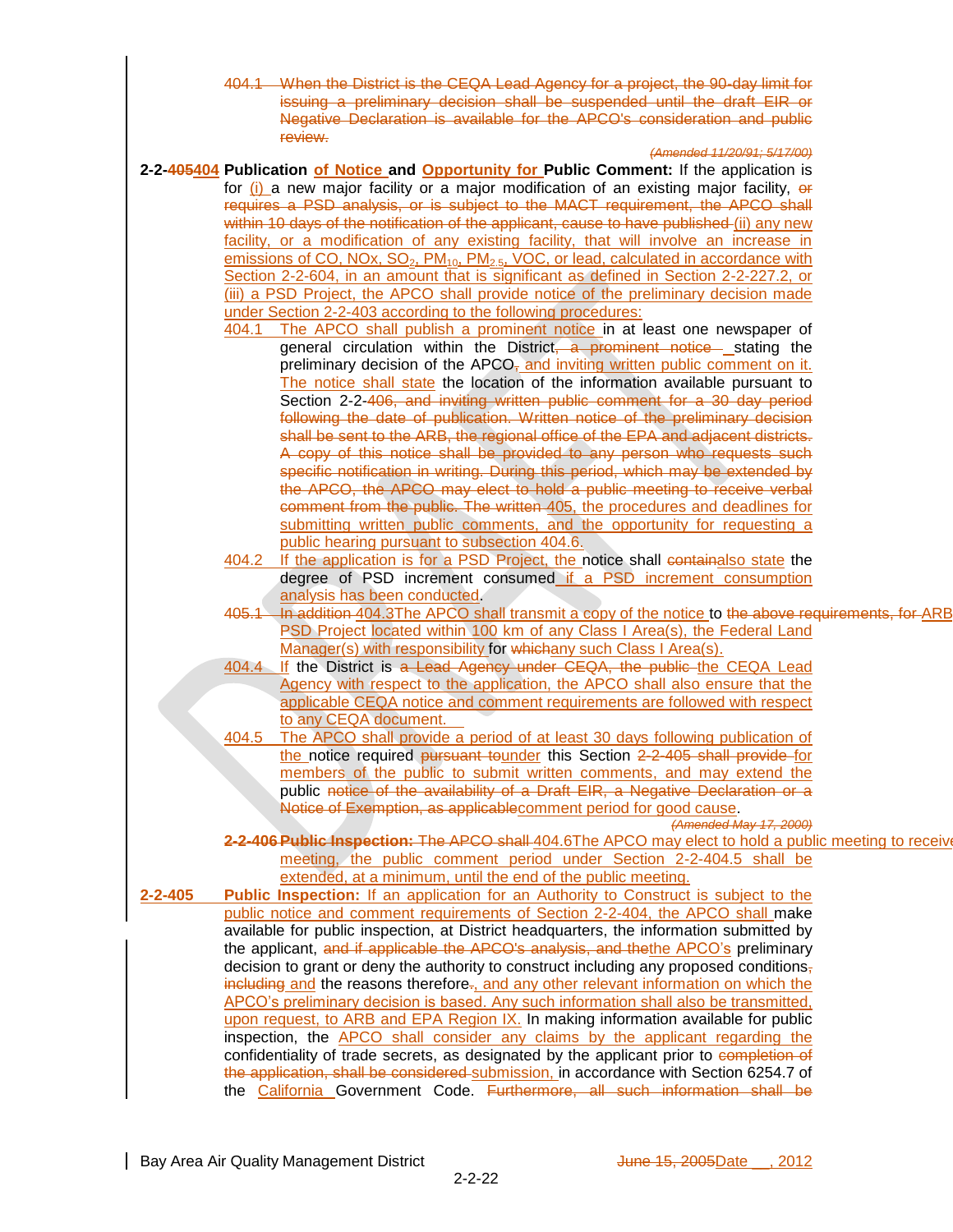transmitted, upon the date of publication, to the ARB and the regional office of the EPA if the application is subject to the requirements of Section 2-2-405.

- **2-2-407406 Authority to Construct, Final Action:** If the application is for a new major facility or a major modification of an existing major facility, or requires a PSD analysis, or is subject to the MACT requirement, the APCO shall within 180 days following the acceptance of thean application as complete, or a longer time period agreed upon, for an Authority to Construct is subject to the public notice and comment requirements of Section 2-2-404, the APCO shall consider all public comments received, and shall take final action on the application within 60 days after considering all public comments. Written notice of the final decision shall be provided to the applicant, the ARB and the EPA, and, if the District is a Lead Agency under CEQA, to any person who has commented on a Draft EIR. The final action will also be published in at least one newspaper of general circulation within the District, and the notice and supporting documentation shall be available for public inspection at District headquarters.
	- 407.1 Notwithstanding the requirement of this Section 2-2-407 that the APCO shall act within 180 days after the application is accepted as complete, the APCO shall not take final action on the application for any project for which an the close of the public comment period or within 30 days after final approval of a CEQA Negative Declaration or Environmental Impact Report or a Negative Declaration has been prepared pursuant to the requirements of CEQA until a Final EIR for that project has been certified and the APCO has considered the information contained in that Final EIR, or a Negative Declaration for that project has been approved. If the specified 180 day period has elapsed prior to the certification of the Final EIR or the approval of the Negative Declaration, the APCO shall take final action on the application within 30 days after the certification of the Final EIR or approval of the Negative Declaration. *(Amended May 17, 2000)*

**2-2-408 Deleted May 17, 2000.**

- **2-2-409 Requirements, Permit to Operate:** As a condition for the issuance of a Permit to Operate, the APCO shall require that the new or modified source and the sources which provide offsets be operated in the manner assumed in making the analysis required to determine compliance with this Regulation.
- 409.1 The permit to operate of any source used to provide offsets shall be conditioned to insure that the emission reductions will be enforceable and shall continue for the reasonably expected life of the proposed source. If offsets are obtained from a source for which therethe project (if applicable), whichever is no permit to operate, either a permit shall be obtained or a written contract shall be required between the applicant and the owner or operator of such source, which contract, by its terms, shall be enforceable by the APCO to ensure that later. At the time of such reductions will continue for the duration of the life of the proposed source.final action, the APCO shall:

**2-2-410** 406.1Prepare and make publicly available a written response to any public comments received explaining how the APCO has considered such a final decisions; and a final decision; and a final decision; and a final d

- 406.2 Provide written notice of the final decision to the applicant, ARB, EPA Region IX, any person who submitted comments during the public comment period or requested written notice of the final action, and, if the District is a Lead Agency under CEQA, in accordance with all applicable CEQA public notice and comment requirements.
- **2-2-407 Issuance, Permit to Operate:** The APCO shall issueBefore issuing a permit to operate for a source subject to the requirements of this Rule-if it is determined that any offsets required, as a condition of an authority to construct or amendment to a permit to operate, will commence no later than the initial operation of the new source or within 90 days after initial operation of the modified source, and that the offsets shall be maintained throughout the operation of the new or modified source which is the beneficiary of the offsets. Further, the APCO shall determine, the APCO shall ensure that the following requirements have been met: 407.1 The APCO shall ensure that all conditions specified in the authority to
	- construct have been or will be likelyand are being complied with, or in the case of conditions with a future compliance date, that such conditions are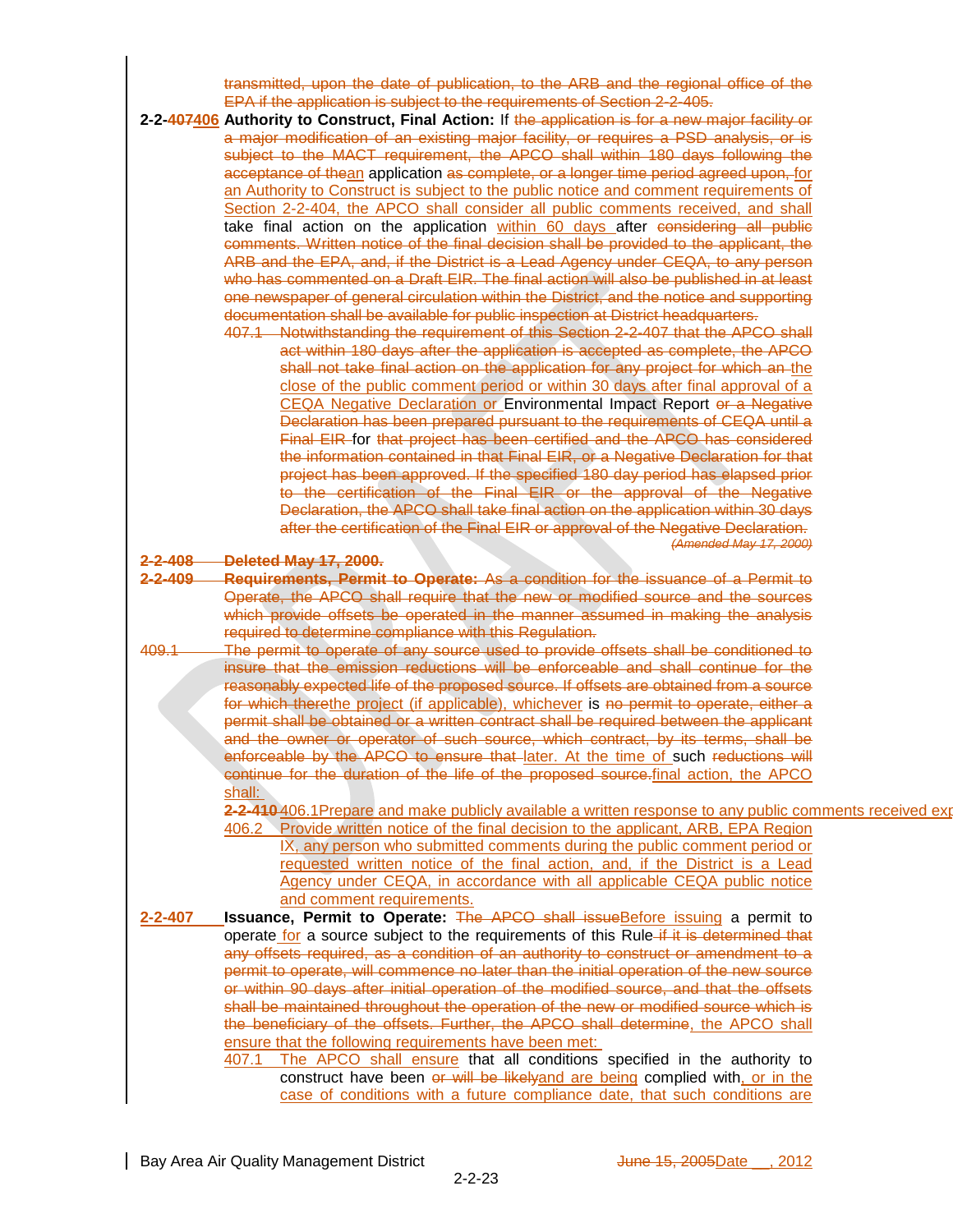|                                |            | reasonably expected to be complied with by any dates specified. Wherethe                                                                                                |
|--------------------------------|------------|-------------------------------------------------------------------------------------------------------------------------------------------------------------------------|
|                                |            | applicable compliance date.                                                                                                                                             |
|                                | 407.2      | If the permit is for a source for which the applicant complied with the offset                                                                                          |
|                                |            | provisions of Sections 2-2-302 or 2-2-303 with emission reduction credits                                                                                               |
|                                |            | generated by modifications after the application date, the APCO shall ensure<br>that such emission reduction credits will commence:                                     |
|                                |            | 2.1<br>for a new ersource, no later than initial operation of the source;                                                                                               |
|                                |            | 2.2<br>for a modified source-, no later than 90 days after initial operation of                                                                                         |
|                                |            | the source; and                                                                                                                                                         |
|                                |            | 2.3<br>for a source that is a replacement, in whole or in part, a replacement                                                                                           |
|                                |            | for an existing source-on the same property, the APCO may allow a                                                                                                       |
|                                |            | maximum of 90 days as a start-up period for simultaneous operation,                                                                                                     |
|                                |            | and the emission reduction credits are generated by the shutdown of                                                                                                     |
|                                |            | the existing source and the new source or being replaced, no later<br>than 90 days after initial operation of the replacement-source;                                   |
|                                |            | and that such emission reduction credits shall be maintained throughout the                                                                                             |
|                                |            | operation of the source.                                                                                                                                                |
|                                |            | 2-2-411408 Permit to Operate, Final Action: The APCO shall take final action to approve,                                                                                |
|                                |            | approve with conditions, or disapprove a permit to operate a source subject to this                                                                                     |
|                                |            | Rule within 6090 days after start-up of the new or modified source. However, failure to                                                                                 |
|                                |            | act within the 60 day period, unless thesuch time period is extended with the written                                                                                   |
|                                |            | concurrence of the applicant, shall be deemed to be a denial of the permit. Such<br>denial may be appealed to the Hearing Board in accordance with the provisions of    |
|                                |            | Regulation 2-1-410                                                                                                                                                      |
|                                |            | (Amended November 20, 1991)                                                                                                                                             |
|                                |            | 2-2-412409 Source Obligation, Relaxation of Enforceable Conditions: At such time as the                                                                                 |
|                                |            | applicability of any requirement of this Rule would be triggered by an existing source                                                                                  |
|                                |            | or facility, solely by virtue of a relaxation of any enforceable limitation on the capacity                                                                             |
|                                |            |                                                                                                                                                                         |
|                                |            | of the source or facility to emit a pollutant, then the requirements of this Rule shall                                                                                 |
|                                |            | apply to the source or facility in the same way as they would apply to a new or                                                                                         |
|                                |            | modified source or facility otherwise subject to this Rule.                                                                                                             |
| $2 - 2 - 413$<br>$2 - 2 - 414$ |            | <b>Deleted May 17, 2000.</b>                                                                                                                                            |
|                                |            | PSD Air Quality Analysis: An application for an authority to construct a facility<br>subject to the requirements of Sections 2-2-304, 305, 306 or 308 shall contain the |
|                                | following: |                                                                                                                                                                         |
|                                |            | 414.1 A modeling analysis, as defined in Section 2-2-222, demonstrating to the                                                                                          |
|                                |            |                                                                                                                                                                         |
|                                |            | (including impacts of non-criteria pollutants if required under Section 2-2-                                                                                            |
|                                |            | satisfaction of the APCO the air quality impacts of the new or modified facility<br>306). The analysis shall include meteorological and topographic data                |
|                                |            | necessary to estimate such impact. If the maximum air quality impacts of the                                                                                            |
|                                |            | new or modified facility do not exceed the significance levels for air quality                                                                                          |
|                                |            | impacts, as defined in Section 2-2-233, no further analysis under this Section<br>will be required unless the facility is subject to the Class I area requirements      |
|                                |            | of Section 2-2-308.                                                                                                                                                     |
|                                |            | 414.2 A demonstration by modeling to the satisfaction of the APCO that the                                                                                              |
|                                |            | allowable emission increases from the new or modified facility, in conjunction                                                                                          |
|                                |            | with all other applicable emissions, would not cause or contribute to a                                                                                                 |
|                                |            | violation of an air quality standard or an exceedance of any applicable PSD                                                                                             |
|                                |            | increment. A new or modified facility will be considered to cause or contribute                                                                                         |
|                                |            | to a violation of an air quality standard when the increase in emissions would<br>cause a significant air quality impact at any locality that does not or would not     |
|                                |            | meet the applicable air quality standard.                                                                                                                               |
|                                |            | 414.3 For determining whether the emission increases from the new or modified                                                                                           |
|                                |            | facility would cause or contribute to an air quality standard violation or an                                                                                           |
|                                |            | exceedance of a PSD increment, an analysis of the existing air quality in the                                                                                           |
|                                |            | impact area of the new or modified facility that includes one year of                                                                                                   |
|                                |            | continuous ambient air quality monitoring data. The continuous air quality                                                                                              |
|                                |            | monitoring data shall have been gathered over a period of at least one year<br>preceding the receipt of a complete application. The APCO may approve a                  |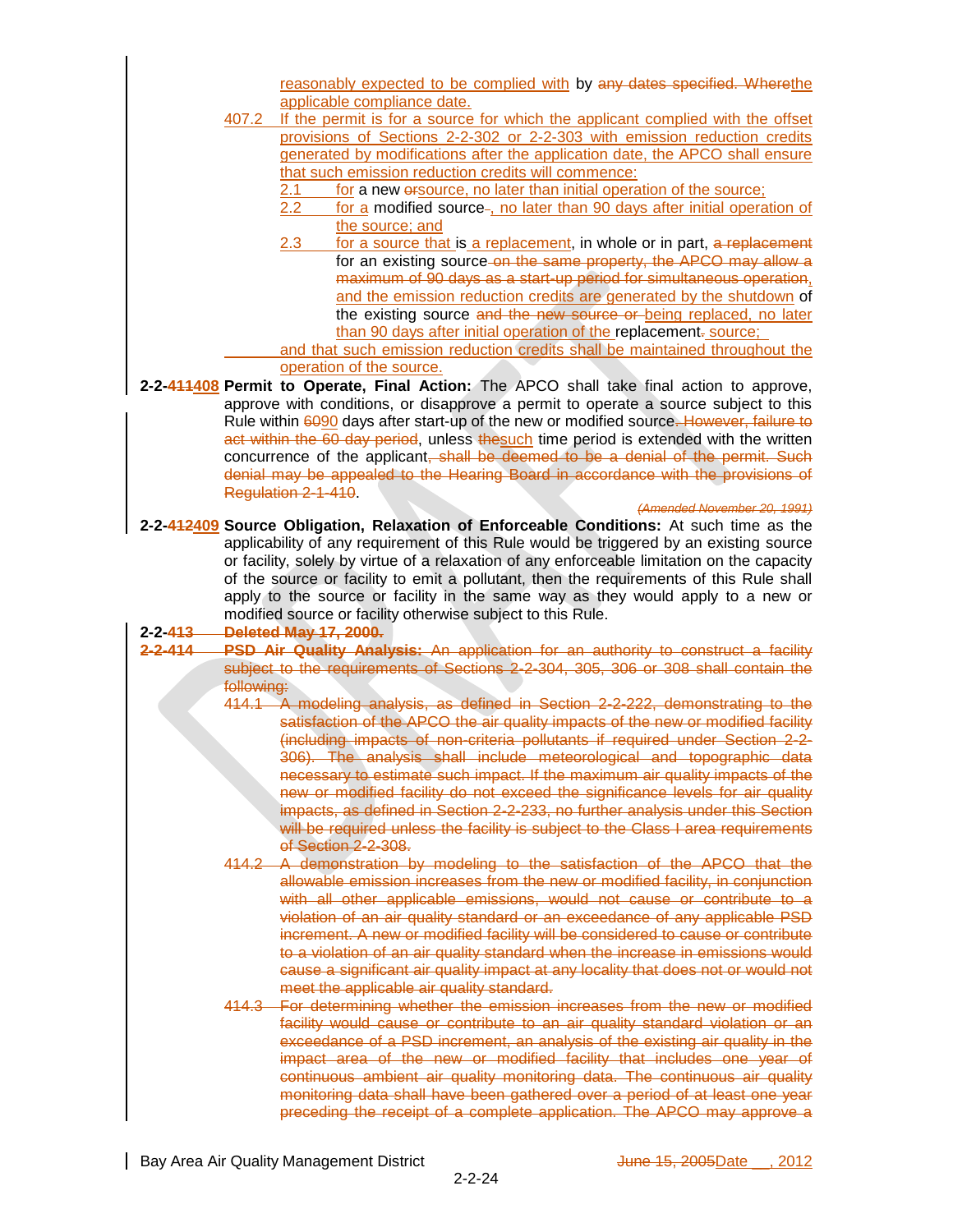|                   | shorter period (but not less than four months) provided that the period of                                                                                                                                                  |
|-------------------|-----------------------------------------------------------------------------------------------------------------------------------------------------------------------------------------------------------------------------|
|                   | monitoring includes the time frame when maximum concentrations are                                                                                                                                                          |
|                   | expected. The APCO may approve modeling in lieu of ambient air quality                                                                                                                                                      |
|                   | monitoring for pollutants for which no air quality standard exists.                                                                                                                                                         |
|                   | 414.4 For pollutants for which PSD increments have been established, a PSD<br>increment consumption analysis that includes:                                                                                                 |
|                   | 4.1 Establishment of the baseline area(s) affected by the new and modified<br>facility, and the corresponding baseline date(s);                                                                                             |
|                   | 4.2 An analysis of the air quality impact of all increment-consuming                                                                                                                                                        |
|                   | emissions within the impact area of the new or modified facility, and<br>those increment-consuming emissions outside the impact area that                                                                                   |
|                   | may have a significant air quality impact within the impact area; and,                                                                                                                                                      |
|                   | 4.3 An analysis of the air quality impact, and the nature and extent of any<br>or all general commercial, residential, industrial, and other growth<br>which has occurred since the baseline date in the impact area of the |
|                   | new or modified facility.                                                                                                                                                                                                   |
| <u>2-2-415 </u>   | <b>Notice to EPA and Federal Land Manager:</b> On the date of a complete application                                                                                                                                        |
|                   | subject to Section 2-2-308, the APCO shall provide a copy of the complete application<br>to the EPA, the Federal Land Manager for the affected Class I Area, and to the                                                     |
|                   | federal official charged with direct responsibility for management of any lands within                                                                                                                                      |
|                   | the Class I area. The APCO shall also send a copy of the preliminary decision and the                                                                                                                                       |
|                   | APCO's analysis to the above agencies.                                                                                                                                                                                      |
| <u>2-2-416 - </u> | Report, PSD Increment Consumption: The District shall conduct an annual review                                                                                                                                              |
|                   | of the increment status for each attainment pollutant, and the APCO, upon request of                                                                                                                                        |
|                   | the Board of Directors, shall provide a report on the consumption of PSD increments                                                                                                                                         |
| 2-2-417           | which have occurred during the period of interest.                                                                                                                                                                          |
|                   | Visibility, Soils, and Vegetation Analysis: An application for a permit subject to the<br>requirements of Section 2-2-414 shall contain an analysis of the impairment to                                                    |
|                   | visibility, soils and vegetation that would occur as a result of the new or modified                                                                                                                                        |
|                   | source and the general commercial, residential, industrial and other growth                                                                                                                                                 |
|                   | associated with the source or modification. The applicant need not provide an                                                                                                                                               |
|                   | analysis of the impact on vegetation if it has no significant commercial or recreational<br>value.                                                                                                                          |
| <u>2-2-418 —</u>  | <b>PSD Analysis Stack Heights: For the purposes of modeling, stack heights beyond</b>                                                                                                                                       |
|                   | what is required by good engineering practices shall not be allowed. This requirement                                                                                                                                       |
|                   | should not be perceived to be a limit on the actual constructed height of a stack. The                                                                                                                                      |
|                   | method to calculate good engineering stack height is referenced in Section 2-2-602.                                                                                                                                         |
|                   | 2-2-419410 Permit Conditions: The APCO may requireinclude any permit condition necessary to<br>insure compliance with this Rule to be included in an authority to construct or permit                                       |
|                   | to operate. This may include that the APCO determines is necessary to ensure                                                                                                                                                |
|                   | compliance with this Rule, including but not limited to conditions controlling the                                                                                                                                          |
|                   | operation of the source, of its abatement equipment, or of sources used to provide                                                                                                                                          |
|                   | mitigation (offsets). Conditionsgenerate emission reduction credits to comply with                                                                                                                                          |
|                   | Sections 2-2-302 or 2-2-303. Such conditions may have a future effective date and<br>may be made conditional on the results of source tests, ground level monitors or                                                       |
|                   | public complaints.                                                                                                                                                                                                          |
|                   | 419.1 All emission reduction credits shall be enforceable by permit conditions; such                                                                                                                                        |
|                   | permit conditions shall constitute applicable requirements of the State                                                                                                                                                     |
|                   | Implementation Plan for purposes of Section 113 and 304 of the Clean Air                                                                                                                                                    |
|                   | Act and are enforceable in the same manner as other SIP requirements.                                                                                                                                                       |
| 2-2-420           | (Amended June 15, 1994)<br>Deleted March 1, 2000                                                                                                                                                                            |
| 2-2-421           | Offset Deferral, Annual Permit Renewal: Whenever offsets are required by Section                                                                                                                                            |
|                   | 2-2-302 or 303, a person has the option to defer providing the offsets until the time of                                                                                                                                    |
|                   | the annual permit renewal provided:                                                                                                                                                                                         |
|                   | 421.1 The facility demonstrates that they have valid Banking Certificates adequate                                                                                                                                          |
|                   | to cover their offset obligation. Offsets deferred under the provisions of this                                                                                                                                             |
|                   | Section shall be provided by the facility at least 30 days prior to the date of<br>annual permit renewal, and                                                                                                               |
|                   |                                                                                                                                                                                                                             |
|                   |                                                                                                                                                                                                                             |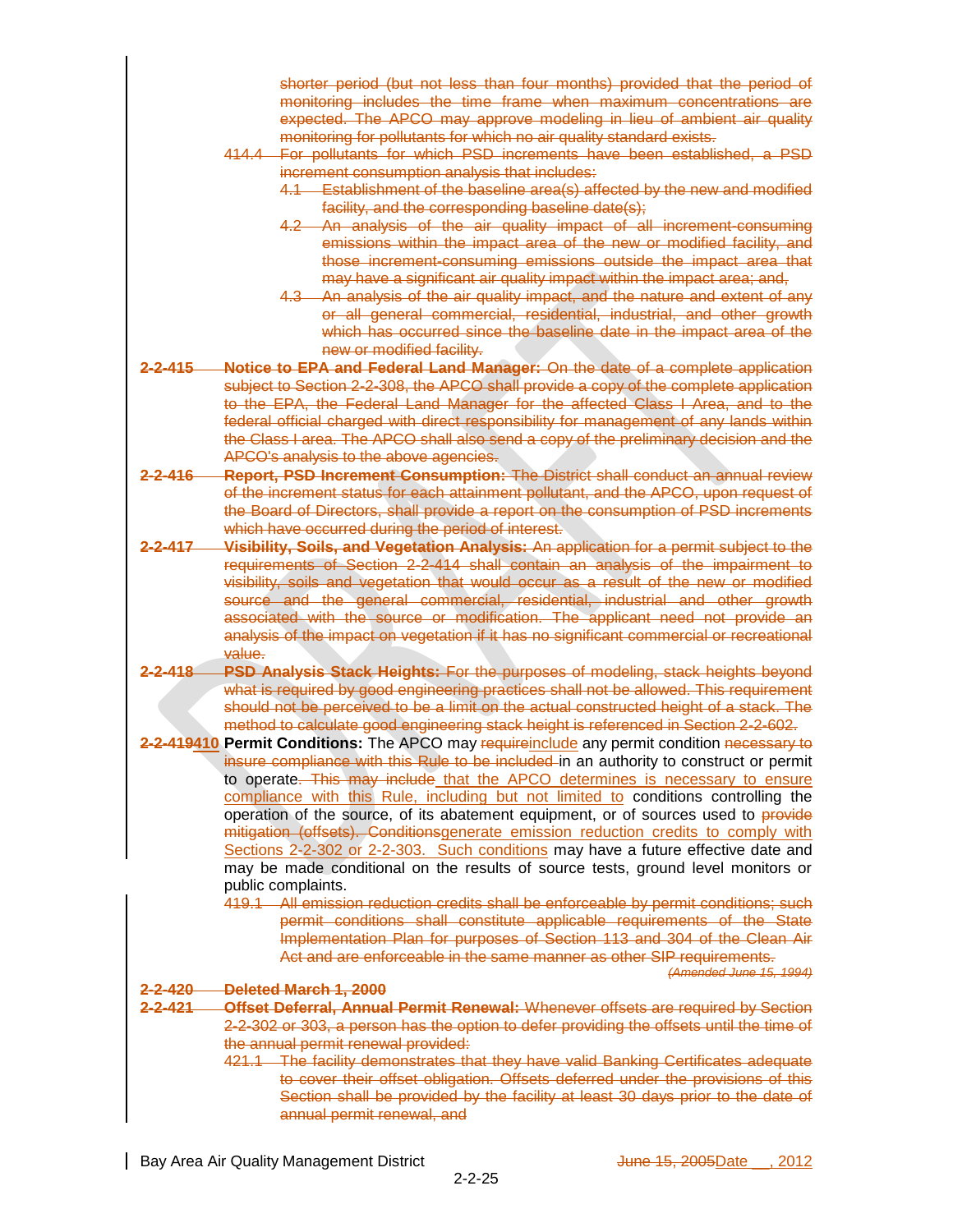The facility does not have a cumulative increase greater than 15 tons per year for the pollutant or pollutants subject to the offset requirement(s).

- *<i>(Adopted June 1*)
- **2-2-422 Offset Refunds:** Whenever an authorized source is either not constructed or is constructed and operated to result in lower emissions than the amount authorized, the APCO shall issue a certificate refunding the excess offsets. The APCO shall add appropriate conditions to the operating permits to make the new emission levels enforceable.

*(Adopted October 7, 1998)*

2-2-4232-2-411Offset Refunds: The APCO may refund offsets provided for an authority to construct or permit to opera

- 411.1 Where an applicant has provided offsets in excess of those required for an authority to construct or permit to operate, the APCO shall upon request of the applicant refund the difference between the amount of offsets provided and the amount of offsets required.
- 411.2 Whenever a source for which the owner or operator has provided offsets is not constructed (or is constructed but never operated), and the authority to construct or permit to operate for the source has expired or has been surrendered by the applicant, the APCO shall upon request of the applicant refund the offsets provided in connect with the authority to construct or permit to operate.
- **2-2-412 Demonstration of NOx and POC Offset Program Equivalence**: By March 1 of each year, the District shall submit to EPA a demonstration that NOx and POC offsets provided for all new and modified sources within the District, less adjustments to those offsets for federal purposes occurring between credit generation and use, exceed federal offset requirements for new major sources or major modifications at major stationary sources. Adjustment to emission reductions for federal purposes will be required if any of the following occur between the time the credit is generated and the time the credit is used:

423412.1BAAQMD adopts a relevant measure or rule that is required for purposes of federal attainment demonstration 423412.2A relevant rule or measure is approved into the State Implementation Plan applicable in the BAA 423412.3EPA promulgates a relevant final rulemaking for either a New Source Performance Standard or a The demonstration shall include:

423412.4Emission increases represented by all authorities to construct new major facilities and major mod 423412.5 A list of all emission reductions used to offset those emission increases;

423412.6 The emission baselines that were used to calculate the emission reduction;

423412.7The source type, size and category that had generated the emission reduction credit;

423412.8All relevant rules that have been adopted or promulgated since the emission reduction had occur 423412.9Adjustments to emission reduction frotor federal purposes for all affected projects.

423412.10 All of the above for as many non-major projects as are needed to demonstrate equivalence.

If the analysis fails to make the required demonstration, the District shall provide sufficient offsets to make up the difference out of the small facility bank. Small Facility Banking Account. If the small facility bankSmall Facility Banking Account does not contain the necessary surplus emission reductions, the District shall obtain the necessary surplus emission reductions.

*2-2-413 No Net Increase Status Report: The APCO shall publish, in conjunction with the triennial update of the Clean Air Plan (CAP), a report demonstrating that the District's permitting program complies with the nonet-increase requirements of Section 40919(b) of the Health and Safety Code. This report shall demonstrate that sufficient offsets have been provided, as required by Section 2-2-302, for all permits issued during the previous three year CAP period. This report shall be forwarded to the California Air Resources Board, Stationary Source Division(Adopted May 17, 2000)*

, for approval.

**2-2-414 BACT Workbook:** The APCO shall publish and periodically update a BACT Workbook specifying the BACT requirements for commonly permitted sources. BACT will be determined for a source on a case-by-case basis, using the workbook as a guidance document, as the most effective control device or technique or most stringent emission limitation that meets the requirements of Section 2-2-202.

# **2-2-500 MONITORING AND RECORDS**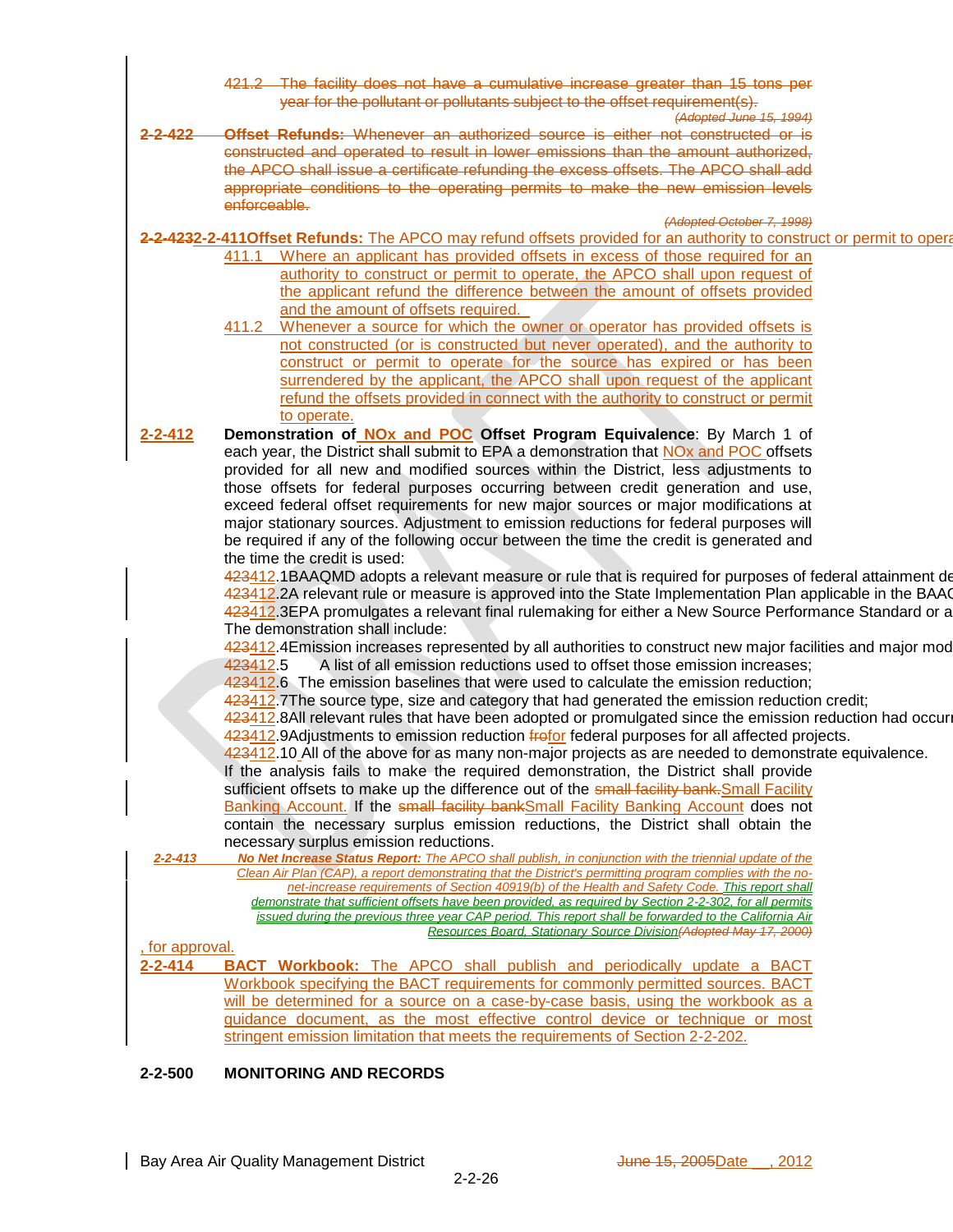- **2-2-501 PSD Pre-Construction Ambient Air Monitoring:** An applicant subject to the requirements of subsection 2-2-414.3 shall meet the following requirements:
	- 501.1 Prior to commencing pre-construction ambient air monitoring, receive written approval from the APCO regarding the selection and operation of monitoring stations.
	- 501.2 Operate the monitoring stations in accordance with the provisions of Appendix B to 40 CFR 58. The APCO may approve the use of District air monitoring data as part of the PSD air quality analysis required by Section 2- 2-414.
- **2-2-502 PSD Post-Construction Monitoring:** The APCO may require as a condition in an authority to construct that the owner or operator of a facility subject to the requirements of Section 2-2-414 shall, after construction of the facility or modification, for which the authority to construct is issued must conduct such ambient air quality monitoring as the APCO specifies in the authority to construct or the permit to operate. The monitoring shall determines is necessary to determine the effect that emissions from the facility or modification may have, or are having, on air quality in the area. All air monitoring shall be performed in accordance to the Manual of Procedures, Volume VI and 40 CFR Appendix B.

## **2-2-600 MANUAL OF PROCEDURES**

- **2-2-601 Ambient Air Quality Monitoring:** Any person subject to the ambient Ambient air quality monitoring requirements of required pursuant to this Rule shall usebe conducted in accordance with the methods prescribed in the Manual of Procedures, Volume VI., and 40 C.F.R. Part 58, Appendix B.
- **2-2-602 Good Engineering Practice (GEP) Stack Height:** The method for calculating GEP stack height is contained in the FEDERAL REGISTER: Volume 50, Number 130; Monday, July 18, 1985.
- **2-2-603 PSD Air Quality Evaluation Procedure:** As a guideline to preparing an air quality impact analysis the applicant is encouraged to review "Guidelines for Air Quality Maintenance Planning and Analysis," Volume 10 (Revised): Procedures for Evaluating Air Quality Impact of New Stationary Sources, EPA-450/4-77-001.
- 2-2-604 Emission Increase2-2-602Good Engineering Practice (GEP) Stack Height: Stack heights beyond wh Sections 2-2-305 through 2-2-308. This requirement does not limit the actual height of a stack, as long as good engineering practice stack heights are used in any such modeling analyses. Good engineering practice stack height shall be determined according to 40 C.F.R. Section 52.100(ii) and EPA's *Guideline for Determining Good Engineering Practice Stack Height*, EPA Publication No. EPA-450/4-80-023R (June 1985).
- **2-2-603 Baseline Emissions Calculation Procedures, New or Modified Sources:** The APCOfollowing methodology shall be used to determine the annual emissiona source's baseline emissions for purposes of calculating an emissions increase, expressed as tons per year, or decrease from.
- 604 a source under Sections 2-2-604.2, 2-2-605.3, and 2-2-606.1-
	- 603.1 Determine Baseline Period Ending Date: The date on which the baseline period ends is determined as follows:
		- 1.1 For determining the amount of an emissions increase from a new or modified source based on, the maximum emitting potential of baseline period ends on the date on which the application for authority to construct/permit to operate the new or modified source or is determined to be complete.<br>For determining the m
		- 1.2 For determining the maximum permittedamount of contemporaneous emissions increase under Section 2-2-220 for a physical change or change in the method of operation of a source that was not a modification of the source, the baseline period ends on the date the change was first implemented at the source.
		- 1.3 For determining the amount of a contemporaneous onsite emission reduction credit or a contemporaneous emissions decrease under Section 2-2-220, the baseline period ends on the date on which the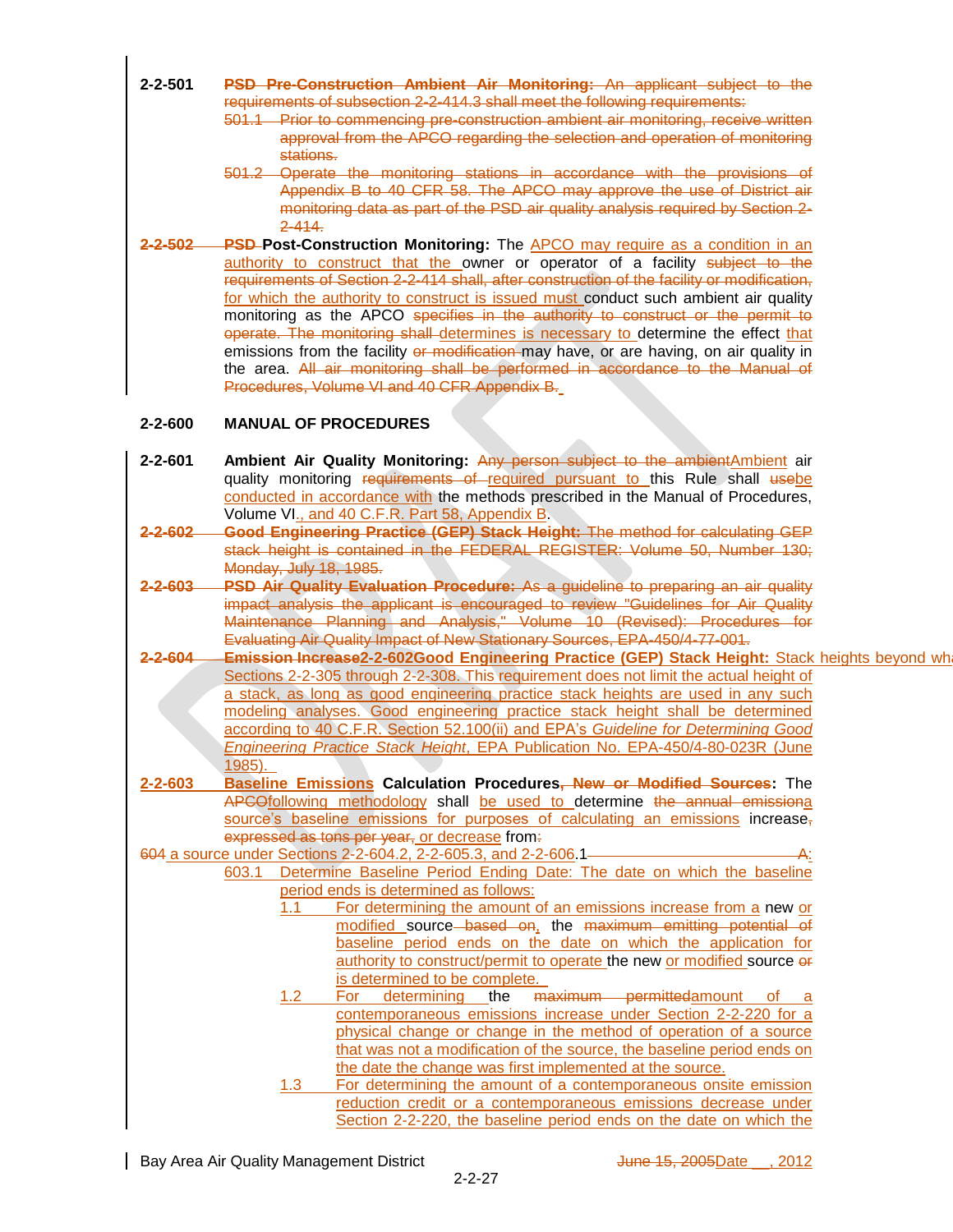| emission level of the new source, approved by the APCO, subject to                                                        |  |
|---------------------------------------------------------------------------------------------------------------------------|--|
| federallyreduction becomes enforceable limiting conditions.                                                               |  |
| 604.2 A modified source by subtracting either the baseline annual emission rate, as                                       |  |
|                                                                                                                           |  |
| calculated using the methodology in Section 2-2-605, from the new maximum                                                 |  |
| permitted emission level of the modified source, approved by the APCO,                                                    |  |
| subject to federally enforceable limiting conditions.                                                                     |  |
| (Amended 6/15/94; 5/17/00)                                                                                                |  |
| 2-2-605 Emission Calculation Procedures, Emission Reduction                                                               |  |
| <b>Credits1.4For determining the amount of an emission reduction credit for which a banking</b>                           |  |
| Determine Baseline Period: The following methodology shall be used to calculate<br>603.2                                  |  |
| emission reduction credits.                                                                                               |  |
| 605.1 The baseline period consists of is determined as follows:                                                           |  |
| 2.1 For all pollutants other than greenhouse gases, the baseline period is                                                |  |
| the 3-three-year period immediately preceding the <b>baseline period</b>                                                  |  |
| ending date established under subsection 603.1.                                                                           |  |
| For greenhouse gases, the baseline period is determined as follows:                                                       |  |
| 2.2.1 For a new source or an existing source that first operated                                                          |  |
| less than 24 months before the date on which the application                                                              |  |
| is for authority to construct/permit to operate is determined to                                                          |  |
| be complete (or shorter period if the source is less than 3                                                               |  |
| years old). The, the baseline period is a period with zero                                                                |  |
| throughput and emissions. For such sources, baseline                                                                      |  |
| emissions and adjusted baseline emissions are zero for all                                                                |  |
|                                                                                                                           |  |
| purposes under Section 2-2-603.                                                                                           |  |
| 2.2.2 For a modification to an existing electric utility steam                                                            |  |
| generating unit as defined in 40 C.F.R. Section 51.166(b)(30)                                                             |  |
| that has operated for 24 months or more prior to the date of                                                              |  |
| application, the baseline period is any period of 24                                                                      |  |
| consecutive months selected by the applicant must have<br>sufficient verifiable records of the source's within the 5-year |  |
|                                                                                                                           |  |
| period immediately preceding the baseline period ending                                                                   |  |
| date established under subsection 603.1, or other such time                                                               |  |
| period that the APCO determines is more representative of                                                                 |  |
| normal source operation to substantiate the emission rate                                                                 |  |
| and throughput during the entire baseline period.                                                                         |  |
| 605.2 - 2.2.3 For a modification to any existing source other than an electric utility steam                              |  |
| period immediately preceding baseline period ending date                                                                  |  |
| established under subsection 603.1                                                                                        |  |
| 603.3 Determine Baseline Throughput: Baseline throughput is the lesser of:                                                |  |
|                                                                                                                           |  |
| $2.1$ (i) the actual average annual throughput during the baseline period; or                                             |  |
| 2.2 (ii) the average permitted annual throughput during the baseline                                                      |  |
| period, if limited by permit condition.                                                                                   |  |
| 605.3 Baseline emission rate, expressed in the units of mass of emissions per unit                                        |  |
| If the applicant does not have sufficient verifiable records of the source's                                              |  |
| operation to substantiate its throughput during any portion(s) of throughput, is                                          |  |
| the average actual emission rate during the baseline period. Periods where                                                |  |
| the actual emission rate exceeded regulatory or permitted limits, the                                                     |  |
| throughput shall be excluded frompresumed to be zero during any such                                                      |  |
|                                                                                                                           |  |
| portion(s). Throughput shall be based on the source's operational parameter                                               |  |
| that correlates most closely to the average-source's emissions.                                                           |  |
| 605.4 Baseline Throughput and Emission Rate - Fully Offset Source: For a source                                           |  |
|                                                                                                                           |  |
| which has, contained in a permit condition, an emission cap or emission rate                                              |  |
| which has been fully offset by the facility (without using emission reductions                                            |  |
| from the Small Facility Banking Account), the baseline throughput and                                                     |  |
| baseline emission rate shall be based on the levels allowed by the permit                                                 |  |
| condition.                                                                                                                |  |
| 605.5 603.4 Determine Baseline Emissions: Baseline emissions are the actual average annual emissions                      |  |
| baseline period, the emissions rate shall be presumed to be zero during any<br>such portion(s).                           |  |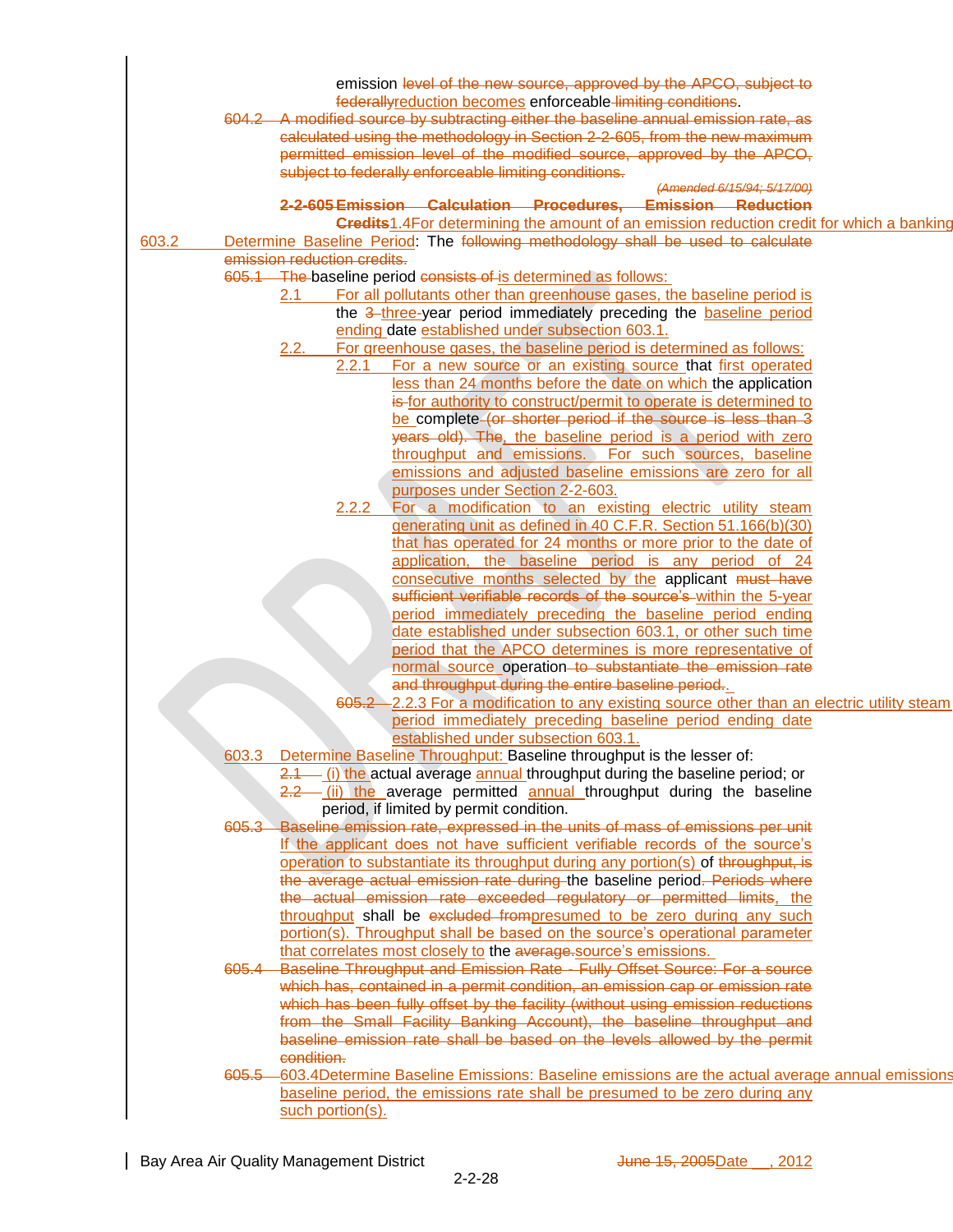|               | 603.5 | Determine Baseline Emissions Rate: The baseline emission rate is the                                                                         |
|---------------|-------|----------------------------------------------------------------------------------------------------------------------------------------------|
|               |       | emission rate per unit of throughput during the baseline period, calculated by                                                               |
|               |       | dividing the source's baseline emissions by its baseline throughput.                                                                         |
|               | 603.6 | Determine Adjusted Baseline Emissions Rate: The adjusted baseline                                                                            |
|               |       | emission rate shall be determined by adjusting the baseline emission rate                                                                    |
|               |       | downward, if necessary, to comply withreflect the most stringent of RACT,                                                                    |
|               |       | BARCT, and District rules and regulations in effect or contained in the most                                                                 |
|               |       | recently adopted Clean Air Plan; except that for purposes of with determining                                                                |
|               |       | whether a source or group of sources constitutes a PSD Project under                                                                         |
|               |       | Section 2-2-224, the adjusted baseline emission rate shall not be adjusted for                                                               |
|               |       | reductions required by measures in the current Clean Air Plan approved by<br>the BAAQMD that exceed the reductions required by use of RACT.  |
|               | 603.7 | Determine Adjusted Baseline Emissions: The adjusted baseline emissions is                                                                    |
|               |       | the adjusted baseline emissions rate multiplied by the baseline throughput.                                                                  |
| $2 - 2 - 604$ |       | Emission Increase/Decrease Calculation Procedures, New Sources and                                                                           |
|               |       | <b>Changes at Existing Sources:</b> The amount of any emissions increase (or decrease)                                                       |
|               |       | associated with a new source, or with a physical change, change in the method of                                                             |
|               |       | operation, change in throughput or production, or other similar change at an existing                                                        |
|               |       | source, shall be calculated according to the following procedures:                                                                           |
|               | 604.1 | New Source: The emissions increase associated with a new source is the                                                                       |
|               |       | source's potential to emit.                                                                                                                  |
|               | 604.2 | Change to Existing Source: The emissions increase (or decrease) associated                                                                   |
|               |       | with a physical change, change in the method of operation, change in                                                                         |
|               |       | throughput or production, or other similar change at an existing source                                                                      |
|               |       | (including a permanent shutdown of the source) shall be calculated as the                                                                    |
|               |       | difference between: (i) the source's potential to emit after the change; and (ii)                                                            |
|               |       | the source's adjusted baseline emissions before the change calculated in<br>accordance with Section 2-2-603.                                 |
|               |       |                                                                                                                                              |
|               |       |                                                                                                                                              |
| $2 - 2 - 605$ |       | Potential-to-Emit (PTE) Increase Calculation Procedures for Purposes of                                                                      |
|               |       | <b>Determining Cumulative Increase:</b> For purposes of calculating cumulative increase                                                      |
|               |       | under Section 2-2-607, the increase in a source's potential to emit associated with an                                                       |
|               |       | authority to construct and/or permit to operate for the source shall be calculated<br>according to the following procedures:                 |
|               |       | 605.1 New Source: For a new source, the increase in potential to emit is the                                                                 |
|               |       | source's full potential to emit.                                                                                                             |
|               | 605.2 | Modified Source - Emissions Limited By Permit Condition: For a modified                                                                      |
|               |       | source, if, before the authority to construct/permit to operate is issued, the                                                               |
|               |       | source's emissions were subject to an enforceable permit limit (including a                                                                  |
|               |       | surrogate limit on operating conditions such as production rate or capacity                                                                  |
|               |       | that is effective as a limit on emissions) that was imposed pursuant to New                                                                  |
|               |       | Source Review requirements under District Regulation 2, Rule 2 or 40 C.F.R.                                                                  |
|               |       | Section 52.21, or as a limit imposed to avoid such New Source Review                                                                         |
|               |       | requirements by keeping emissions below New Source Review applicability                                                                      |
|               |       | thresholds, then the increase in potential to emit associated with the<br>modification is the difference between:                            |
|               |       | the source's potential to emit after the modification; and<br><u>2.1 </u>                                                                    |
|               |       | the source's potential to emit before the modification, adjusted<br>$2.2\,$                                                                  |
|               |       | downward, if necessary, to reflect the most stringent of RACT,                                                                               |
|               |       | BARCT, and District rules and regulations in effect or contained in                                                                          |
|               |       | the most recently adopted Clean Air Plan                                                                                                     |
|               | 605.3 | Modified Source - Emissions Not Limited By Permit Condition: For a modified                                                                  |
|               |       | source, if the source's emissions were not subject to an enforceable permit                                                                  |
|               |       | limit meeting the criteria specified in Section 605.2 before the authority to                                                                |
|               |       | construct/permit to operate is issued, then the increase in potential to emit<br>associated with the modification is the difference between: |
|               |       | the source's potential to emit after the modification; and<br>3.1                                                                            |
|               |       | the source's baseline emissions before the modification calculated in<br>3.2<br>accordance with Section 2-2-603.                             |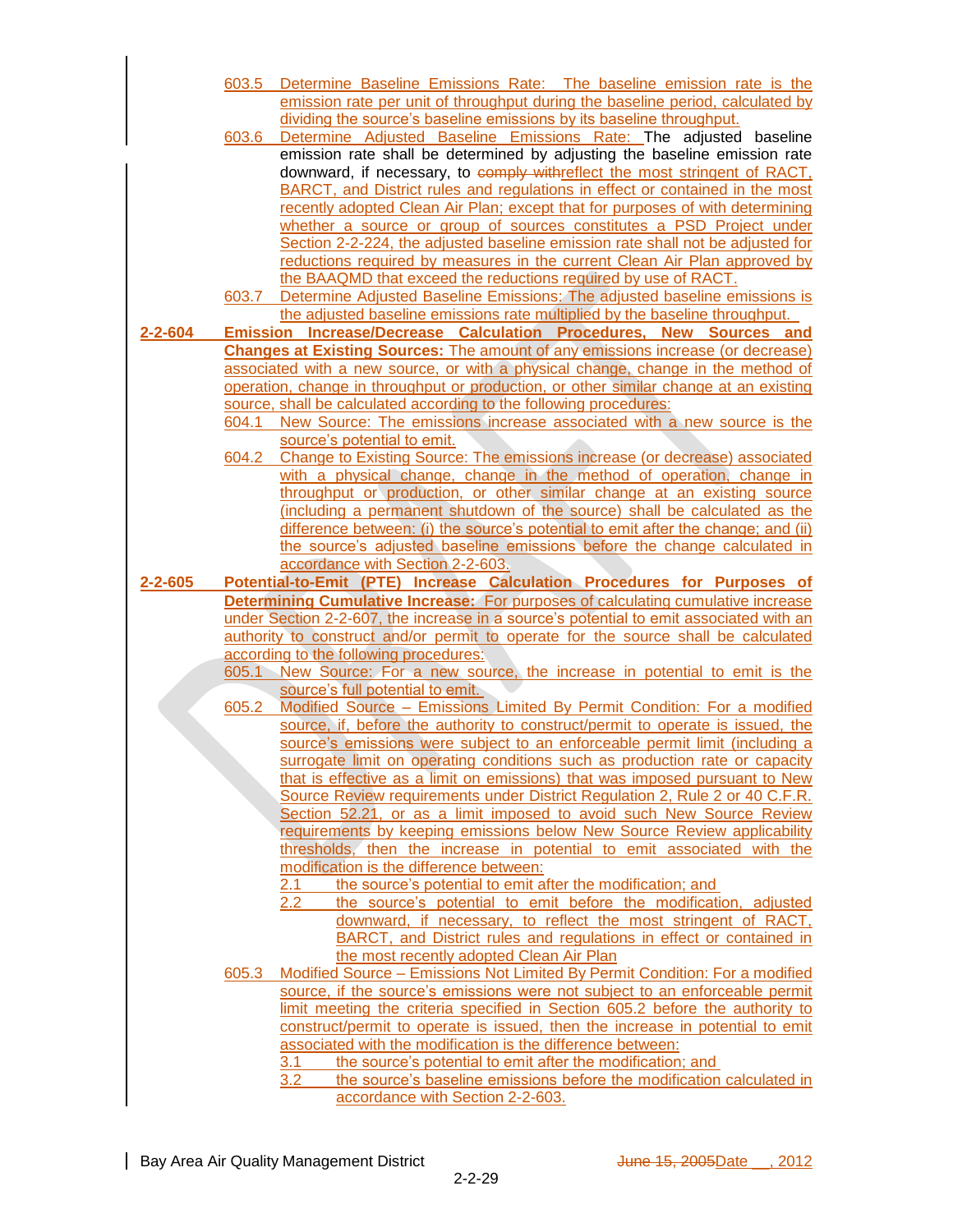|               | For purposes of calculating the cumulative increase associated with a source, the                                                                                            |  |  |
|---------------|------------------------------------------------------------------------------------------------------------------------------------------------------------------------------|--|--|
|               | source's emissions shall include emissions from cargo carriers (other than motor                                                                                             |  |  |
|               | vehicles) associated with the source as specified in Section 2-2-610.                                                                                                        |  |  |
| $2 - 2 - 606$ | Emission Reduction Credit Calculation Procedures: The amount of emission                                                                                                     |  |  |
|               | reduction credits associated with a physical change, change in method of operation,                                                                                          |  |  |
|               | change in throughput or production, or other similar change at a source shall be                                                                                             |  |  |
|               | calculated according to the following procedures:                                                                                                                            |  |  |
|               | 606.1 Non-Fully-Offset Source: For a source that is not fully offset as defined in                                                                                           |  |  |
|               | Section 2-2-213, the amount of emission reduction credits is the difference                                                                                                  |  |  |
|               | between: (i) the source's adjusted baseline emissions before the change                                                                                                      |  |  |
|               | calculated pursuant to Section 2-2-603; and (ii) the source's potential to emit                                                                                              |  |  |
|               | after the change.                                                                                                                                                            |  |  |
|               | 606.2 Fully-Offset Source: For a source that is fully offset as defined in Section 2-2-                                                                                      |  |  |
|               | 213, the amount of emission reduction credits is the difference between: (i)                                                                                                 |  |  |
|               | the source's potential to emit before the change, adjusted downward, if                                                                                                      |  |  |
|               |                                                                                                                                                                              |  |  |
|               | necessary, to reflect the most stringent of RACT, BARCT, and District rules                                                                                                  |  |  |
|               | and regulations in effect or contained in the most recently adopted Clean Air                                                                                                |  |  |
|               | Plan; and (ii) the source's potential to emit after the change.                                                                                                              |  |  |
|               | 605.6 Emission reduction credits shall be the difference between the adjusted                                                                                                |  |  |
|               | baseline emission rate times the baseline throughput, and the emission caper of passion rate accepted by the applicant as a federally enforceable limiting                   |  |  |
|               |                                                                                                                                                                              |  |  |
|               | conditions.                                                                                                                                                                  |  |  |
|               | (Amended 6/15/94; 5/17/00)                                                                                                                                                   |  |  |
| $2 - 2 - 606$ | <b>Emission Calculation Procedures, Offsets: Except as provided by the offset</b>                                                                                            |  |  |
|               | deferral provision of Section 2-2-421, before the APCO may issue an authority to                                                                                             |  |  |
|               |                                                                                                                                                                              |  |  |
|               | construct for a new or modified source, offsets shall be provided, as required by<br>Sections 2-2-302, 303 or 313 by the applicant from credits in the District's Emissions  |  |  |
|               | Bank and/or from contemporaneous emission reduction credits which qualify in                                                                                                 |  |  |
|               | accordance with Sections 2-2-201 and 605, or by the District from the small facility                                                                                         |  |  |
|               | banking account for the amounts calculated as follows                                                                                                                        |  |  |
|               | 606.1 For precursor organic compounds (POC) and nitrogen oxides (NO <sub>x</sub> ) for the<br>total of all emission increases as determined in Section 2-2-604 plus any pre- |  |  |
|               |                                                                                                                                                                              |  |  |
|               | existing cumulative increase from April 5, 1991, multiplied by the offset ratio                                                                                              |  |  |
|               | required by Section 2-2-302.                                                                                                                                                 |  |  |
|               | 606.2 If required by Section 2-2-303, for, PM <sub>10</sub> , and sulfur dioxide for the total of all                                                                        |  |  |
|               |                                                                                                                                                                              |  |  |
|               | emission increases as determined in Section 2-2-604 multiplied by the appropriate offset ratio specified in Section 2-2-303.                                                 |  |  |
|               | Fmission offsets provided in excess of those required, which meet the requirements                                                                                           |  |  |
|               | of a bankable reduction per Regulation 2-4, may be banked. Banking fees shall be                                                                                             |  |  |
|               | $\sim$ $\sim$                                                                                                                                                                |  |  |
|               | waived for this transaction.                                                                                                                                                 |  |  |
|               | (Amended 6/15/94; 5/17/00)                                                                                                                                                   |  |  |
|               | 2-2-607 Emission Calculation Procedures. To qualify as emission reduction credits, the emission reductions asset                                                             |  |  |
|               | Regulation 2; or in the case of source shutdown where no permit is required for the                                                                                          |  |  |
|               | source being shut down, through an alternative legally-enforceable mechanism such                                                                                            |  |  |
|               | as contractual provisions in a legally binding and irrevocable written agreement which                                                                                       |  |  |
|               | provisions are made expressly for the benefit of the District; and (ii) must be real,                                                                                        |  |  |
|               | permanent, quantifiable, and in excess of any reductions required by applicable                                                                                              |  |  |
|               | regulatory requirements. Emissions that were offset with credits from the Small                                                                                              |  |  |
|               | Facility Banking Account cannot be used to generate emission reduction credits.                                                                                              |  |  |
| 2-2-607       | Cumulative <b>Increase Calculation Procedures:</b> The cumulative increase in                                                                                                |  |  |
|               | emissions associated with an authority to construct and/or permit to operate for a                                                                                           |  |  |
|               | source shall be calculated as:                                                                                                                                               |  |  |
|               | 607.1 Project Emissions Increase: the increase in potential to emit associated with                                                                                          |  |  |
|               | the authority to construct/permit to operate determined in accordance with                                                                                                   |  |  |
|               | Section 2-2-605; minus                                                                                                                                                       |  |  |
|               | 607.2 Contemporaneous Onsite Emission Reduction Credits-for Mobile Sources:                                                                                                  |  |  |
|               |                                                                                                                                                                              |  |  |
|               | any contemporaneous onsite emission reduction credits at the facility                                                                                                        |  |  |
|               | calculated in accordance with Section 2-2-606 that are credited to the                                                                                                       |  |  |
|               | authority to construct/permit to operate.                                                                                                                                    |  |  |
|               |                                                                                                                                                                              |  |  |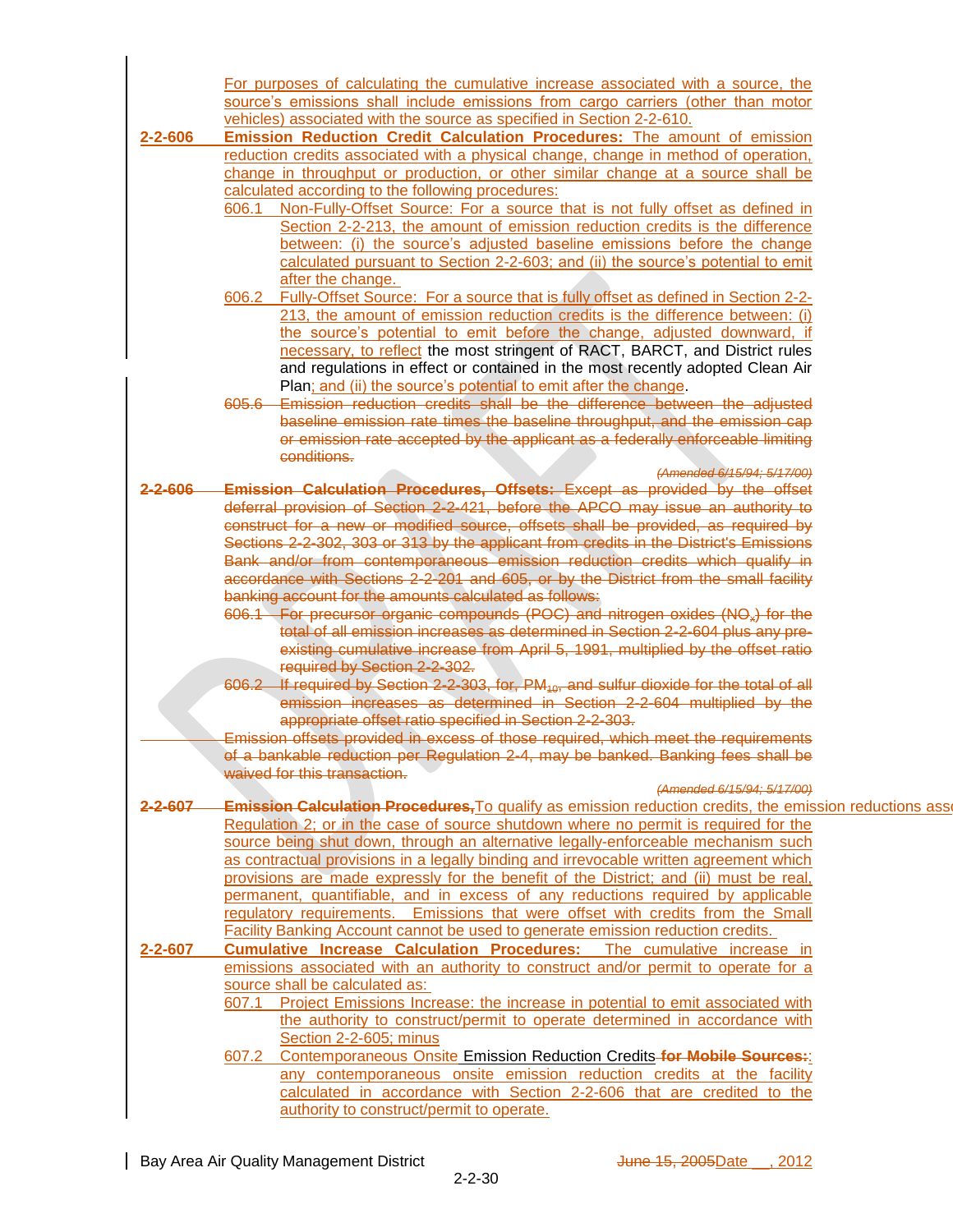| issued in the past shall be determined using the increase in potential to emit and<br>contemporaneous onsite emissions reductions credits calculated at the time of<br>issuance of the authority to construct/permit to operate. Emission reduction credits<br>for mobile sources may not be double-counted (e.g., an emission reduction credit<br>may not be applied to the cumulative increase calculation for more than one authority<br>to construct/permit to operate).<br>Facility Un-Offset Cumulative Increase Calculation Procedures: For purposes of<br>$2 - 2 - 608$<br>applying the emission offset provisions of Sections 2-2-302 and 2-2-303, a facility's<br>un-offset cumulative increase in emissions since the baseline date shall be calculated<br>using the following procedures:<br>Project Cumulative Increase: The cumulative increase from the project being<br>608.1<br>permitted shall be determined by the Mobile Source Emission Reduction<br>Credits procedures published February 1994 (or subsequent revisions) by the<br>California Air Resources Boardin accordance with Section 2-2-607.<br>Prior Un-Offset Cumulative Increase: For each previous authority to<br>608.2<br>construct/permit to operate issued for the facility, and for any related source<br>as defined in Section 2-2-2 , after the cumulative increase baseline date as<br>specified in Section 2-2-209 (but excluding any authority to construct/permit<br>to operate issued because a source lost its permit exemption per Section 2-1-<br>424 and any authority to construct/permit to operate for a source that has<br>been permanently removed from service), the un-offset cumulative increase<br>shall be determined by:<br>2.1<br>Calculating the cumulative increase associated with each previous<br>authority to construct/permit to operate issued for the facility, and for<br>any related source as defined in Section 2-2-226, determined in<br>accordance with Sections 2-2-607; and<br>Subtracting any offsets provided in connection with the authority to<br>2.2<br>construct/permit to operate (including any offsets provided from the<br><b>District's Small Facility Banking Account).</b><br>Facility Un-Offset Cumulative Increase: The facility's un-offset cumulative<br>608.3<br>increase shall be determined by adding (i) the project cumulative increase<br>calculated according to Section 2-2-608.1 and (ii) the un-offset cumulative<br>increase from each previous authority to construct/permit to operate issued<br>for the facility, and for any related source as defined in Section 2-2-226, after<br>the cumulative increase baseline date as specified in Section 2-2-210 (but<br>excluding any authority to construct/permit to operate issued because a<br>source lost its permit exemption per Section 2-1-424 and any authority to<br>construct/permit to operate for a source that has been permanently removed<br>from service) calculated according to Section 2-2-608.2.<br>Official Record of Cumulative Increases and Offsets: The APCO may establish<br>$2 - 2 - 609$<br>and maintain a database or other District approved procedures in the Manual of<br>accounting document to record the cumulative increase (including project cumulative<br>increase and associated emission reduction credits) and offsets associated with each<br>authority to construct/permit to operate issued for a facility. In calculating the un-<br>offset cumulative increase associated with a previous authority to construct/permit to<br>operate under Section 2-2-608.2, the APCO may rely on the data specified in such<br>document as conclusive, unless the APCO has information that indicates that some<br>other data is more accurate. Records of cumulative increase and offsets shall be<br>updated as necessary to ensure that they are current and accurate.<br>$2 - 2 - 610$<br>Facility Emissions Calculation Procedures, Cargo Carriers: For purposes of<br>applying the offset requirements of Sections 2-2-302 and 2-2-303, a facility's potential<br>to emit and cumulative increase shall be calculated including emissions from cargo<br>carriers (other than motor vehicles) associated with the sources at the facility. When<br>applying these offset requirements, facilities that include cargo loading or unloading<br>from cargo carriers other than motor vehicles shall include the cargo carriers as part<br>of the source that receives or loads the cargo. Accordingly, all emissions from such<br>cargo carriers while operating in the District, or within California Coastal Waters up to |  | The cumulative increase associated with an authority to construct/permit to operate |  |  |  |
|-----------------------------------------------------------------------------------------------------------------------------------------------------------------------------------------------------------------------------------------------------------------------------------------------------------------------------------------------------------------------------------------------------------------------------------------------------------------------------------------------------------------------------------------------------------------------------------------------------------------------------------------------------------------------------------------------------------------------------------------------------------------------------------------------------------------------------------------------------------------------------------------------------------------------------------------------------------------------------------------------------------------------------------------------------------------------------------------------------------------------------------------------------------------------------------------------------------------------------------------------------------------------------------------------------------------------------------------------------------------------------------------------------------------------------------------------------------------------------------------------------------------------------------------------------------------------------------------------------------------------------------------------------------------------------------------------------------------------------------------------------------------------------------------------------------------------------------------------------------------------------------------------------------------------------------------------------------------------------------------------------------------------------------------------------------------------------------------------------------------------------------------------------------------------------------------------------------------------------------------------------------------------------------------------------------------------------------------------------------------------------------------------------------------------------------------------------------------------------------------------------------------------------------------------------------------------------------------------------------------------------------------------------------------------------------------------------------------------------------------------------------------------------------------------------------------------------------------------------------------------------------------------------------------------------------------------------------------------------------------------------------------------------------------------------------------------------------------------------------------------------------------------------------------------------------------------------------------------------------------------------------------------------------------------------------------------------------------------------------------------------------------------------------------------------------------------------------------------------------------------------------------------------------------------------------------------------------------------------------------------------------------------------------------------------------------------------------------------------------------------------------------------------------------------------------------------------------------------------------------------------------------------------------------------------------------------------------------------------------------------------------------------------------------------------------------------------------------------------------------------------------------------------------------------------------------------------------------------------------------------------------------------------------------------------------------------------------------------------------------------------------------------------------------------------------------------------------------------------------------------------------------------------------------------------------------------------------------------------------------------------------------------------------------------------|--|-------------------------------------------------------------------------------------|--|--|--|
|                                                                                                                                                                                                                                                                                                                                                                                                                                                                                                                                                                                                                                                                                                                                                                                                                                                                                                                                                                                                                                                                                                                                                                                                                                                                                                                                                                                                                                                                                                                                                                                                                                                                                                                                                                                                                                                                                                                                                                                                                                                                                                                                                                                                                                                                                                                                                                                                                                                                                                                                                                                                                                                                                                                                                                                                                                                                                                                                                                                                                                                                                                                                                                                                                                                                                                                                                                                                                                                                                                                                                                                                                                                                                                                                                                                                                                                                                                                                                                                                                                                                                                                                                                                                                                                                                                                                                                                                                                                                                                                                                                                                                                                                             |  |                                                                                     |  |  |  |
|                                                                                                                                                                                                                                                                                                                                                                                                                                                                                                                                                                                                                                                                                                                                                                                                                                                                                                                                                                                                                                                                                                                                                                                                                                                                                                                                                                                                                                                                                                                                                                                                                                                                                                                                                                                                                                                                                                                                                                                                                                                                                                                                                                                                                                                                                                                                                                                                                                                                                                                                                                                                                                                                                                                                                                                                                                                                                                                                                                                                                                                                                                                                                                                                                                                                                                                                                                                                                                                                                                                                                                                                                                                                                                                                                                                                                                                                                                                                                                                                                                                                                                                                                                                                                                                                                                                                                                                                                                                                                                                                                                                                                                                                             |  |                                                                                     |  |  |  |
|                                                                                                                                                                                                                                                                                                                                                                                                                                                                                                                                                                                                                                                                                                                                                                                                                                                                                                                                                                                                                                                                                                                                                                                                                                                                                                                                                                                                                                                                                                                                                                                                                                                                                                                                                                                                                                                                                                                                                                                                                                                                                                                                                                                                                                                                                                                                                                                                                                                                                                                                                                                                                                                                                                                                                                                                                                                                                                                                                                                                                                                                                                                                                                                                                                                                                                                                                                                                                                                                                                                                                                                                                                                                                                                                                                                                                                                                                                                                                                                                                                                                                                                                                                                                                                                                                                                                                                                                                                                                                                                                                                                                                                                                             |  |                                                                                     |  |  |  |
|                                                                                                                                                                                                                                                                                                                                                                                                                                                                                                                                                                                                                                                                                                                                                                                                                                                                                                                                                                                                                                                                                                                                                                                                                                                                                                                                                                                                                                                                                                                                                                                                                                                                                                                                                                                                                                                                                                                                                                                                                                                                                                                                                                                                                                                                                                                                                                                                                                                                                                                                                                                                                                                                                                                                                                                                                                                                                                                                                                                                                                                                                                                                                                                                                                                                                                                                                                                                                                                                                                                                                                                                                                                                                                                                                                                                                                                                                                                                                                                                                                                                                                                                                                                                                                                                                                                                                                                                                                                                                                                                                                                                                                                                             |  |                                                                                     |  |  |  |
|                                                                                                                                                                                                                                                                                                                                                                                                                                                                                                                                                                                                                                                                                                                                                                                                                                                                                                                                                                                                                                                                                                                                                                                                                                                                                                                                                                                                                                                                                                                                                                                                                                                                                                                                                                                                                                                                                                                                                                                                                                                                                                                                                                                                                                                                                                                                                                                                                                                                                                                                                                                                                                                                                                                                                                                                                                                                                                                                                                                                                                                                                                                                                                                                                                                                                                                                                                                                                                                                                                                                                                                                                                                                                                                                                                                                                                                                                                                                                                                                                                                                                                                                                                                                                                                                                                                                                                                                                                                                                                                                                                                                                                                                             |  |                                                                                     |  |  |  |
|                                                                                                                                                                                                                                                                                                                                                                                                                                                                                                                                                                                                                                                                                                                                                                                                                                                                                                                                                                                                                                                                                                                                                                                                                                                                                                                                                                                                                                                                                                                                                                                                                                                                                                                                                                                                                                                                                                                                                                                                                                                                                                                                                                                                                                                                                                                                                                                                                                                                                                                                                                                                                                                                                                                                                                                                                                                                                                                                                                                                                                                                                                                                                                                                                                                                                                                                                                                                                                                                                                                                                                                                                                                                                                                                                                                                                                                                                                                                                                                                                                                                                                                                                                                                                                                                                                                                                                                                                                                                                                                                                                                                                                                                             |  |                                                                                     |  |  |  |
|                                                                                                                                                                                                                                                                                                                                                                                                                                                                                                                                                                                                                                                                                                                                                                                                                                                                                                                                                                                                                                                                                                                                                                                                                                                                                                                                                                                                                                                                                                                                                                                                                                                                                                                                                                                                                                                                                                                                                                                                                                                                                                                                                                                                                                                                                                                                                                                                                                                                                                                                                                                                                                                                                                                                                                                                                                                                                                                                                                                                                                                                                                                                                                                                                                                                                                                                                                                                                                                                                                                                                                                                                                                                                                                                                                                                                                                                                                                                                                                                                                                                                                                                                                                                                                                                                                                                                                                                                                                                                                                                                                                                                                                                             |  |                                                                                     |  |  |  |
|                                                                                                                                                                                                                                                                                                                                                                                                                                                                                                                                                                                                                                                                                                                                                                                                                                                                                                                                                                                                                                                                                                                                                                                                                                                                                                                                                                                                                                                                                                                                                                                                                                                                                                                                                                                                                                                                                                                                                                                                                                                                                                                                                                                                                                                                                                                                                                                                                                                                                                                                                                                                                                                                                                                                                                                                                                                                                                                                                                                                                                                                                                                                                                                                                                                                                                                                                                                                                                                                                                                                                                                                                                                                                                                                                                                                                                                                                                                                                                                                                                                                                                                                                                                                                                                                                                                                                                                                                                                                                                                                                                                                                                                                             |  |                                                                                     |  |  |  |
|                                                                                                                                                                                                                                                                                                                                                                                                                                                                                                                                                                                                                                                                                                                                                                                                                                                                                                                                                                                                                                                                                                                                                                                                                                                                                                                                                                                                                                                                                                                                                                                                                                                                                                                                                                                                                                                                                                                                                                                                                                                                                                                                                                                                                                                                                                                                                                                                                                                                                                                                                                                                                                                                                                                                                                                                                                                                                                                                                                                                                                                                                                                                                                                                                                                                                                                                                                                                                                                                                                                                                                                                                                                                                                                                                                                                                                                                                                                                                                                                                                                                                                                                                                                                                                                                                                                                                                                                                                                                                                                                                                                                                                                                             |  |                                                                                     |  |  |  |
|                                                                                                                                                                                                                                                                                                                                                                                                                                                                                                                                                                                                                                                                                                                                                                                                                                                                                                                                                                                                                                                                                                                                                                                                                                                                                                                                                                                                                                                                                                                                                                                                                                                                                                                                                                                                                                                                                                                                                                                                                                                                                                                                                                                                                                                                                                                                                                                                                                                                                                                                                                                                                                                                                                                                                                                                                                                                                                                                                                                                                                                                                                                                                                                                                                                                                                                                                                                                                                                                                                                                                                                                                                                                                                                                                                                                                                                                                                                                                                                                                                                                                                                                                                                                                                                                                                                                                                                                                                                                                                                                                                                                                                                                             |  |                                                                                     |  |  |  |
|                                                                                                                                                                                                                                                                                                                                                                                                                                                                                                                                                                                                                                                                                                                                                                                                                                                                                                                                                                                                                                                                                                                                                                                                                                                                                                                                                                                                                                                                                                                                                                                                                                                                                                                                                                                                                                                                                                                                                                                                                                                                                                                                                                                                                                                                                                                                                                                                                                                                                                                                                                                                                                                                                                                                                                                                                                                                                                                                                                                                                                                                                                                                                                                                                                                                                                                                                                                                                                                                                                                                                                                                                                                                                                                                                                                                                                                                                                                                                                                                                                                                                                                                                                                                                                                                                                                                                                                                                                                                                                                                                                                                                                                                             |  |                                                                                     |  |  |  |
|                                                                                                                                                                                                                                                                                                                                                                                                                                                                                                                                                                                                                                                                                                                                                                                                                                                                                                                                                                                                                                                                                                                                                                                                                                                                                                                                                                                                                                                                                                                                                                                                                                                                                                                                                                                                                                                                                                                                                                                                                                                                                                                                                                                                                                                                                                                                                                                                                                                                                                                                                                                                                                                                                                                                                                                                                                                                                                                                                                                                                                                                                                                                                                                                                                                                                                                                                                                                                                                                                                                                                                                                                                                                                                                                                                                                                                                                                                                                                                                                                                                                                                                                                                                                                                                                                                                                                                                                                                                                                                                                                                                                                                                                             |  |                                                                                     |  |  |  |
|                                                                                                                                                                                                                                                                                                                                                                                                                                                                                                                                                                                                                                                                                                                                                                                                                                                                                                                                                                                                                                                                                                                                                                                                                                                                                                                                                                                                                                                                                                                                                                                                                                                                                                                                                                                                                                                                                                                                                                                                                                                                                                                                                                                                                                                                                                                                                                                                                                                                                                                                                                                                                                                                                                                                                                                                                                                                                                                                                                                                                                                                                                                                                                                                                                                                                                                                                                                                                                                                                                                                                                                                                                                                                                                                                                                                                                                                                                                                                                                                                                                                                                                                                                                                                                                                                                                                                                                                                                                                                                                                                                                                                                                                             |  |                                                                                     |  |  |  |
|                                                                                                                                                                                                                                                                                                                                                                                                                                                                                                                                                                                                                                                                                                                                                                                                                                                                                                                                                                                                                                                                                                                                                                                                                                                                                                                                                                                                                                                                                                                                                                                                                                                                                                                                                                                                                                                                                                                                                                                                                                                                                                                                                                                                                                                                                                                                                                                                                                                                                                                                                                                                                                                                                                                                                                                                                                                                                                                                                                                                                                                                                                                                                                                                                                                                                                                                                                                                                                                                                                                                                                                                                                                                                                                                                                                                                                                                                                                                                                                                                                                                                                                                                                                                                                                                                                                                                                                                                                                                                                                                                                                                                                                                             |  |                                                                                     |  |  |  |
|                                                                                                                                                                                                                                                                                                                                                                                                                                                                                                                                                                                                                                                                                                                                                                                                                                                                                                                                                                                                                                                                                                                                                                                                                                                                                                                                                                                                                                                                                                                                                                                                                                                                                                                                                                                                                                                                                                                                                                                                                                                                                                                                                                                                                                                                                                                                                                                                                                                                                                                                                                                                                                                                                                                                                                                                                                                                                                                                                                                                                                                                                                                                                                                                                                                                                                                                                                                                                                                                                                                                                                                                                                                                                                                                                                                                                                                                                                                                                                                                                                                                                                                                                                                                                                                                                                                                                                                                                                                                                                                                                                                                                                                                             |  |                                                                                     |  |  |  |
|                                                                                                                                                                                                                                                                                                                                                                                                                                                                                                                                                                                                                                                                                                                                                                                                                                                                                                                                                                                                                                                                                                                                                                                                                                                                                                                                                                                                                                                                                                                                                                                                                                                                                                                                                                                                                                                                                                                                                                                                                                                                                                                                                                                                                                                                                                                                                                                                                                                                                                                                                                                                                                                                                                                                                                                                                                                                                                                                                                                                                                                                                                                                                                                                                                                                                                                                                                                                                                                                                                                                                                                                                                                                                                                                                                                                                                                                                                                                                                                                                                                                                                                                                                                                                                                                                                                                                                                                                                                                                                                                                                                                                                                                             |  |                                                                                     |  |  |  |
|                                                                                                                                                                                                                                                                                                                                                                                                                                                                                                                                                                                                                                                                                                                                                                                                                                                                                                                                                                                                                                                                                                                                                                                                                                                                                                                                                                                                                                                                                                                                                                                                                                                                                                                                                                                                                                                                                                                                                                                                                                                                                                                                                                                                                                                                                                                                                                                                                                                                                                                                                                                                                                                                                                                                                                                                                                                                                                                                                                                                                                                                                                                                                                                                                                                                                                                                                                                                                                                                                                                                                                                                                                                                                                                                                                                                                                                                                                                                                                                                                                                                                                                                                                                                                                                                                                                                                                                                                                                                                                                                                                                                                                                                             |  |                                                                                     |  |  |  |
|                                                                                                                                                                                                                                                                                                                                                                                                                                                                                                                                                                                                                                                                                                                                                                                                                                                                                                                                                                                                                                                                                                                                                                                                                                                                                                                                                                                                                                                                                                                                                                                                                                                                                                                                                                                                                                                                                                                                                                                                                                                                                                                                                                                                                                                                                                                                                                                                                                                                                                                                                                                                                                                                                                                                                                                                                                                                                                                                                                                                                                                                                                                                                                                                                                                                                                                                                                                                                                                                                                                                                                                                                                                                                                                                                                                                                                                                                                                                                                                                                                                                                                                                                                                                                                                                                                                                                                                                                                                                                                                                                                                                                                                                             |  |                                                                                     |  |  |  |
|                                                                                                                                                                                                                                                                                                                                                                                                                                                                                                                                                                                                                                                                                                                                                                                                                                                                                                                                                                                                                                                                                                                                                                                                                                                                                                                                                                                                                                                                                                                                                                                                                                                                                                                                                                                                                                                                                                                                                                                                                                                                                                                                                                                                                                                                                                                                                                                                                                                                                                                                                                                                                                                                                                                                                                                                                                                                                                                                                                                                                                                                                                                                                                                                                                                                                                                                                                                                                                                                                                                                                                                                                                                                                                                                                                                                                                                                                                                                                                                                                                                                                                                                                                                                                                                                                                                                                                                                                                                                                                                                                                                                                                                                             |  |                                                                                     |  |  |  |
|                                                                                                                                                                                                                                                                                                                                                                                                                                                                                                                                                                                                                                                                                                                                                                                                                                                                                                                                                                                                                                                                                                                                                                                                                                                                                                                                                                                                                                                                                                                                                                                                                                                                                                                                                                                                                                                                                                                                                                                                                                                                                                                                                                                                                                                                                                                                                                                                                                                                                                                                                                                                                                                                                                                                                                                                                                                                                                                                                                                                                                                                                                                                                                                                                                                                                                                                                                                                                                                                                                                                                                                                                                                                                                                                                                                                                                                                                                                                                                                                                                                                                                                                                                                                                                                                                                                                                                                                                                                                                                                                                                                                                                                                             |  |                                                                                     |  |  |  |
|                                                                                                                                                                                                                                                                                                                                                                                                                                                                                                                                                                                                                                                                                                                                                                                                                                                                                                                                                                                                                                                                                                                                                                                                                                                                                                                                                                                                                                                                                                                                                                                                                                                                                                                                                                                                                                                                                                                                                                                                                                                                                                                                                                                                                                                                                                                                                                                                                                                                                                                                                                                                                                                                                                                                                                                                                                                                                                                                                                                                                                                                                                                                                                                                                                                                                                                                                                                                                                                                                                                                                                                                                                                                                                                                                                                                                                                                                                                                                                                                                                                                                                                                                                                                                                                                                                                                                                                                                                                                                                                                                                                                                                                                             |  |                                                                                     |  |  |  |
|                                                                                                                                                                                                                                                                                                                                                                                                                                                                                                                                                                                                                                                                                                                                                                                                                                                                                                                                                                                                                                                                                                                                                                                                                                                                                                                                                                                                                                                                                                                                                                                                                                                                                                                                                                                                                                                                                                                                                                                                                                                                                                                                                                                                                                                                                                                                                                                                                                                                                                                                                                                                                                                                                                                                                                                                                                                                                                                                                                                                                                                                                                                                                                                                                                                                                                                                                                                                                                                                                                                                                                                                                                                                                                                                                                                                                                                                                                                                                                                                                                                                                                                                                                                                                                                                                                                                                                                                                                                                                                                                                                                                                                                                             |  |                                                                                     |  |  |  |
|                                                                                                                                                                                                                                                                                                                                                                                                                                                                                                                                                                                                                                                                                                                                                                                                                                                                                                                                                                                                                                                                                                                                                                                                                                                                                                                                                                                                                                                                                                                                                                                                                                                                                                                                                                                                                                                                                                                                                                                                                                                                                                                                                                                                                                                                                                                                                                                                                                                                                                                                                                                                                                                                                                                                                                                                                                                                                                                                                                                                                                                                                                                                                                                                                                                                                                                                                                                                                                                                                                                                                                                                                                                                                                                                                                                                                                                                                                                                                                                                                                                                                                                                                                                                                                                                                                                                                                                                                                                                                                                                                                                                                                                                             |  |                                                                                     |  |  |  |
|                                                                                                                                                                                                                                                                                                                                                                                                                                                                                                                                                                                                                                                                                                                                                                                                                                                                                                                                                                                                                                                                                                                                                                                                                                                                                                                                                                                                                                                                                                                                                                                                                                                                                                                                                                                                                                                                                                                                                                                                                                                                                                                                                                                                                                                                                                                                                                                                                                                                                                                                                                                                                                                                                                                                                                                                                                                                                                                                                                                                                                                                                                                                                                                                                                                                                                                                                                                                                                                                                                                                                                                                                                                                                                                                                                                                                                                                                                                                                                                                                                                                                                                                                                                                                                                                                                                                                                                                                                                                                                                                                                                                                                                                             |  |                                                                                     |  |  |  |
|                                                                                                                                                                                                                                                                                                                                                                                                                                                                                                                                                                                                                                                                                                                                                                                                                                                                                                                                                                                                                                                                                                                                                                                                                                                                                                                                                                                                                                                                                                                                                                                                                                                                                                                                                                                                                                                                                                                                                                                                                                                                                                                                                                                                                                                                                                                                                                                                                                                                                                                                                                                                                                                                                                                                                                                                                                                                                                                                                                                                                                                                                                                                                                                                                                                                                                                                                                                                                                                                                                                                                                                                                                                                                                                                                                                                                                                                                                                                                                                                                                                                                                                                                                                                                                                                                                                                                                                                                                                                                                                                                                                                                                                                             |  |                                                                                     |  |  |  |
|                                                                                                                                                                                                                                                                                                                                                                                                                                                                                                                                                                                                                                                                                                                                                                                                                                                                                                                                                                                                                                                                                                                                                                                                                                                                                                                                                                                                                                                                                                                                                                                                                                                                                                                                                                                                                                                                                                                                                                                                                                                                                                                                                                                                                                                                                                                                                                                                                                                                                                                                                                                                                                                                                                                                                                                                                                                                                                                                                                                                                                                                                                                                                                                                                                                                                                                                                                                                                                                                                                                                                                                                                                                                                                                                                                                                                                                                                                                                                                                                                                                                                                                                                                                                                                                                                                                                                                                                                                                                                                                                                                                                                                                                             |  |                                                                                     |  |  |  |
|                                                                                                                                                                                                                                                                                                                                                                                                                                                                                                                                                                                                                                                                                                                                                                                                                                                                                                                                                                                                                                                                                                                                                                                                                                                                                                                                                                                                                                                                                                                                                                                                                                                                                                                                                                                                                                                                                                                                                                                                                                                                                                                                                                                                                                                                                                                                                                                                                                                                                                                                                                                                                                                                                                                                                                                                                                                                                                                                                                                                                                                                                                                                                                                                                                                                                                                                                                                                                                                                                                                                                                                                                                                                                                                                                                                                                                                                                                                                                                                                                                                                                                                                                                                                                                                                                                                                                                                                                                                                                                                                                                                                                                                                             |  |                                                                                     |  |  |  |
|                                                                                                                                                                                                                                                                                                                                                                                                                                                                                                                                                                                                                                                                                                                                                                                                                                                                                                                                                                                                                                                                                                                                                                                                                                                                                                                                                                                                                                                                                                                                                                                                                                                                                                                                                                                                                                                                                                                                                                                                                                                                                                                                                                                                                                                                                                                                                                                                                                                                                                                                                                                                                                                                                                                                                                                                                                                                                                                                                                                                                                                                                                                                                                                                                                                                                                                                                                                                                                                                                                                                                                                                                                                                                                                                                                                                                                                                                                                                                                                                                                                                                                                                                                                                                                                                                                                                                                                                                                                                                                                                                                                                                                                                             |  |                                                                                     |  |  |  |
|                                                                                                                                                                                                                                                                                                                                                                                                                                                                                                                                                                                                                                                                                                                                                                                                                                                                                                                                                                                                                                                                                                                                                                                                                                                                                                                                                                                                                                                                                                                                                                                                                                                                                                                                                                                                                                                                                                                                                                                                                                                                                                                                                                                                                                                                                                                                                                                                                                                                                                                                                                                                                                                                                                                                                                                                                                                                                                                                                                                                                                                                                                                                                                                                                                                                                                                                                                                                                                                                                                                                                                                                                                                                                                                                                                                                                                                                                                                                                                                                                                                                                                                                                                                                                                                                                                                                                                                                                                                                                                                                                                                                                                                                             |  |                                                                                     |  |  |  |
|                                                                                                                                                                                                                                                                                                                                                                                                                                                                                                                                                                                                                                                                                                                                                                                                                                                                                                                                                                                                                                                                                                                                                                                                                                                                                                                                                                                                                                                                                                                                                                                                                                                                                                                                                                                                                                                                                                                                                                                                                                                                                                                                                                                                                                                                                                                                                                                                                                                                                                                                                                                                                                                                                                                                                                                                                                                                                                                                                                                                                                                                                                                                                                                                                                                                                                                                                                                                                                                                                                                                                                                                                                                                                                                                                                                                                                                                                                                                                                                                                                                                                                                                                                                                                                                                                                                                                                                                                                                                                                                                                                                                                                                                             |  |                                                                                     |  |  |  |
|                                                                                                                                                                                                                                                                                                                                                                                                                                                                                                                                                                                                                                                                                                                                                                                                                                                                                                                                                                                                                                                                                                                                                                                                                                                                                                                                                                                                                                                                                                                                                                                                                                                                                                                                                                                                                                                                                                                                                                                                                                                                                                                                                                                                                                                                                                                                                                                                                                                                                                                                                                                                                                                                                                                                                                                                                                                                                                                                                                                                                                                                                                                                                                                                                                                                                                                                                                                                                                                                                                                                                                                                                                                                                                                                                                                                                                                                                                                                                                                                                                                                                                                                                                                                                                                                                                                                                                                                                                                                                                                                                                                                                                                                             |  |                                                                                     |  |  |  |
|                                                                                                                                                                                                                                                                                                                                                                                                                                                                                                                                                                                                                                                                                                                                                                                                                                                                                                                                                                                                                                                                                                                                                                                                                                                                                                                                                                                                                                                                                                                                                                                                                                                                                                                                                                                                                                                                                                                                                                                                                                                                                                                                                                                                                                                                                                                                                                                                                                                                                                                                                                                                                                                                                                                                                                                                                                                                                                                                                                                                                                                                                                                                                                                                                                                                                                                                                                                                                                                                                                                                                                                                                                                                                                                                                                                                                                                                                                                                                                                                                                                                                                                                                                                                                                                                                                                                                                                                                                                                                                                                                                                                                                                                             |  |                                                                                     |  |  |  |
|                                                                                                                                                                                                                                                                                                                                                                                                                                                                                                                                                                                                                                                                                                                                                                                                                                                                                                                                                                                                                                                                                                                                                                                                                                                                                                                                                                                                                                                                                                                                                                                                                                                                                                                                                                                                                                                                                                                                                                                                                                                                                                                                                                                                                                                                                                                                                                                                                                                                                                                                                                                                                                                                                                                                                                                                                                                                                                                                                                                                                                                                                                                                                                                                                                                                                                                                                                                                                                                                                                                                                                                                                                                                                                                                                                                                                                                                                                                                                                                                                                                                                                                                                                                                                                                                                                                                                                                                                                                                                                                                                                                                                                                                             |  |                                                                                     |  |  |  |
|                                                                                                                                                                                                                                                                                                                                                                                                                                                                                                                                                                                                                                                                                                                                                                                                                                                                                                                                                                                                                                                                                                                                                                                                                                                                                                                                                                                                                                                                                                                                                                                                                                                                                                                                                                                                                                                                                                                                                                                                                                                                                                                                                                                                                                                                                                                                                                                                                                                                                                                                                                                                                                                                                                                                                                                                                                                                                                                                                                                                                                                                                                                                                                                                                                                                                                                                                                                                                                                                                                                                                                                                                                                                                                                                                                                                                                                                                                                                                                                                                                                                                                                                                                                                                                                                                                                                                                                                                                                                                                                                                                                                                                                                             |  |                                                                                     |  |  |  |
|                                                                                                                                                                                                                                                                                                                                                                                                                                                                                                                                                                                                                                                                                                                                                                                                                                                                                                                                                                                                                                                                                                                                                                                                                                                                                                                                                                                                                                                                                                                                                                                                                                                                                                                                                                                                                                                                                                                                                                                                                                                                                                                                                                                                                                                                                                                                                                                                                                                                                                                                                                                                                                                                                                                                                                                                                                                                                                                                                                                                                                                                                                                                                                                                                                                                                                                                                                                                                                                                                                                                                                                                                                                                                                                                                                                                                                                                                                                                                                                                                                                                                                                                                                                                                                                                                                                                                                                                                                                                                                                                                                                                                                                                             |  |                                                                                     |  |  |  |
|                                                                                                                                                                                                                                                                                                                                                                                                                                                                                                                                                                                                                                                                                                                                                                                                                                                                                                                                                                                                                                                                                                                                                                                                                                                                                                                                                                                                                                                                                                                                                                                                                                                                                                                                                                                                                                                                                                                                                                                                                                                                                                                                                                                                                                                                                                                                                                                                                                                                                                                                                                                                                                                                                                                                                                                                                                                                                                                                                                                                                                                                                                                                                                                                                                                                                                                                                                                                                                                                                                                                                                                                                                                                                                                                                                                                                                                                                                                                                                                                                                                                                                                                                                                                                                                                                                                                                                                                                                                                                                                                                                                                                                                                             |  |                                                                                     |  |  |  |
|                                                                                                                                                                                                                                                                                                                                                                                                                                                                                                                                                                                                                                                                                                                                                                                                                                                                                                                                                                                                                                                                                                                                                                                                                                                                                                                                                                                                                                                                                                                                                                                                                                                                                                                                                                                                                                                                                                                                                                                                                                                                                                                                                                                                                                                                                                                                                                                                                                                                                                                                                                                                                                                                                                                                                                                                                                                                                                                                                                                                                                                                                                                                                                                                                                                                                                                                                                                                                                                                                                                                                                                                                                                                                                                                                                                                                                                                                                                                                                                                                                                                                                                                                                                                                                                                                                                                                                                                                                                                                                                                                                                                                                                                             |  |                                                                                     |  |  |  |
|                                                                                                                                                                                                                                                                                                                                                                                                                                                                                                                                                                                                                                                                                                                                                                                                                                                                                                                                                                                                                                                                                                                                                                                                                                                                                                                                                                                                                                                                                                                                                                                                                                                                                                                                                                                                                                                                                                                                                                                                                                                                                                                                                                                                                                                                                                                                                                                                                                                                                                                                                                                                                                                                                                                                                                                                                                                                                                                                                                                                                                                                                                                                                                                                                                                                                                                                                                                                                                                                                                                                                                                                                                                                                                                                                                                                                                                                                                                                                                                                                                                                                                                                                                                                                                                                                                                                                                                                                                                                                                                                                                                                                                                                             |  |                                                                                     |  |  |  |
|                                                                                                                                                                                                                                                                                                                                                                                                                                                                                                                                                                                                                                                                                                                                                                                                                                                                                                                                                                                                                                                                                                                                                                                                                                                                                                                                                                                                                                                                                                                                                                                                                                                                                                                                                                                                                                                                                                                                                                                                                                                                                                                                                                                                                                                                                                                                                                                                                                                                                                                                                                                                                                                                                                                                                                                                                                                                                                                                                                                                                                                                                                                                                                                                                                                                                                                                                                                                                                                                                                                                                                                                                                                                                                                                                                                                                                                                                                                                                                                                                                                                                                                                                                                                                                                                                                                                                                                                                                                                                                                                                                                                                                                                             |  |                                                                                     |  |  |  |
|                                                                                                                                                                                                                                                                                                                                                                                                                                                                                                                                                                                                                                                                                                                                                                                                                                                                                                                                                                                                                                                                                                                                                                                                                                                                                                                                                                                                                                                                                                                                                                                                                                                                                                                                                                                                                                                                                                                                                                                                                                                                                                                                                                                                                                                                                                                                                                                                                                                                                                                                                                                                                                                                                                                                                                                                                                                                                                                                                                                                                                                                                                                                                                                                                                                                                                                                                                                                                                                                                                                                                                                                                                                                                                                                                                                                                                                                                                                                                                                                                                                                                                                                                                                                                                                                                                                                                                                                                                                                                                                                                                                                                                                                             |  |                                                                                     |  |  |  |
|                                                                                                                                                                                                                                                                                                                                                                                                                                                                                                                                                                                                                                                                                                                                                                                                                                                                                                                                                                                                                                                                                                                                                                                                                                                                                                                                                                                                                                                                                                                                                                                                                                                                                                                                                                                                                                                                                                                                                                                                                                                                                                                                                                                                                                                                                                                                                                                                                                                                                                                                                                                                                                                                                                                                                                                                                                                                                                                                                                                                                                                                                                                                                                                                                                                                                                                                                                                                                                                                                                                                                                                                                                                                                                                                                                                                                                                                                                                                                                                                                                                                                                                                                                                                                                                                                                                                                                                                                                                                                                                                                                                                                                                                             |  |                                                                                     |  |  |  |
|                                                                                                                                                                                                                                                                                                                                                                                                                                                                                                                                                                                                                                                                                                                                                                                                                                                                                                                                                                                                                                                                                                                                                                                                                                                                                                                                                                                                                                                                                                                                                                                                                                                                                                                                                                                                                                                                                                                                                                                                                                                                                                                                                                                                                                                                                                                                                                                                                                                                                                                                                                                                                                                                                                                                                                                                                                                                                                                                                                                                                                                                                                                                                                                                                                                                                                                                                                                                                                                                                                                                                                                                                                                                                                                                                                                                                                                                                                                                                                                                                                                                                                                                                                                                                                                                                                                                                                                                                                                                                                                                                                                                                                                                             |  |                                                                                     |  |  |  |
|                                                                                                                                                                                                                                                                                                                                                                                                                                                                                                                                                                                                                                                                                                                                                                                                                                                                                                                                                                                                                                                                                                                                                                                                                                                                                                                                                                                                                                                                                                                                                                                                                                                                                                                                                                                                                                                                                                                                                                                                                                                                                                                                                                                                                                                                                                                                                                                                                                                                                                                                                                                                                                                                                                                                                                                                                                                                                                                                                                                                                                                                                                                                                                                                                                                                                                                                                                                                                                                                                                                                                                                                                                                                                                                                                                                                                                                                                                                                                                                                                                                                                                                                                                                                                                                                                                                                                                                                                                                                                                                                                                                                                                                                             |  |                                                                                     |  |  |  |
|                                                                                                                                                                                                                                                                                                                                                                                                                                                                                                                                                                                                                                                                                                                                                                                                                                                                                                                                                                                                                                                                                                                                                                                                                                                                                                                                                                                                                                                                                                                                                                                                                                                                                                                                                                                                                                                                                                                                                                                                                                                                                                                                                                                                                                                                                                                                                                                                                                                                                                                                                                                                                                                                                                                                                                                                                                                                                                                                                                                                                                                                                                                                                                                                                                                                                                                                                                                                                                                                                                                                                                                                                                                                                                                                                                                                                                                                                                                                                                                                                                                                                                                                                                                                                                                                                                                                                                                                                                                                                                                                                                                                                                                                             |  |                                                                                     |  |  |  |
|                                                                                                                                                                                                                                                                                                                                                                                                                                                                                                                                                                                                                                                                                                                                                                                                                                                                                                                                                                                                                                                                                                                                                                                                                                                                                                                                                                                                                                                                                                                                                                                                                                                                                                                                                                                                                                                                                                                                                                                                                                                                                                                                                                                                                                                                                                                                                                                                                                                                                                                                                                                                                                                                                                                                                                                                                                                                                                                                                                                                                                                                                                                                                                                                                                                                                                                                                                                                                                                                                                                                                                                                                                                                                                                                                                                                                                                                                                                                                                                                                                                                                                                                                                                                                                                                                                                                                                                                                                                                                                                                                                                                                                                                             |  |                                                                                     |  |  |  |
|                                                                                                                                                                                                                                                                                                                                                                                                                                                                                                                                                                                                                                                                                                                                                                                                                                                                                                                                                                                                                                                                                                                                                                                                                                                                                                                                                                                                                                                                                                                                                                                                                                                                                                                                                                                                                                                                                                                                                                                                                                                                                                                                                                                                                                                                                                                                                                                                                                                                                                                                                                                                                                                                                                                                                                                                                                                                                                                                                                                                                                                                                                                                                                                                                                                                                                                                                                                                                                                                                                                                                                                                                                                                                                                                                                                                                                                                                                                                                                                                                                                                                                                                                                                                                                                                                                                                                                                                                                                                                                                                                                                                                                                                             |  |                                                                                     |  |  |  |
|                                                                                                                                                                                                                                                                                                                                                                                                                                                                                                                                                                                                                                                                                                                                                                                                                                                                                                                                                                                                                                                                                                                                                                                                                                                                                                                                                                                                                                                                                                                                                                                                                                                                                                                                                                                                                                                                                                                                                                                                                                                                                                                                                                                                                                                                                                                                                                                                                                                                                                                                                                                                                                                                                                                                                                                                                                                                                                                                                                                                                                                                                                                                                                                                                                                                                                                                                                                                                                                                                                                                                                                                                                                                                                                                                                                                                                                                                                                                                                                                                                                                                                                                                                                                                                                                                                                                                                                                                                                                                                                                                                                                                                                                             |  |                                                                                     |  |  |  |
|                                                                                                                                                                                                                                                                                                                                                                                                                                                                                                                                                                                                                                                                                                                                                                                                                                                                                                                                                                                                                                                                                                                                                                                                                                                                                                                                                                                                                                                                                                                                                                                                                                                                                                                                                                                                                                                                                                                                                                                                                                                                                                                                                                                                                                                                                                                                                                                                                                                                                                                                                                                                                                                                                                                                                                                                                                                                                                                                                                                                                                                                                                                                                                                                                                                                                                                                                                                                                                                                                                                                                                                                                                                                                                                                                                                                                                                                                                                                                                                                                                                                                                                                                                                                                                                                                                                                                                                                                                                                                                                                                                                                                                                                             |  |                                                                                     |  |  |  |
|                                                                                                                                                                                                                                                                                                                                                                                                                                                                                                                                                                                                                                                                                                                                                                                                                                                                                                                                                                                                                                                                                                                                                                                                                                                                                                                                                                                                                                                                                                                                                                                                                                                                                                                                                                                                                                                                                                                                                                                                                                                                                                                                                                                                                                                                                                                                                                                                                                                                                                                                                                                                                                                                                                                                                                                                                                                                                                                                                                                                                                                                                                                                                                                                                                                                                                                                                                                                                                                                                                                                                                                                                                                                                                                                                                                                                                                                                                                                                                                                                                                                                                                                                                                                                                                                                                                                                                                                                                                                                                                                                                                                                                                                             |  |                                                                                     |  |  |  |
|                                                                                                                                                                                                                                                                                                                                                                                                                                                                                                                                                                                                                                                                                                                                                                                                                                                                                                                                                                                                                                                                                                                                                                                                                                                                                                                                                                                                                                                                                                                                                                                                                                                                                                                                                                                                                                                                                                                                                                                                                                                                                                                                                                                                                                                                                                                                                                                                                                                                                                                                                                                                                                                                                                                                                                                                                                                                                                                                                                                                                                                                                                                                                                                                                                                                                                                                                                                                                                                                                                                                                                                                                                                                                                                                                                                                                                                                                                                                                                                                                                                                                                                                                                                                                                                                                                                                                                                                                                                                                                                                                                                                                                                                             |  |                                                                                     |  |  |  |
|                                                                                                                                                                                                                                                                                                                                                                                                                                                                                                                                                                                                                                                                                                                                                                                                                                                                                                                                                                                                                                                                                                                                                                                                                                                                                                                                                                                                                                                                                                                                                                                                                                                                                                                                                                                                                                                                                                                                                                                                                                                                                                                                                                                                                                                                                                                                                                                                                                                                                                                                                                                                                                                                                                                                                                                                                                                                                                                                                                                                                                                                                                                                                                                                                                                                                                                                                                                                                                                                                                                                                                                                                                                                                                                                                                                                                                                                                                                                                                                                                                                                                                                                                                                                                                                                                                                                                                                                                                                                                                                                                                                                                                                                             |  |                                                                                     |  |  |  |
|                                                                                                                                                                                                                                                                                                                                                                                                                                                                                                                                                                                                                                                                                                                                                                                                                                                                                                                                                                                                                                                                                                                                                                                                                                                                                                                                                                                                                                                                                                                                                                                                                                                                                                                                                                                                                                                                                                                                                                                                                                                                                                                                                                                                                                                                                                                                                                                                                                                                                                                                                                                                                                                                                                                                                                                                                                                                                                                                                                                                                                                                                                                                                                                                                                                                                                                                                                                                                                                                                                                                                                                                                                                                                                                                                                                                                                                                                                                                                                                                                                                                                                                                                                                                                                                                                                                                                                                                                                                                                                                                                                                                                                                                             |  | 11 nautical miles (12.66 statute miles) from the Golden Gate Bridge (and any        |  |  |  |